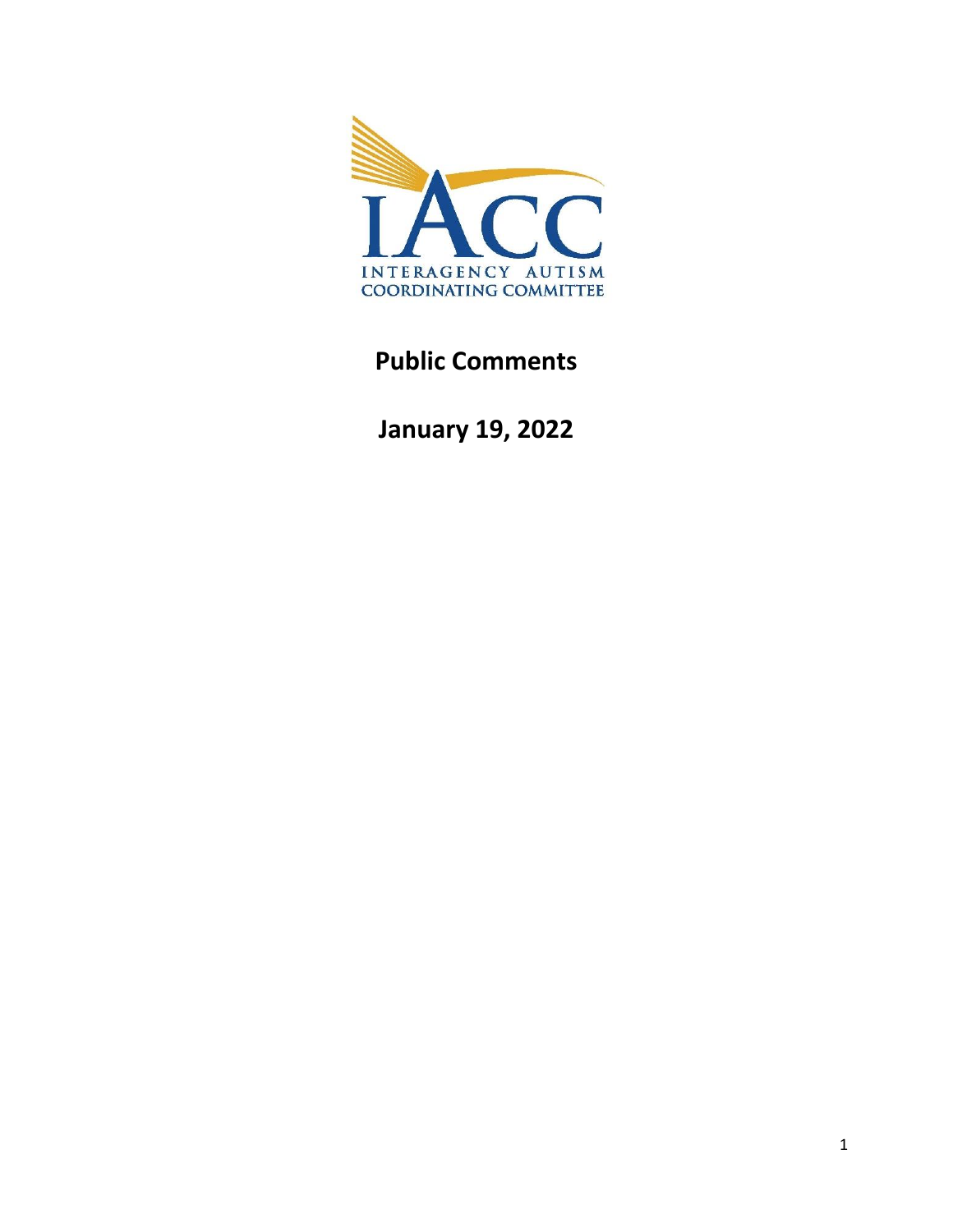# Table of Contents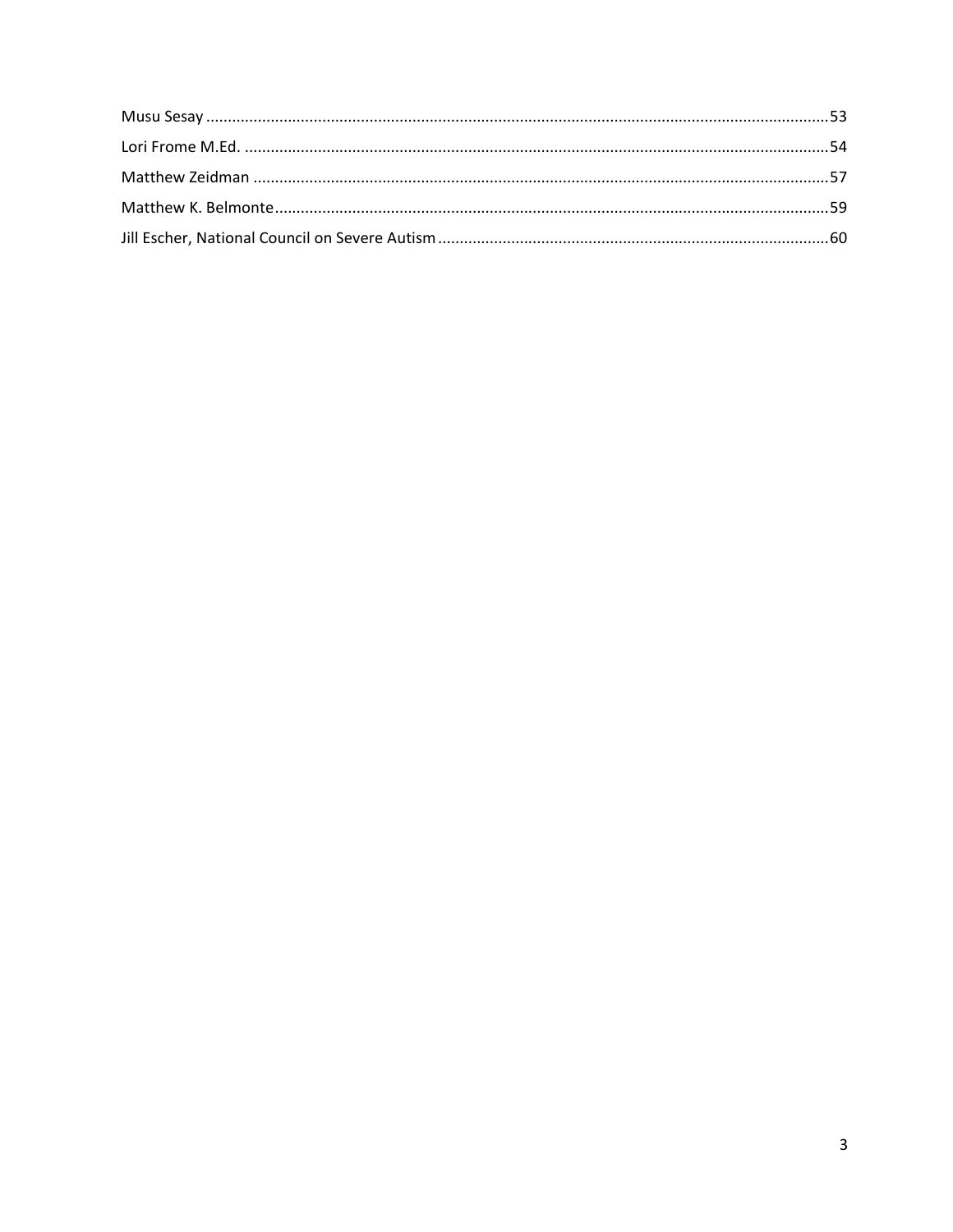<span id="page-3-0"></span>Oral Comments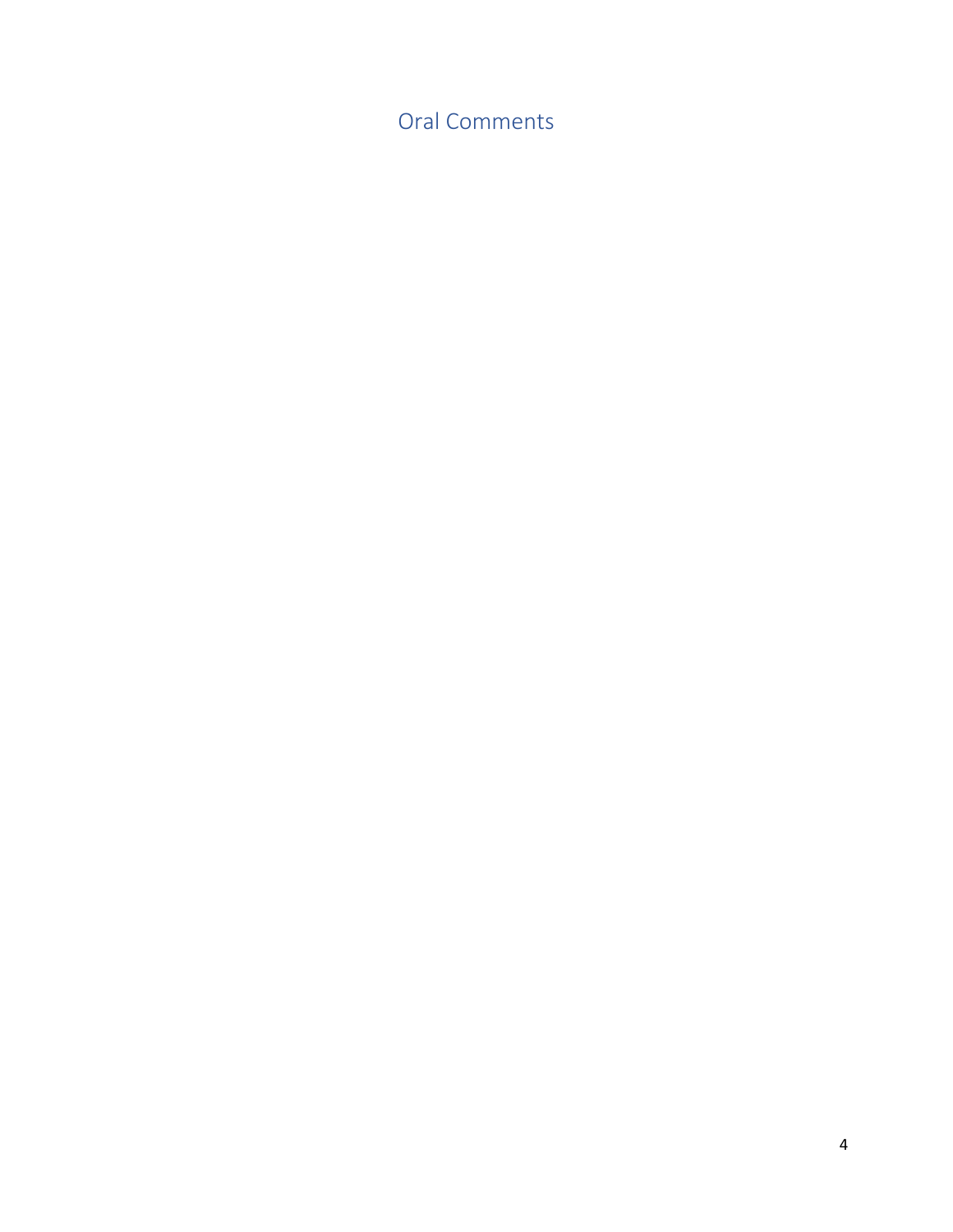# <span id="page-4-0"></span>**Russell Lehmann**

My name is Russell Lehmann, and I'm a motivational speaker and poet with a platform of autism and mental health.

As an individual with autism and other mental health diagnoses, I've been admitted to three separate psychiatric wards in my life, each time leaving worse off than when I entered due to horrible treatment and severe lack of compassion.

With this personal context of the lived experience, and as an activist for those not seen or heard by society, I would like to express my view on the shock treatment at the Judge Rotenberg Center in Canton, MA.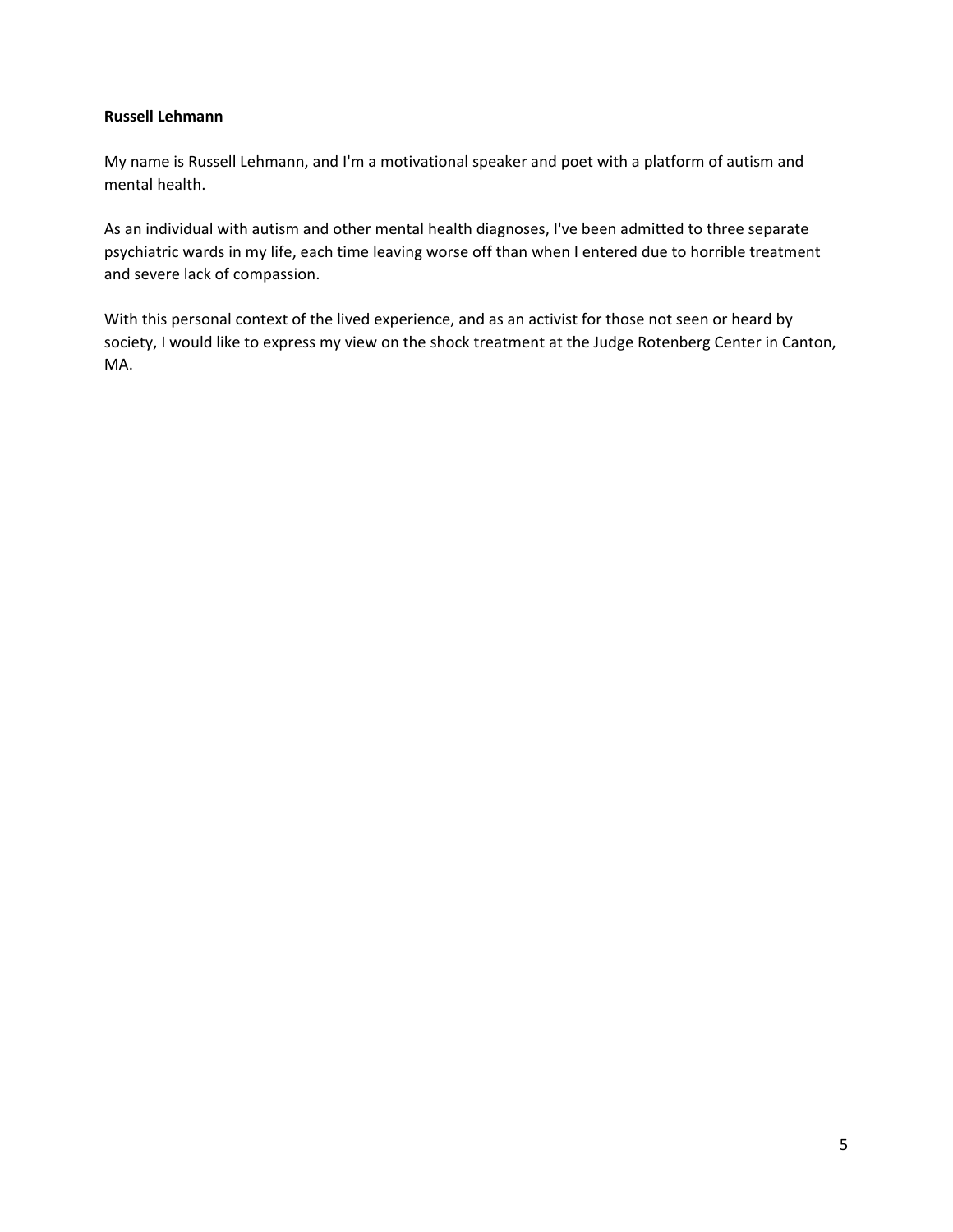# <span id="page-5-0"></span>**Nicole Corrado**

I have lived experience with the missing persons/wandering issue. [https://nicolecorradoart.wordpress.com/2019/01/29/how-to-report-missing-persons-with-neurological](https://nicolecorradoart.wordpress.com/2019/01/29/how-to-report-missing-persons-with-neurological-differences-respectfully/)[differences-respectfully/](https://nicolecorradoart.wordpress.com/2019/01/29/how-to-report-missing-persons-with-neurological-differences-respectfully/)

---

I am autistic, and have experienced wandering/elopement behaviour. I have written an article, based on lived experience, regarding missing autistic persons.

[https://nicolecorradoart.wordpress.com/2019/01/29/how-to-report-missing-persons-with-neurological](https://nicolecorradoart.wordpress.com/2019/01/29/how-to-report-missing-persons-with-neurological-differences-respectfully/)[differences-respectfully/](https://nicolecorradoart.wordpress.com/2019/01/29/how-to-report-missing-persons-with-neurological-differences-respectfully/)

I do not agree with tracking devices, unless they can easily be removed, and are consented to. There may be cases in which a non consenting person (adult with dementia, or very young child) may wear a removable tracker, but the point of any tracker must be to improve independence. A tracking device should not be used to further restrict a person. Therefore, the default for tracking device purchase must be self sign up and self purchase for adults.

---

I am autistic and live in Toronto, Canada. I am interested in the topic of elopement and Kevin and Avonte's law from the perspective of an autistic person. I am involved with an upcoming research project on elopement behaviour.

While tracking devices are one tool to reduce search and rescue time in finding missing persons, they are controversial, and do not always prevent elopement or drowning deaths. The funding from the Kevin and Avonte's Law grant program should be used to support swimming lessons, and other sports programs, (persons often run or swim to get rid of anxiety or other pent up energy), education programs to teach autistic persons the dangers of elopement, and healthy alternatives to the behaviour, mental health programs for autistic persons with various support needs and communication methods, (including an autism specific crisis phone line that accommodates spelling for communication), relationship support and education for autistic persons (including sexual education and consent education), a safe place for autistic persons fleeing abuse, mandatory autism education by autistic persons for all first responders, and housing/funding supports for persons who want to live independently.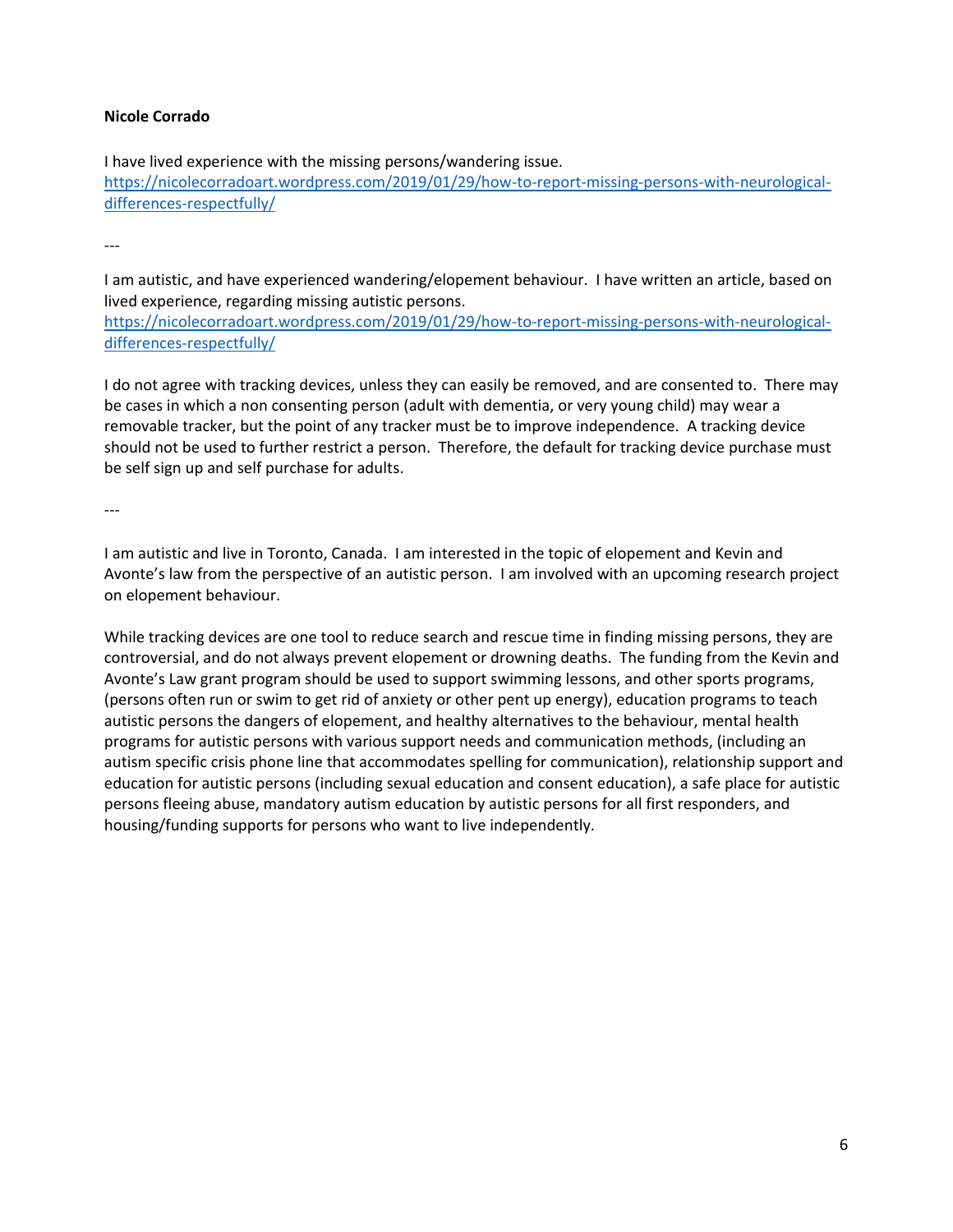# <span id="page-6-0"></span>**Karen F. Heffler, M.D.**

I am an autism researcher at Drexel University, and mother of an adult son with autism.

I ask you to please listen carefully to the research that I will briefly review and that you discuss this and act on it urgently in the Strategic Plan.

While autism prevalence rates continue to rise, there is ample research findings of an association between early-life digital screen exposure and autism outcomes. Additionally, there are growing reports of intervention including turning off screens and focusing on social engagement strategies in children 4 years old and younger with a history of high exposure to screens, resulting in more rapid and extensive improvements in autism symptoms, than is typically seen. Our work is additionally showing a decrease in parent stress related to the intervention.

These findings are consistent with child development literature. Infants and toddlers learn through parent-child interactions. Digital screens in the background, as well as parent focused, and child focused screens all interfere with these critical parent-child interactions. A landmark 2021 Australian study showed that parent-infant social communication training decreased autism outcome in infants who were showing early signs of autism.

Higher screen time is also associated with language delay, social impairment, attention problems, cognitive impairment, challenging behaviors, and dysregulation, all of which are co-occurring in autism.

In the US, toddlers average 2.5 hours/day of screen time and 50% have their own mobile devices. In Romania, 97% of children presenting with an autism diagnosis had screen exposure of at least 4 hours/day since infancy.

What can be done by the IACC? Provide an urgent recommendation in the Strategic Plan to provide a focus on research to study:

- 1) Parent education to expecting parents and new parents on digital screen time and social engagement strategies, with autism and child development as outcome measures
- 2) Parent education and support to decrease screen time and focus on social strategies in young children with autism and high screen exposure, with autism symptoms and child development as outcome measures.

As a parent of an adult son with autism, I understand the need for services for all impacted by autism. With rising autism prevalence, the need for lifelong services is astronomically increasing. Addressing this environmental risk factor from both the prevention and intervention pathways has the potential to significantly improve outcomes in the youngest children with this exposure, thereby leaving greater resources for other children and adults with autism.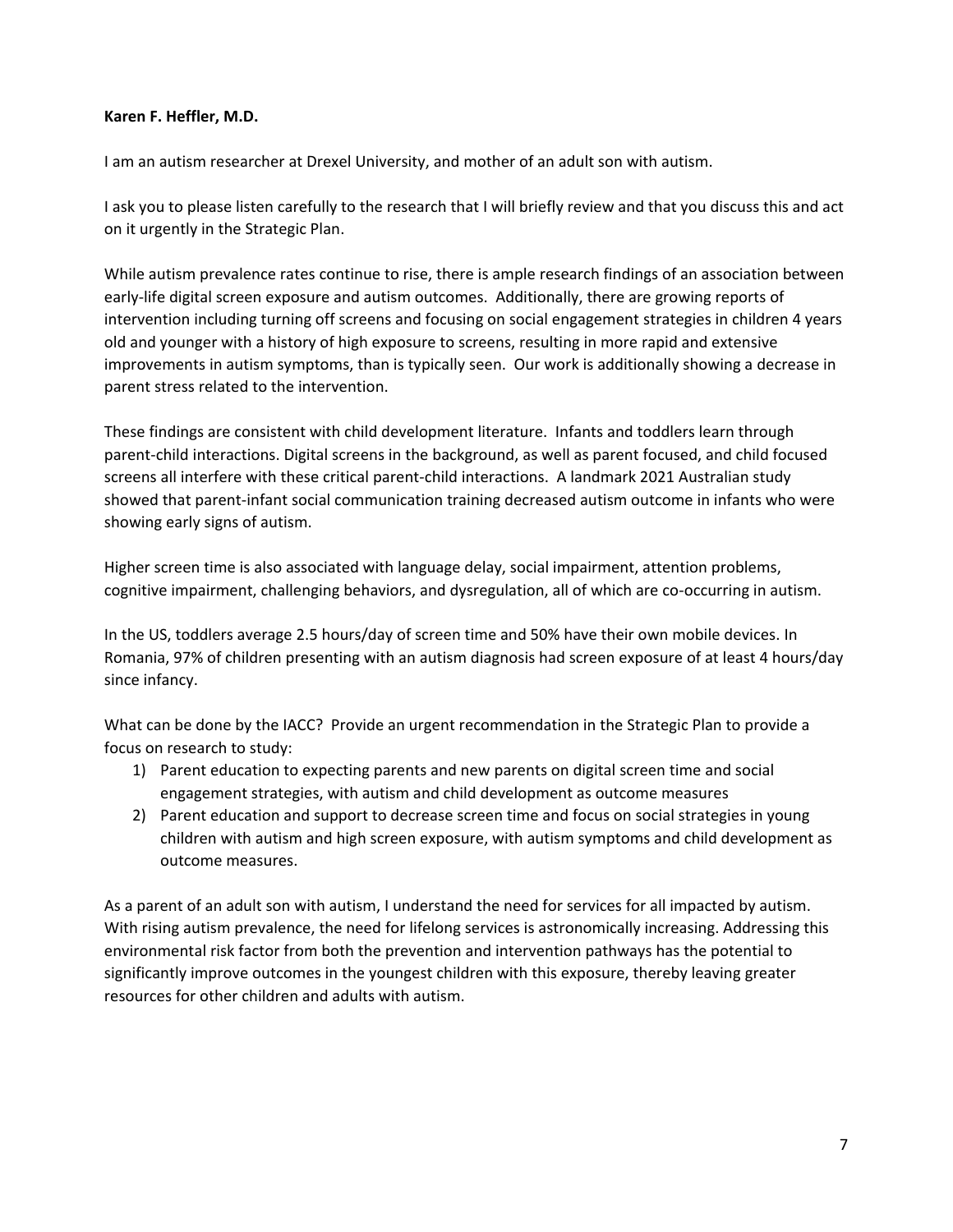# **References**

# **Association of Early and Greater Screen Time with Autism Symptoms and Diagnosis:**

- 1. Heffler, K. F., Sienko, D. M., Subedi, K., McCann, K. A., & Bennett, D. S. (2020). Association of early-life social and digital media experiences with development of autism spectrum disorder-like symptoms. *Jama Pediatrics*, *174*(7), 690-696.<https://doi.org/10.1001/jamapediatrics.2020.0230>
- 2. Chen, J. Y., Strodl, E., Wu, C. A., Huang, L. H., Yin, X.N., Wen, G.M., Sun, D.L., Xian, D.X., Chen, Y. J., Yang, G. Y., Chen, W. Q. (2020). Screen time and autistic-like behaviors among preschool children in China. *Psychology, Health & Medicine*, 23, 1-14. https://doi.org/ 10.1080/13548506.2020.1851034. Epub ahead of print. PMID: 33227216.
- 3. Chonchaiya, W., Nuntnarumit, P., & Pruksananonda, C. (2011). Comparison of television viewing between children with autism spectrum disorder and controls. *Acta Paediatrica*, *100*(7), 1033-1037. <https://doi.org/10.1111/j.1651-2227.2011.02166.x>
- 4. Dong, H. Y., Wang, B., Li, H. H., Yue, X. J., & Jia, F. Y. (2021). Correlation Between Screen Time and Autistic Symptoms as Well as Development Quotients in Children with Autism Spectrum Disorder. *Frontiers in psychiatry*, *12*, 619994. https://doi.org/10.3389/fpsyt.2021.619994
- 5. Slobodin, O., Heffler, K. F., & Davidovitch, M. (2019). Screen media and autism spectrum disorder: A systematic literature review. *Journal of Developmental and Behavioral Pediatrics*, 40(4), 303-311. https://doi.org/10.1097/DBP.0000000000000654

# **Rapid Improvements in Children's Autism/Social Symptoms with Screen Reduction and Focus on Social Interaction**

- 1. Sadeghi, S., Pouretemad, H., Khosrowabadi, R., Fathabadi, J., & Nikbakht, S. (2019). Behavioral and electrophysiological evidence for parent training in young children with autism symptoms and excessive screen-time. *Asian Journal Psychiatry*, *45*, 7-12.<https://doi.org/10.1016/j.ajp.2019.08.003>
- 2. Zamfir, M. T. (2018). The consumption of virtual environment more than 4 hours/day, in the children between 0-3 years old, can cause a syndrome similar with the autism spectrum disorder. *Journal Romanian Literary Studies*, *13*, 953-968.
- 3. Dieu-Osika, S., Bossière, M. C., & Osika, E. (2020). Early Media Overexposure Syndrome Must Be Suspected in Toddlers Who Display Speech Delay With Autism-Like Symptoms. *Global pediatric health*, *7*, 2333794X20925939[. https://doi.org/10.1177/2333794X20925939](https://doi.org/10.1177/2333794X20925939)
- 4. Numata-Uematsu, Y., Yokoyama, H., Sato, H., Endo, W., Uematsu, M., Nara, C., & Kure, S. (2018) Attachment disorder and early media exposure: Neurobehavioral symptoms mimicking autism spectrum disorder. *The Journal of Medical Investigation*, *65*(3.4), 280-282[. https://doi.org/10.2152/jmi.65.280](https://doi.org/10.2152/jmi.65.280)
- 5. Kaku, S. M., Basheer, S., Venkatasubramanian, G., Bharath, R .D., Girimaji, S. C., & Srinath, S. (2017) Social experiential deprivation in autism spectrum disorders: A possible prognostic factor? *Asian Journal of Psychiatry, 26*, 44-45.<https://doi.org/10.1016/j.ajp.2017.01.021>
- 6. Harlé, B. (2019). Intensive early screen exposure as a causal factor for symptoms of autistic spectrum disorder: The case for «virtual autism». *Trends in Neuroscience and Education*, 17:100119. https://doi.org/10.1016/j.tine.2019.100119
- 7. Uhls, Y. T., Michikyan, M., Morris, J., Garcia, D., Small, G. W., Zgourou, E., & Greenfield, P. M. (2014). Five days at outdoor education camp without screens improves preteen skills and nonverbal emotion cues. *Computers in Human Behavior*, *39*, 387-392.<https://doi.org/10/1016/j.chb.2014.05.036>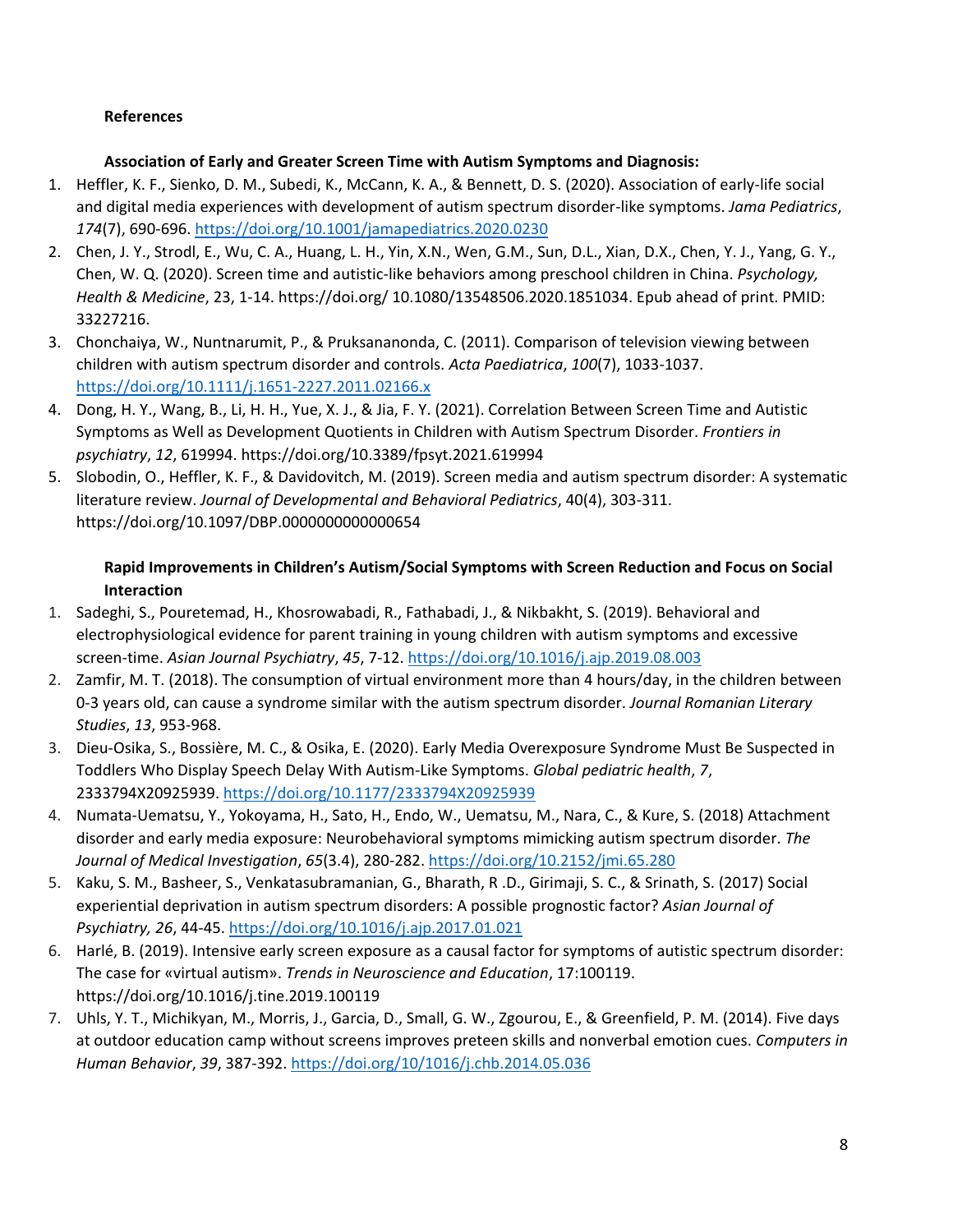# **Early Screen Time Associations with Developmental, Behavioral , Negative Brain Structure/Function and Other Co-Occurring Findings in Autism**

- 1. Chonchaiya, W., Sirachairat, C., Vijakkhana, N., Wilaisakditipakorn, T., & Pruksananonda, C. (2015). Elevated background TV exposure over time increases behavioural scores of 18-month-old toddlers. *Acta Paediatrica*, *104*(10), 1039-1046.<https://doi.org/10.1111/apa.13067>
- 2. Christakis, D. A., Zimmerman, F. J., DiGiuseppe, D. L., & McCarty C. A. (2004). Early television exposure and subsequent attentional problems in children. *Pediatrics*, *113*(4), 708–713. https://doi.org/10.1542/peds.113.4.708
- 3. Corkin, M. T., Peterson, E. R., Henderson, A. M. E., Waldie, K. E., Reese, E., Morton, S. M. B. (2021). Preschool screen media exposure, executive functions and symptoms of inattention/hyperactivity. *Journal of Applied Developmental Psychology, 73*, e101237. https://doi.org/10.1016/j.appdev.2020.101237.
- 4. Hutton, J. S., Dudley, J., Horowitz-Kraus, T., DeWitt, T., & Holland, S. K. (2020). Associations between screenbased media use and brain white matter integrity in preschool-aged children. *JAMA pediatrics*, *174*(1), e193869. https://doi.org/10.1001/jamapediatrics.2019.3869
- 5. Madigan, S., Browne, D., Racine, N., Mori, C., & Tough, S. (2019). Association between screen time and children's performance on a developmental screening test. *JAMA pediatrics*, *173*(3), 244–250. <https://doi.org/10.1001/jamapediatrics.2018.5056>
- 6. Munzer, T. G., Miller, A. L., Peterson, K. E., Brophy-Herb, H. E., Horodynski, M. A., Contreras, D., Sturza, J., Lumeng, J. C., & Radesky, J. (2018). Media exposure in low-income preschool-aged children is associated with multiple measures of self-regulatory behavior. *Journal of Developmental and Behavioral Pediatrics*, *39*(4), 303– 309.<https://doi.org/10.1097/DBP.0000000000000560>
- 7. Napier, C. (2014). How use of screen media affects the emotional development of infants. *Primary Health Care, 24*(2), 18-25. https://doi:10.7748/phc2014.02.24.2.18.e816
- 8. Nathanson, A. I., Aladé, F., Sharp, M. L., Rasmussen, E. E., & Christy, K. (2014). The relation between television exposure and executive function among preschoolers. *Developmental Psychology*, *50*(5), 1497–1506. <https://doi.org/10.1037/a0035714>
- 9. Takeuchi, H., Taki, Y., Hashizume, H., Asano, K., Asano, M., Sassa, Y., Yokota, S., Kotozaki, Y., Nouchi, R., & Kawashima, R. (2015). The impact of television viewing on brain structures: cross-sectional and longitudinal analyses. *Cerebral cortex (New York, N.Y. : 1991)*, *25*(5), 1188–1197. https://doi.org/10.1093/cercor/bht315
- 10. Tomopoulos, S., Dreyer, B. P., Berkule, S., Fierman, A. H., Brockmeyer, C., & Mendelsohn, A. L. (2010). Infant media exposure and toddler development. *Archives of Pediatric & Adolescent Medicine*, *164*(12), 1105-1111. https://doi.org/10.1001/archpediatrics.2010.235
- 11. van den Heuvel, M., Ma, J., Borkhoff, C. M., Koroshegyi, C., Dai, D., Parkin, P. C., Maguire, J. L., Birken, C. S., & TARGet Kids! Collaboration (2019). Mobile media device use is Associated with expressive language delay in 18-month-old children. *Journal of Developmental and Behavioral Pediatrics*, *40*(2):99-104. <https://doi.org/10.1097/DBP.0000000000000630>
- 12. Zimmerman, F. J., Christakis, D. A. & Meltzoff, A. N. (2007). Associations between media viewing and language development in children under age 2 years. *The Journal of Pediatrics*, *151*(4), 364-368. https://doi.org/10.1016/j.jpeds.2007.04.071

# **Parent Child Interaction Predicting Developmental Outcomes**

1. Hedenbro, M., & Rydelius, P. A. (2014). Early interaction between infants and their parents predicts social competence at the age of four. *Acta Paediatrica*, *103*(3):268-274. https://doi.org/10.1111/apa.12512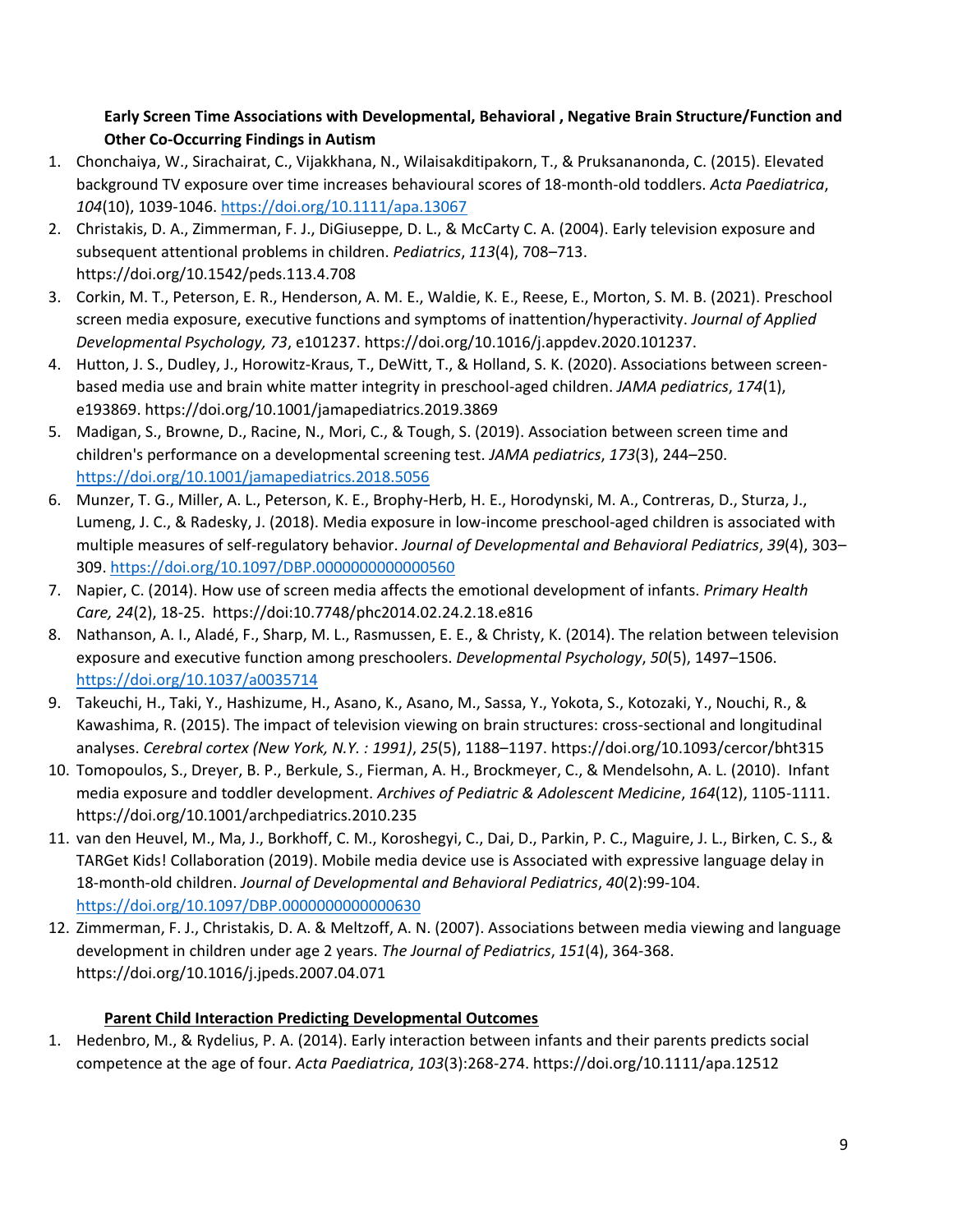- 2. Page, M., Wilhelm, M. S., Gamble, W. C., & Card, N. A. (2010). A comparison of maternal sensitivity and verbal stimulation as unique predictors of infant social-emotional and cognitive development. *Infant Behavior & Development*, *33*(1):101-110.<https://doi.org/10.1016/j.infbeh.2009.12.001>
- 3. Smith K. E., Landry, S. H., & Swank, P. R. (2006). The role of early maternal responsiveness in supporting school-aged cognitive development for children who vary in birth status. *Pediatrics*, *117*(5):1608-1617. <https://doi.org10.1542/peds.2005-1284>
- 4. Tamis-LeMonda, C. S., Bornstein, M. H., & Baumwell, L. (2001). Maternal responsiveness and children's achievement of language milestones. *Child Development*, *72*(3):748-767. https://doi.org/10.1111/1467- 8624.00313
- 5. Tomasello, M., & Farrar, M. J. (1986). Joint attention and early language. *Child Development*, *57*(6):1454-1463

# **Impact of Screens on Parent Child Interaction**

- 1. Christakis, D. A., Gilkerson, J., Richards, J. A., Zimmerman, F. J., Garrison M. M., Xu, D., Gray, S. & Yapanel, U., (2009). Audible television and decreased adult words, infant vocalizations, and conversational turns: A population-based study. *Archives of Pediatrics & Adolescent Medicine*, *163*(6):554-558. <https://doi.org/10.1001/archpediatrics.2009.61>
- 2. Kirkorian, H. L., Pempek, T. A., Murphy, L. A., Schmidt, M. E., & Anderson, D. R. (2009). The impact of background television on parent-child interaction. *Child Development*, *80*(5), 1350-1359. https://doi.org/10.1111/j.1467-8624.2009.01337.x
- 3. Radesky, J. S., Kistin, C. J., Zuckerman, B., Nitzberg, K., Gross, J., Kaplan-Sanoff, M., Augustyn, M. & Silverstein, M. (2014). Patterns of mobile device use by caregivers and children during meals in fast food restaurants. *Pediatrics*, *133*(4), e843-849[. https://doi.org/10.1542/peds.2013-3703](https://doi.org/10.1542/peds.2013-3703)

# **Exposure of Young Children to Digital Media and Recommendations of the American Academy of Pediatrics**

- 1. Kabali, H. K., Irigoyen, M. M., Nunez-Davis, R., Budacki, J. G., Mohanty, S. H., Leister, K. P., & Bonner, R. L., Jr. (2015) Exposure and use of mobile media devices by young children. *Pediatrics*, *136*(6):1044-1050. https://doi.org/10.1542/peds.2015-2151
- 2. Rideout, V., & Robb, M. B. (2020). *The Common Sense census: Media use by kids age zero to eight, 2020.* San Francisco, CA: Common Sense Media.
- 3. Council on Communication and Media. (2016). Media and young minds. *Pediatrics*, *138*(5), e20162591. [https://doi.org/10.1542/peds.2016-2591.](https://doi.org/10.1542/peds.2016-2591)

# **Potential Mechanisms Relating Screen Exposure to Autism Symptoms and Preemptive Study**

- 1. Heffler, K. F., & Oestreicher, L. M. (2016). Causation model of autism: Audiovisual brain specialization in infancy competes with social brain networks. *Medical Hypotheses*, *91*, 114-122. <https://doi.org/10.1016/j.mehy.2015.06.019>
- 2. Whitehouse, A., et al. (2021). Effect of Preemptive Intervention on Developmental Outcomes Among Infants Showing Early Signs of Autism: A Randomized Clinical Trial of Outcomes to Diagnosis. *JAMA pediatrics*, *175*(11), e213298. https://doi.org/10.1001/jamapediatrics.2021.3298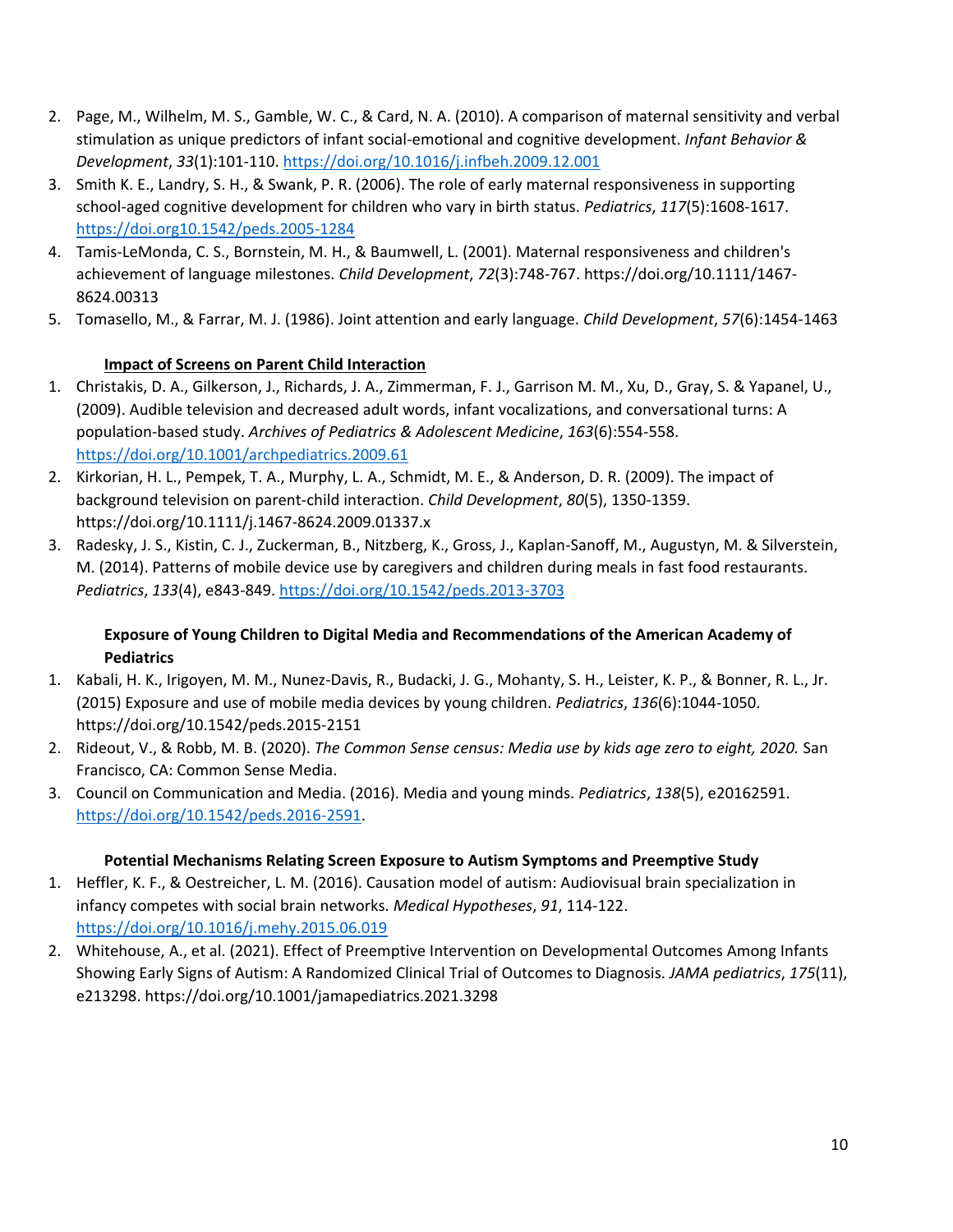## <span id="page-10-0"></span>**Alison Singer, M.B.A.**

I'm Alison Singer, President of the Autism Science Foundation and mother of a daughter with profound autism. I served as a public member of the IACC for 12 years.

In December 2021, The Lancet published a special report I co-authored titled "The Lancet Commission on the Future of Care and Clinical Research in Autism." In the report, the commissioners introduce the term "profound autism," which is intended to describe autistic people with intellectual disability, who are minimally verbal and who are likely to need 24-hour support throughout their lives. The goal of introducing this designation is to provide more specificity to the extremely broad autism spectrum - to equip parents, researchers, scientists, service providers and the public with the language necessary to ensure that all individuals with autism receive the accommodations and interventions they need. Concise, meaningful terms like "profound autism" will simplify the process of determining appropriate care, leading to quicker and more forceful interventions. For those who bristle at the use of labels to describe autism, it's vital to understand that the term "profound autism" does not seek to demean individuals in this group, nor does it seek to invalidate the experiences of those not in it. Instead, "profound autism" is meant to call attention to the unique needs of this vulnerable, underserved community.

A few days before The Lancet commission report set out a clear clinical definition of what constitutes profound autism, the Centers for Disease Control and Prevention (CDC[\) announced](https://www.cdc.gov/media/releases/2021/p1202-autism.html) that autism rates are once again on the rise. The uptick in diagnoses makes the need to provide more specificity to the broad autism spectrum feel especially urgent, particularly given that the CDC reported that more than 58% of 8 year-olds with autism had intellectual disabilities or borderline intellectual disabilities. Similarly, the Lancet Commission, made up of clinicians, clinical scientists, high-functioning adults with autism and parents, reviewed several international datasets of people with autism utilizing the new clinical definition of "profound autism" (a term the commission worked on and debated for over 3 years) and estimated that up to 48% of the autism population falls into this category. In other words, for nearly every autistic person trying to get a job at Microsoft, there's also one who is nonverbal and is struggling to get through the day without peeling the skin off her arm or biting herself. Furthermore, these data indicate that for every high functioning adult with autism sitting at the IACC table, there should be a parent representing the needs of a child or adult with profound autism.

Autism used to mean something specific; until we moved to DSM5, autism described a consistent cluster of symptoms. But today the phrase "autism spectrum disorder" has become such a big tent term that the people under that tent often have little in common with each other. Autism can mean genius, or IQ below 50. Autism can mean highly verbal or nonverbal. It can mean graduating from Harvard Law School, or "exiting" high school with a certificate of participation. It can mean self-injury, sleep disorders, aggression, pica, wandering, biting, or none of these things.

If we are going to be able to personalize our approach to care and provide benefits to ALL people, we need terminology and language that are specific and meaningful. In fact, the DSM5 was supposed to do this–it was intended to provide greater specificity so that the diagnosis would point toward potential servicesbut because of the way DSM5 is applied, the opposite has happened. Everyone is lumped together as having ASD. To the broader public, the word "autism" only describes the more verbal, traditionally skilled, visible end of the spectrum, because those individuals are able to have a voice, represent themselves at meetings, participate in the IACC for example, and appear in the media. Unfortunately, television shows like *The Good Doctor, Love on the Spectrum*, *House*, and *Atypical* are broadcasting this brand of autism, and only this brand, to the world. The result is that autistic people with the most challenging behaviors have become invisible and are being left behind. Many of them cannot speak for themselves, and so this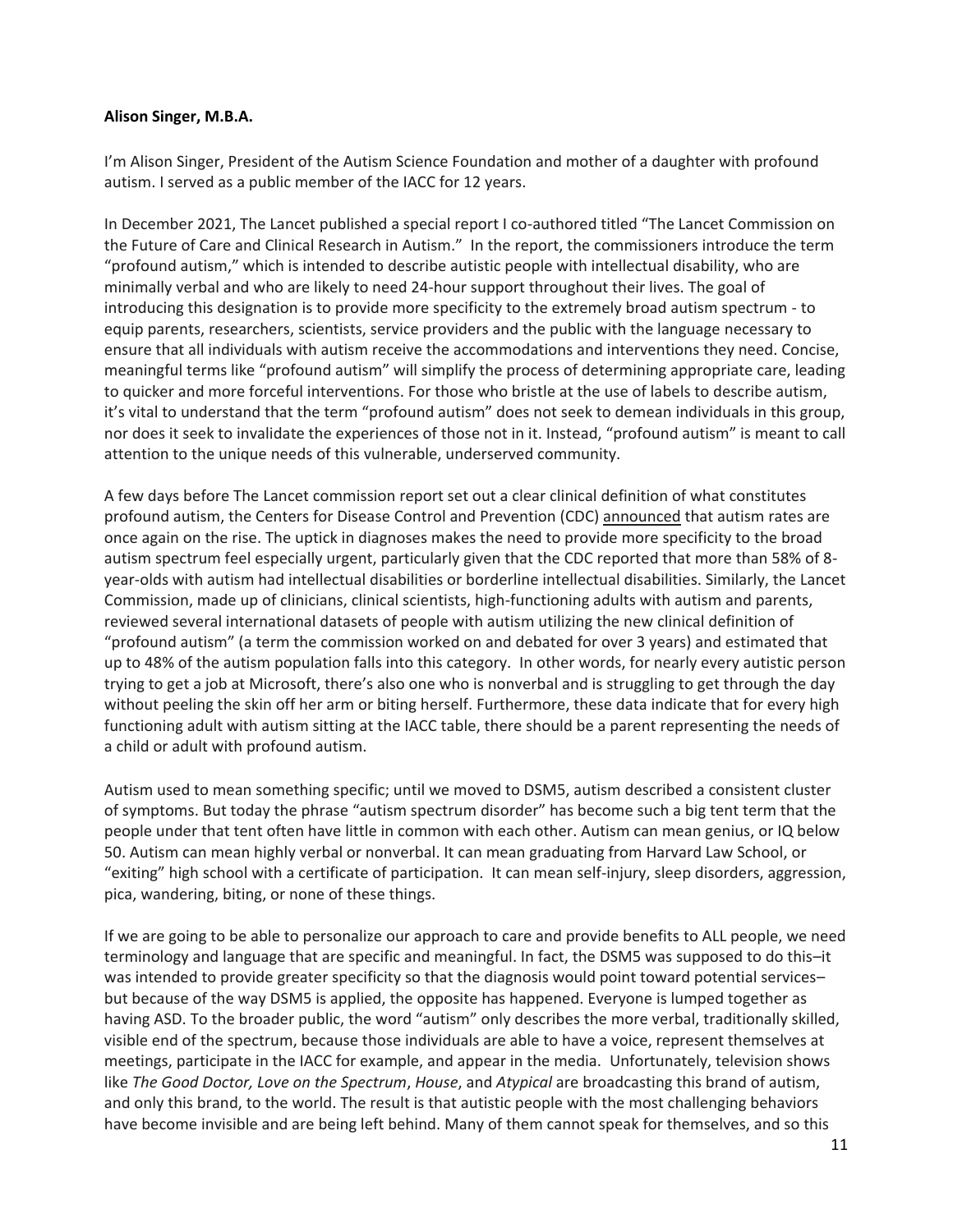task often falls to their family members. In fact, the basic civil rights of some people with autism are not being protected because the abilities and disabilities of each end of the autism spectrum clash, putting parents and caregivers at odds with those who can advocate for themselves, live independently, gain competitive employment and ultimately lead independent lives.

Since the publication of the Lancet commission report, I have heard from countless parents of profoundly autistic children who are scared about their children's futures and feel bullied into silence by higher functioning self-advocates who often have a fundamental misunderstanding of what having profound autism even means. These parents tell me they are exhausted, both physically and emotionally, by the work it takes to keep their children healthy and safe each day, and by the difficulties in securing quality care for their children. Most parents tell me they are terrified about what will happen to their profoundly autistic children after they die.

**I urge this committee to embrace the term "profound autism" and use it.** The positive response from the scientific community to The Lancet defining and calling for use of this term has been extremely gratifying. The term is being embraced because it's meaningful, much like the term "Asperger's" (which, unfortunately, we also lost with the move to DSM5) was also meaningful. Both terms describe clear clusters of symptoms, which is the key to determining and providing appropriate interventions, services and supports.

**I urge this committee to add additional public members who are parents of individuals with profound autism**. Specifically, the National Council for Severe Autism should be represented on this committee so that the needs of this population have a strong and consistent voice.

**I urge this committee to focus on this traditionally excluded population in the annual strategic plan for autism research**. People with profound autism are woefully underrepresented in research studies. Some of this is understandable, because of issues around consent and language, and because it's harder, for example, to get them to stay still in a scanner. But new PECS-based and social stories-based programs are being developed to help these individuals learn about research and prepare them to be research subjects. Excluding those with profound autism from autism research means the results of the research don't apply to them. I urge you to overweight and overrepresent those with profound autism in future research to compensate for past exclusion.

Thank you for your consideration and for your work to support the needs of all people with autism.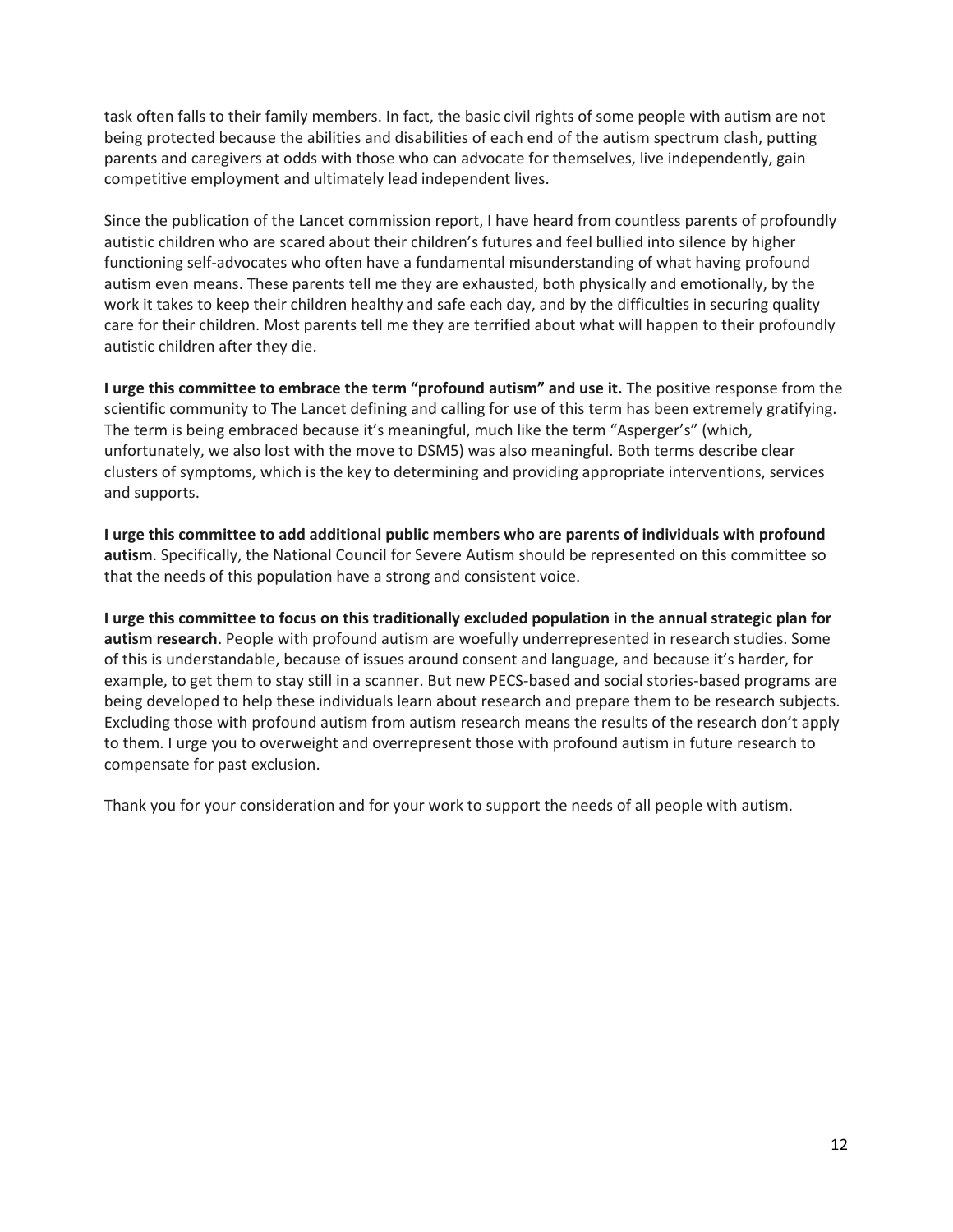# **Note: Personally Identifiable Information (PII) has been redacted in this document.**

## <span id="page-12-0"></span>**Michael Ha**

Consideration for addition resources on the study of reduction of screen time and increased social focus with young toddlers on the spectrum

My four-year-old Son [PII redacted] was born in the modern world of technology and social media where the physical and intimacy of bonding from birth was separated by nothing more than a WIFI connection.

So many of todays parents rely on lights, sounds, and lots of visual aid from devices that requires a power source to act as our babysitter while we busily continue our days, doing laundry, cooking, cleaning, shopping, fixing things, earning income for the family, tending to other children, or just having some alone time to recharge our own battery. We did this too, until 2 months ago.

My goal here today is to convey a message of hope and bring awareness of the detrimental effects of "tech" time, which takes away time from naturally occurring communication and social bonding, both of which is the core deficit of a ASD diagnoses.

to illustrate my own experience, [PII redacted] was diagnosed early, around 18 months old, and we had him started on Early intervention, with OT, SI, and speech, then on his 2nd birthday added more hours including ABA and daycare into his schedule all of which helped him improve his gross and fine motor skills and to some degree his receptive and non-verbal language… Despite extensive therapy for most of his waking hours, NONE of these services over 2 years signigicantly increased his social response to others. He had poor eye contact, no spoken language, played by himself, and did not engage with others.

However, about 2 months ago we were introduced to a Drexel researcher who compassionately suggested we might try some of the techniques that seemed to be beneficial in a recent pilot study. We agreed. The researcher taught us about how tech devices disrupt interactions between children and parents, and guided us and our team on strategies and techniques that involved intense social connections including strategies for eye connect and getting our child's attention. And one of the strongest suggestions was to remove all "tech" and screen time, cold turkey so that all available moments spent with [PII redacted] were dedicated to social interactions.

Within one week, we started to notice changes in his attentiveness to his family and his environment, within three weeks his respective skills took quantum leaps, and two months into this program, he has begun showing consistent signs of social engagement, parallel playing with his peers and some direct play at day care. He is producing vocal approximations of words, and now saying several actual words with meaningful intent. He giggles, looks at us, loves the attention from his parents, and points to objects he wants…

He has shown remarkable improvements since following these recommendations. This intervention is non-invasive, non-drug induced, scalable and teachable therapy that has tremendous potential to help others as it is helping our son.

So, what I am asking for isn't to help my son, as he is now making rapid improvements. I am asking that you provide funding and focus on this type of intervention so that other children and families can benefit from replacing tech time with social engagement strategies. Based on what we have seen, this is critically important. Thank you.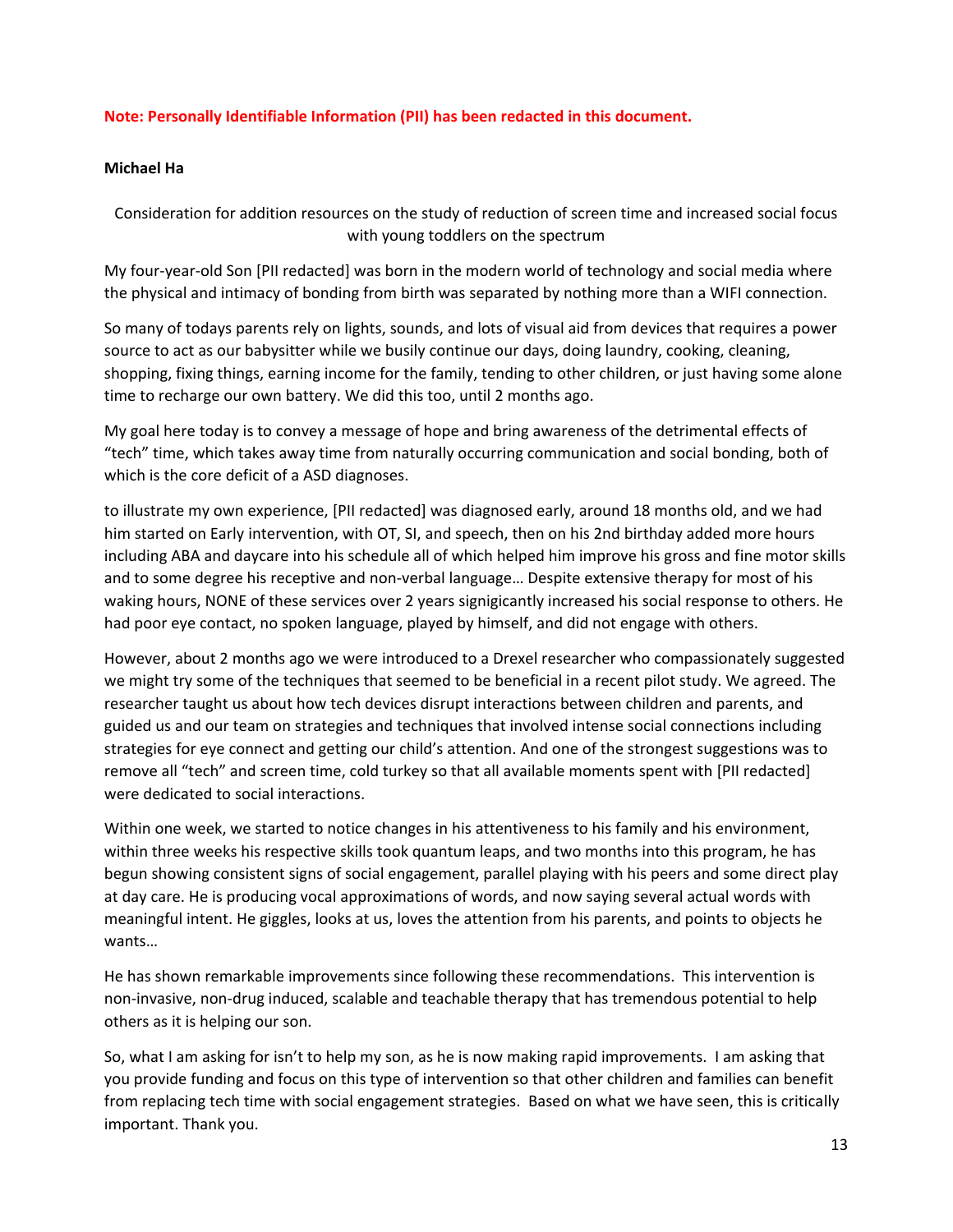<span id="page-13-0"></span>Written Comments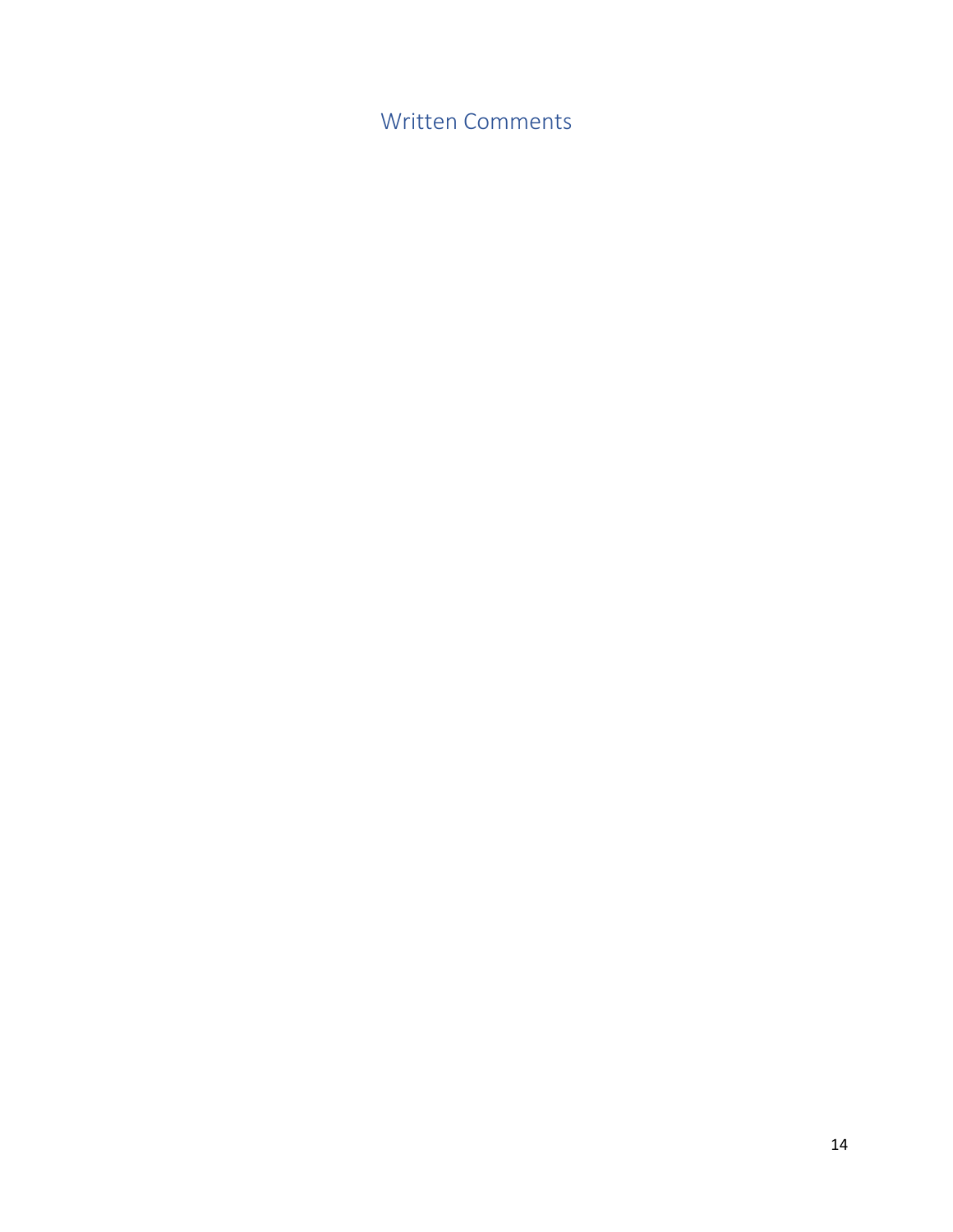# <span id="page-14-0"></span>**Lori Kay**

As the parent of an adult son who has moderate/severe autism, there is a great need to provide services and housing to people like him. Services are currently directed at the mild or higher functioning population and it is almost impossible to find adequate day programs and residential settings for those with greater needs.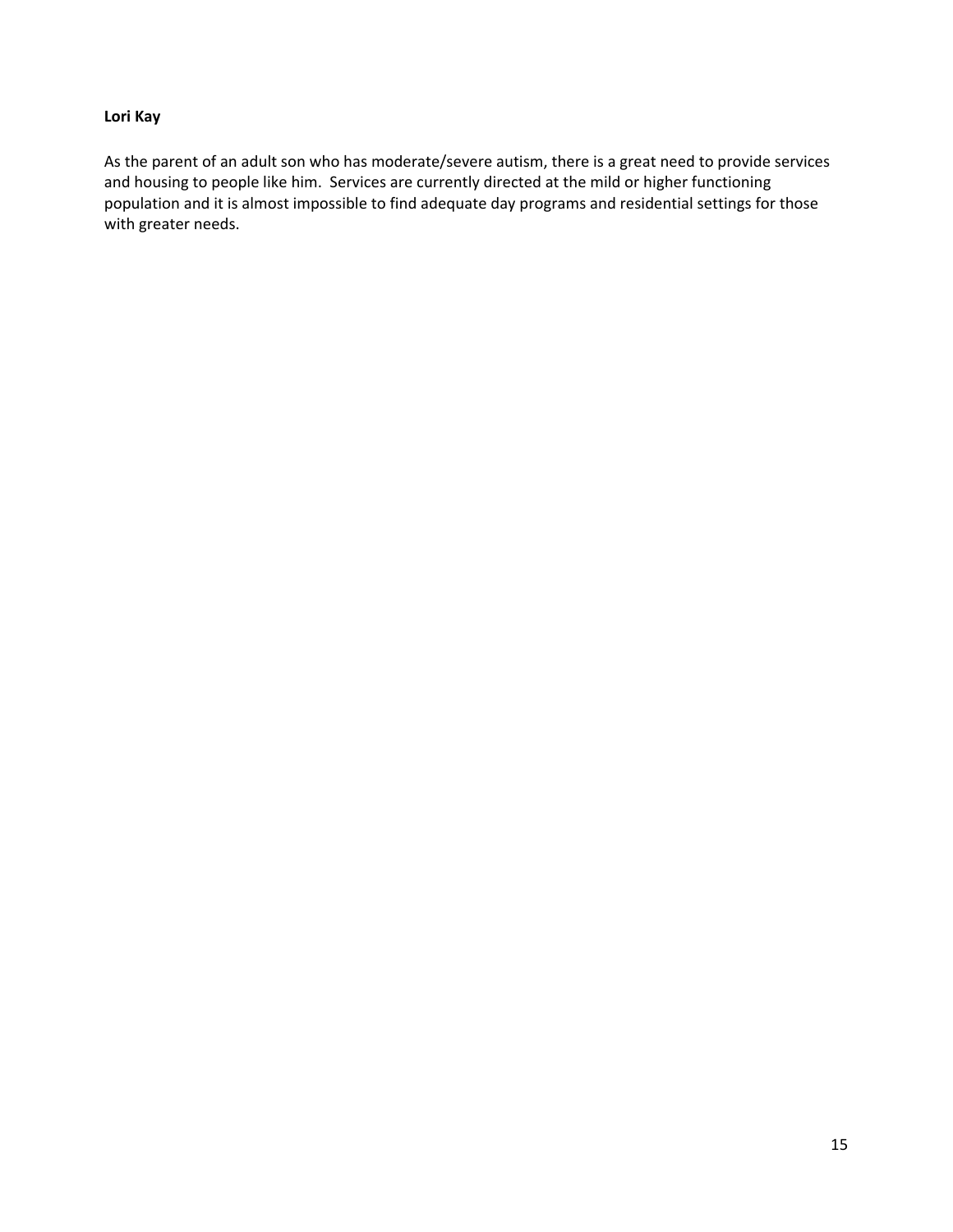# <span id="page-15-0"></span>**Zolfa Valiani-Merchant, M.D.**

This presentation from Drexel U on MH policy and analytics is extremely relavant and interesting. It definitely captures our experience with our teenagers, one with ASD/ADHD and the other with ASD traits and ADHD. I would like to hear more about how this data, other comments and work from this committee, etc. make more impact on best practices and professional education for special education providers in public schools. I'm new to the IACC, but given that the Depart of Education is part of the federal government. Why has there been so little discussion about improving IDEA/IEP utility & section 504 plans and how the DOE can facilitate improved access and dissemination of information, especially to underrepresented communities? Please excuse an naivete on my part. Thank you.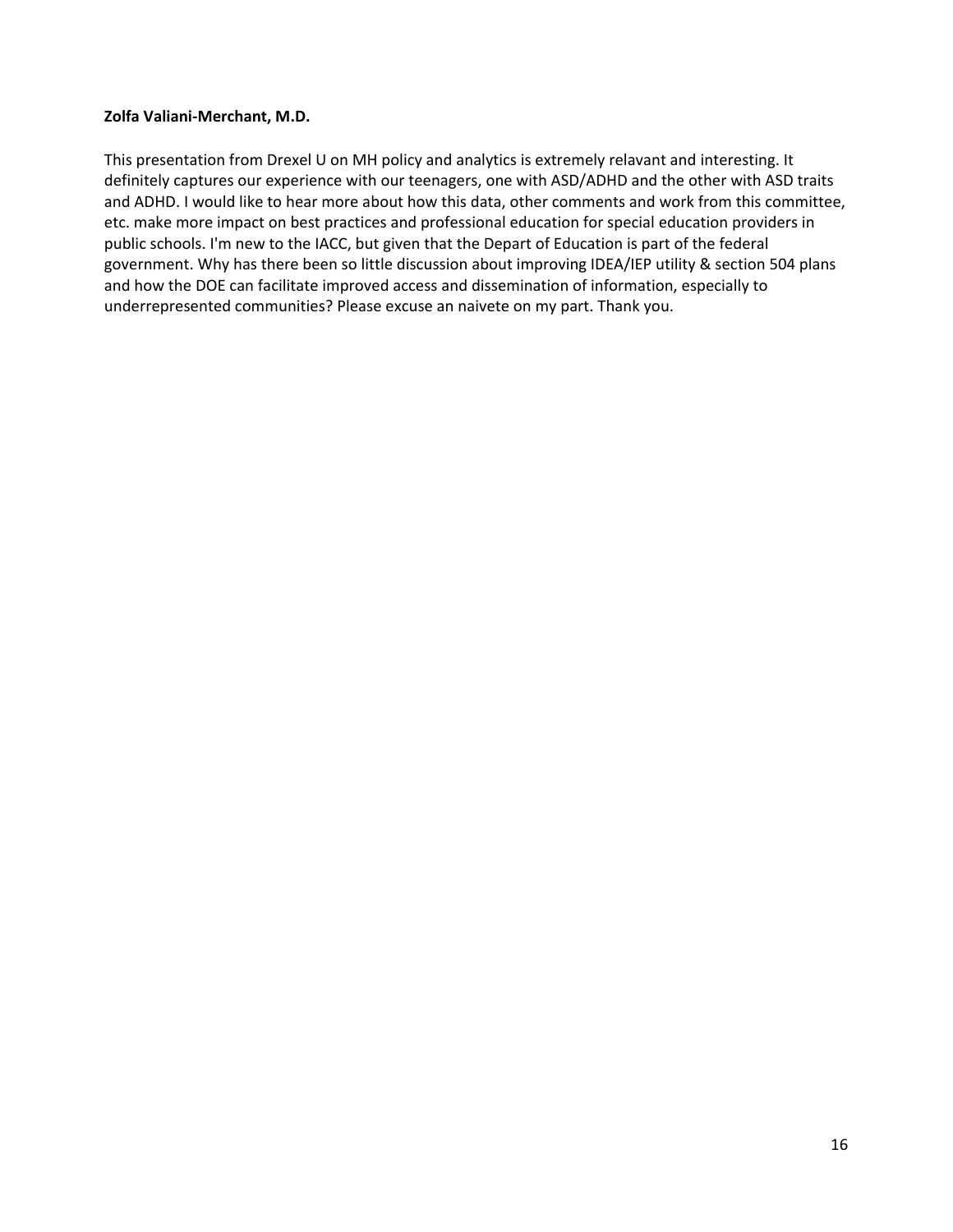# <span id="page-16-0"></span>**Zolfa Valiani-Merchant, M.D.**

Along the lines of what Dr. Piven commented on (affective, etc. disorders running in families) and in referring to previous comments about culturally competent care, please consider building into study desiign a way to reach subjects from non-caucasian populations with similar questions or a short survey to determine how they think more people within their communities might be reached more effectively. Study design that also provides information to give to subjects to widen their circles of participation and to encourage their family members/friends, etc, to participate in study may be another way to increase the diversity of autistics from underrepresented ethnic/racial backrounds.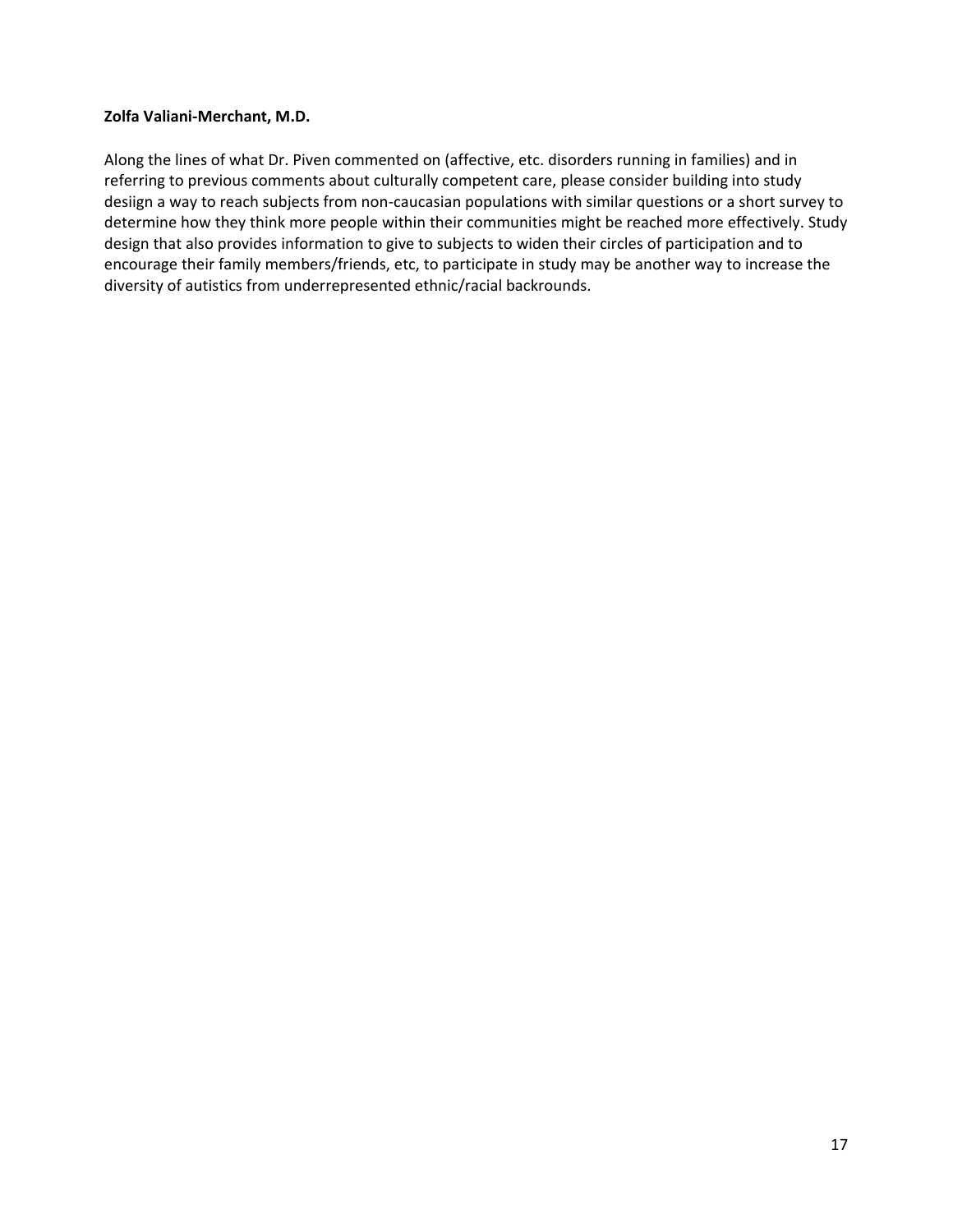#### <span id="page-17-0"></span>**Nate Watkins**

I am here to speak about the issue concerning parents of children diagnosed with "severe autism". I sympathize with the struggles of such families, but I want the IACC to link such parents to articles such as "I Shouldn't Have to Dehumanize My Son to Get Him Support" by David M. Perry, published in The Nation Magazine. In this article, Perry, whose son is very much like the children diagnosed with "severe autism", criticizes the fact that the only way for him to get the kind of supports he needs for his son is to constantly refer to his deficits and the worst day he ever had with his son. I personally believe this is why parents of "severely autistic" children believe autism is a bad thing that needs to be wiped off the face of the Earth, either by 'getting rid" of their autism while they're still alive or by making sure no one is ever born autistic ever again. The only people who give said families any semblance of help go by a deficit model as a means of delivering services to them. Parents of "severely autistic" children put a lot of trust in the professionals going by this deficit-focused perspective because the parents are afraid that if they don't do as these professionals tell them to do, they'll be hurting their own children. To the parents I'm referring to, I will close out this comment by giving you some advice I don't believe anyone else has ever given you in your entire autism journey: It's okay to say no to professionals who are talking about your children like mistakes instead of the unique people they truly are. You don't have to ignore every professional, but if a professional is speaking about your child like they're a burden on society, you CAN tell that professional: "NO. This is MY child. YOU don't know my child at all. I do, and I'M going to help him/her achieve their goals. Believe what you want about my child, it's a free country, but I am telling you that as long as you're seeing me concerning my child, YOU are not going to talk about them like they're hopeless, and YOU can't tell me what my child's life is going to be like. My child is going to achieve SO much and when he/she does, YOU are going to regret talking about my child the way you have. Just you wait."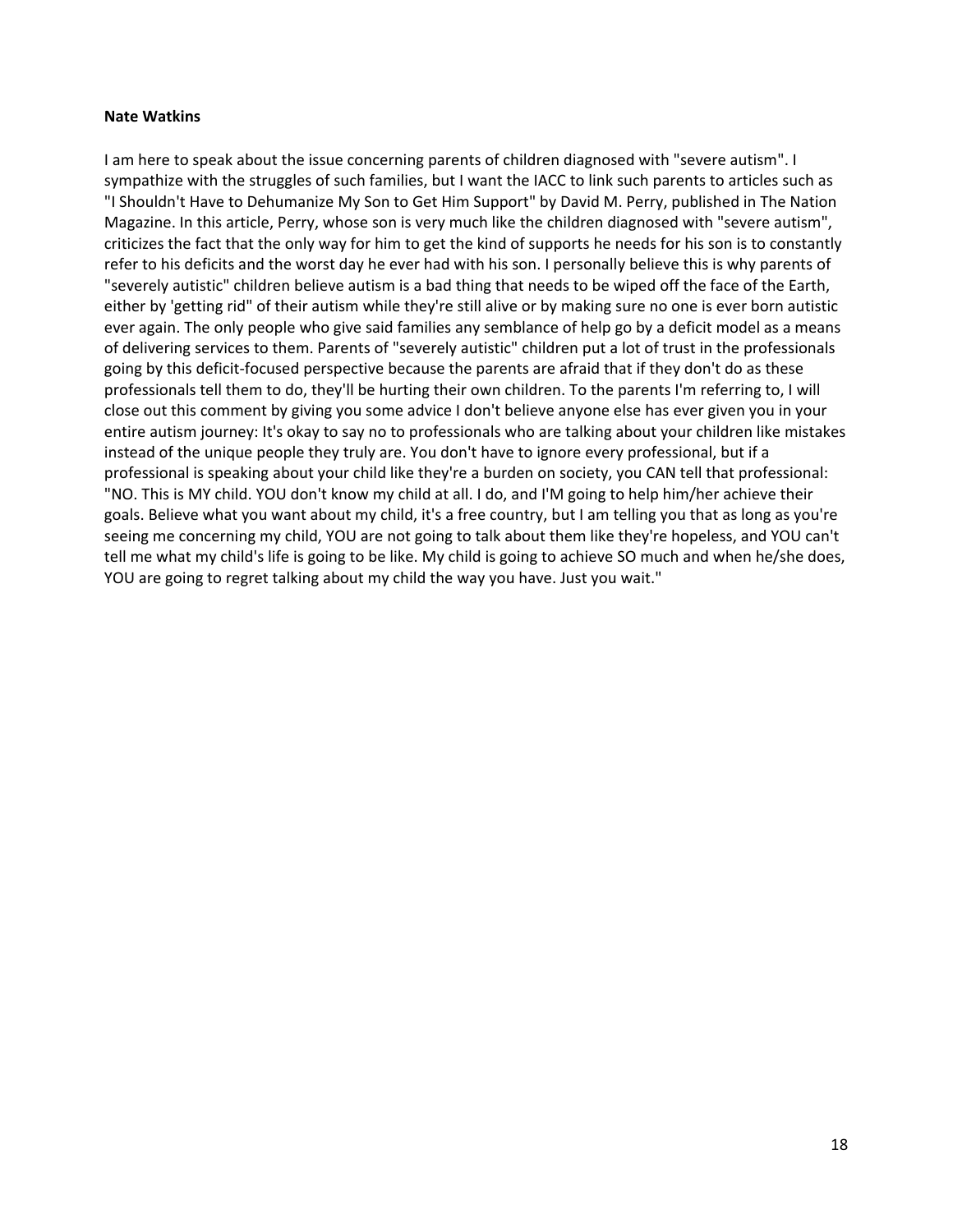# <span id="page-18-0"></span>**Rosalind Kaplan**

The brain is placid( flexible) and more help for autistic people can be found. At any age. Repairs are possible for all Neurological Disorders. If the research is done.

Funding for research should be based on what has most potentail not politics. Spectrum people never answers questions. This is very upsetting. My adult son made progress because of ABA. I want away to help him become more self sufficent. I do not believe all is being done that can be. Pharmceutical companies opose anything that does not require drugs. Parents know all that can be done is not being done. This is unethical and we are very angry. Autism can be cured.

What matters to me is that my son becomes self sufficient. I want answers.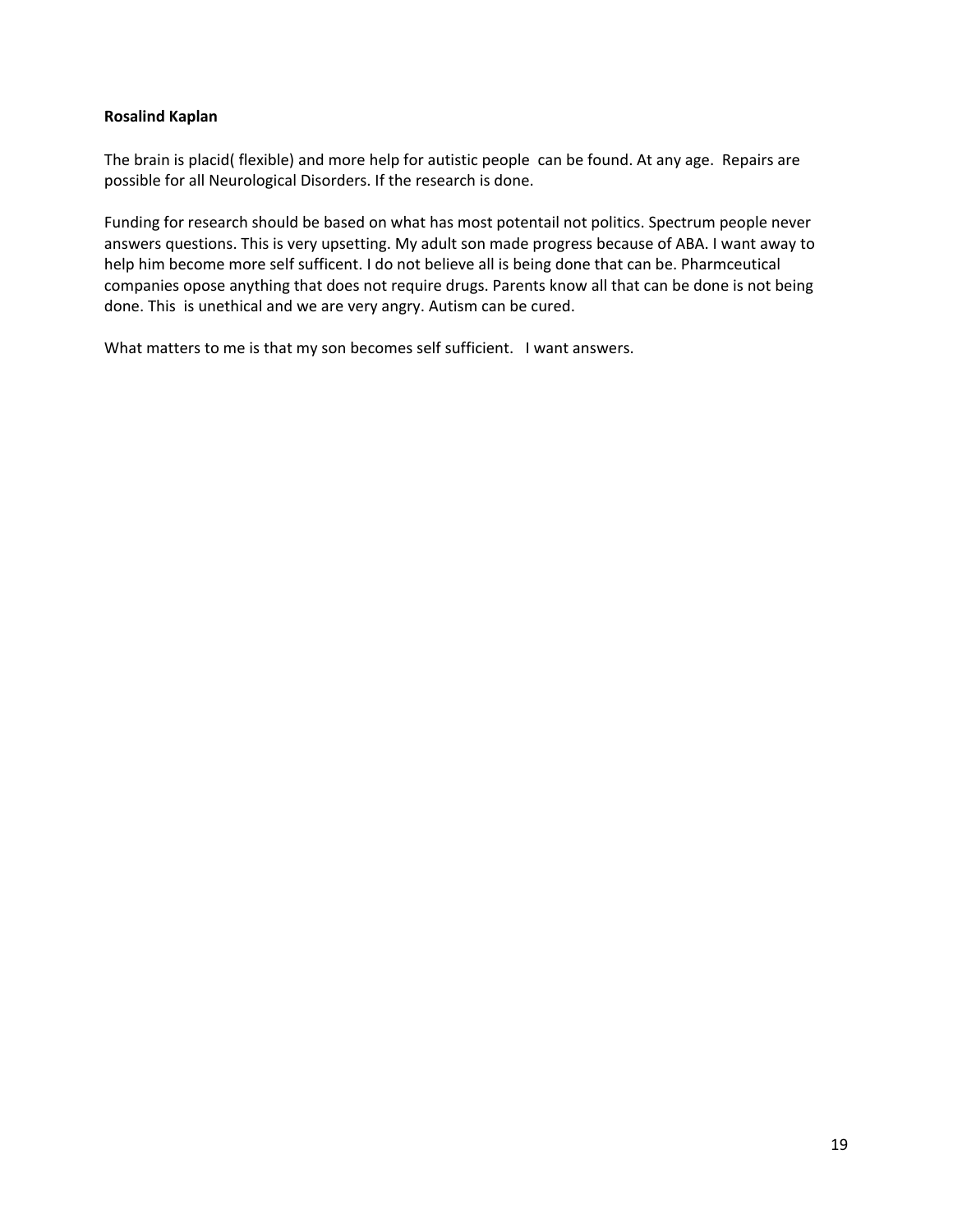#### **Note: Personally Identifiable Information (PII) has been redacted in this document.**

#### <span id="page-19-0"></span>**Edrick LaTrone Linston-Jones**

My name is Edrick LaTrone Linston-Jones and I was diagnosed with a disorder called Autism; more specifically called Asperger's Syndrome. Asperger's (Autism) has set up some pretty serious barriers in front of me throughout my life from school to home, from riding bikes, making friends and even dressing myself. In school, I struggled in specific ways. For example, I couldn't function in a loud environment, I was easily caught off guard and would easily forget what the teacher said, which caused me to fail tests. At home, I would feel uncomfortable staying alone because I would get nervous thinking someone would break into my home. My disability would increase my anxiety which caused me to become overwhelmed very quickly. I would get tasked with chores and couldn't complete step by step directions(two to three part directions) which was very challenging. I've also had trouble making friends because I wouldn't understand their social que's. Because of this, I was left alone, or I would always annoy others?.. I just didn't know. My family took me to several psychiatrists and the doctors thought I'd never learn how to ride a bike (I have the best grandmother who practiced daily with me and helped me learn quickly.) Throughout school, I had the best teachers in the Clarke County School District. My mother, Mrs. LJ, is a teacher in the school system. My mother was instrumental to me with my education. My mother would not allow my disability to stop or cloud my future. Because of her hard work along with the teachers, I graduated from high school May, 2020 and I'm currently planning to start college in the Spring, 2022. My major: Sociology Anthropology.

I always wanted a job so I could learn how to generate income. I applied to my local grocery store in my county. This is a great experience for me because I felt independent and self-sufficient. I met a lot of new people who were very patient with me and who also supported me regardless of my cognitive condition. The staff at the local grocery store showed tremendous support towards me and encouraged me daily. On Wednesday, November 11, 2020, I went to work in a great head space because I love what I do and the staff and customers are so kind towards me. I went to work and saw my friend "Bee" and I walked towards her and jokingly grabbed her neck twice(she and I always joke and laugh.) I didn't think anything of it because we formed a friendship and followed each other on more than one social media account so we were friends?.so I thought.

I was walking up to the front when the Clarke County Police Department approached me asking about "Bee." I thought she was in trouble but instead she had reported me saying how she felt uncomfortable around me and how I grabbed her twice. I was shocked that my friend would do this to me! I thought we were friends but instead I was completely shocked and confused as to why she would get me in trouble. Her parents rushed to the grocery store, not to mention her father is the captain of the police department. Her father(who wasn't in uniform and off duty) was persistent with arresting me when the police on the scene didn't want to. Her father began pulling "rank" and insisted I be arrested. I was arrested and very embarrassed as well as confused because I knew I didn't deserve what was taking place. I knew this was motivated by the election. She and I would disagree about political aspects of the world. I frequently would state my liking towards Biden and she was for Trump and against BLM. What "Bre" showed me was a very good reminder of the America I live in.

Throughout America, African American people, especially African American men have often been victims of the degrading stereotypes that we are subjected to constantly in our livelihoods. Stereotypes of being violent cause us to be feared in public spaces like stores, walking down streets, even so much as schools. African American men in particular are victims to the stereotypes that have indelibly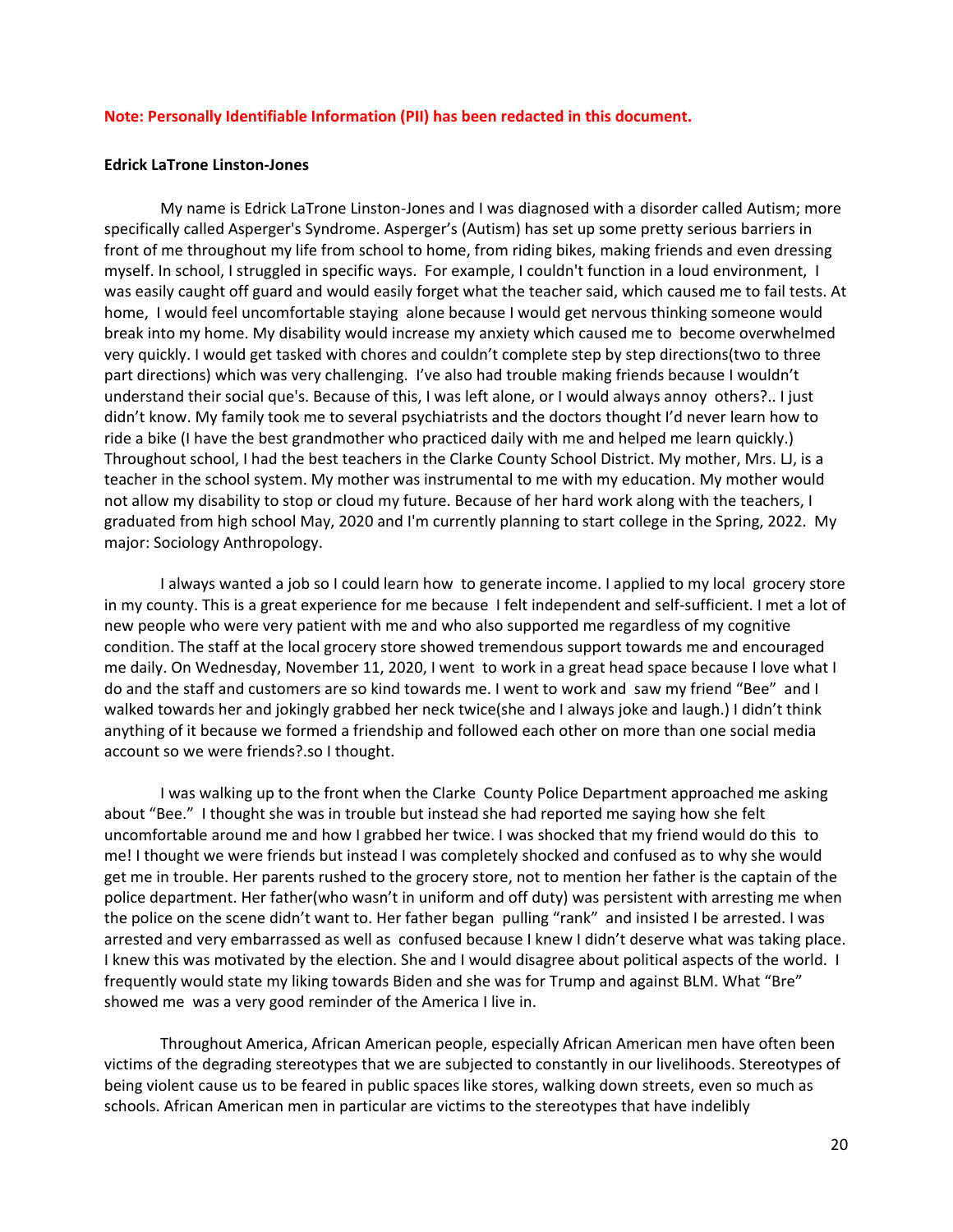dehumanized our existence as black men, but also we have traditionally been victims of white women accusing African American men of untrue acts. These acts have roots behind it going all the way back to slavery when the whole Idea of black men being dangerous as well as sexual predators towards white women and how white woman have been depicted as the good and moral "right" in American society as well as helpless victims. Those two identities have allowed white women the power of using their victimhood to abuse black men and people of color in general. American society has allowed white woman that power which caused a huge injustice and proof of this country's history thus reinforces the system of white supremacy that still doesn't get addressed as well a systematic racism (black men being profiled more by police and more likely to get brutalized by police; immigrants of color are 7 times more likely to get deported than other immigrants.)

In conclusion, my story definitely has been A learning process for me. I've had to fully think about and process how some people are on the inside instead of what they present to you. My so-called friend was truly not my friend, and I didn't realize it but now I am more aware of who people really are. I've also learned that this country still has a long way to go in terms of meeting the quote that "all men are created equal." Currently, that' S simply not true and it's never been true in a country that owned slaves or set up a system in which only the dominant white culture can benefit from. There is also something I'd do differently. I'd definitely get to know people a little more before calling them a friend.

Please read my son's story. An incident happened involving my son on November 11, 2020. My son was arrested and falsely accused of an act he did not do. We hired a lawyer and the case was dropped. My son's information is:

[PII redacted]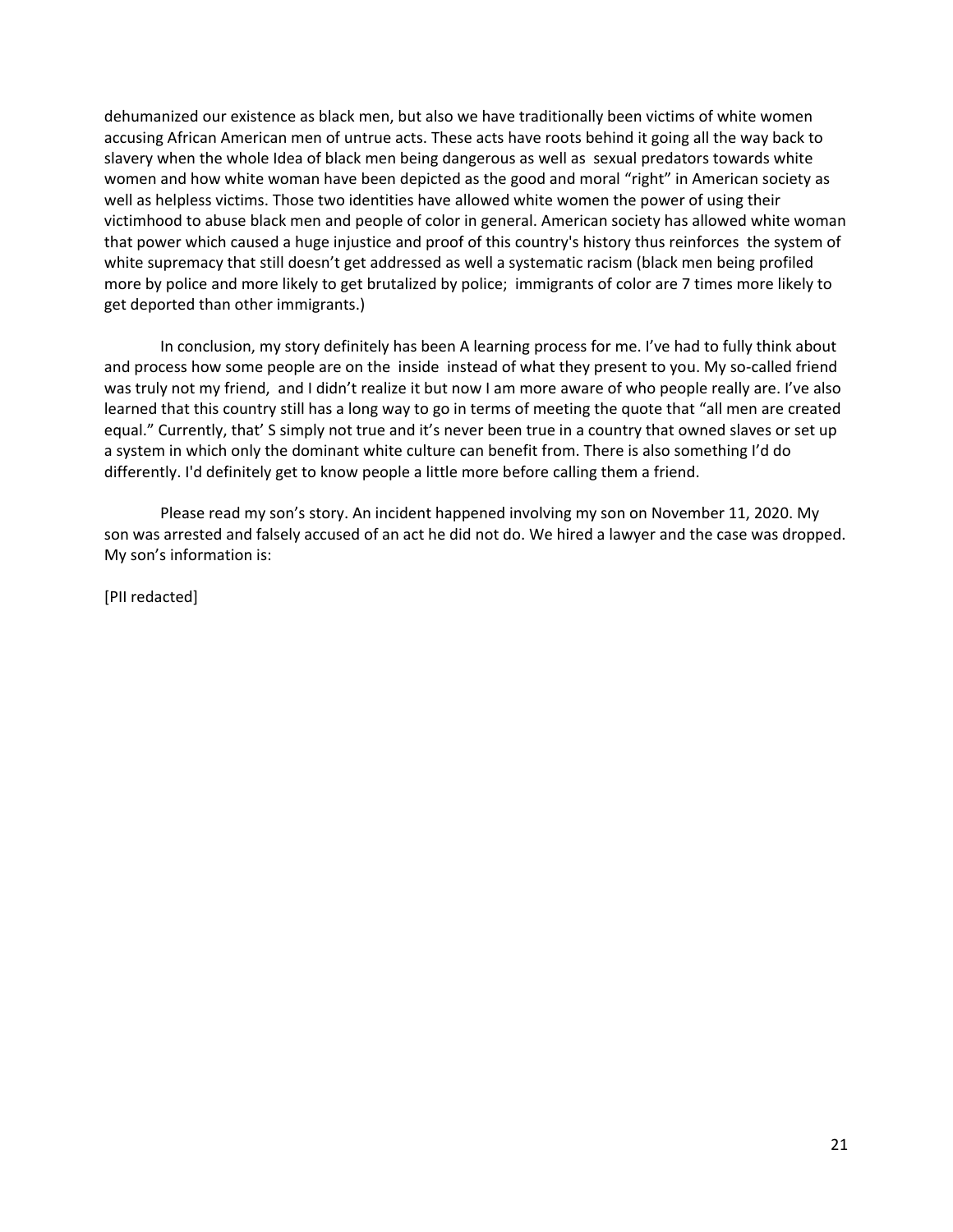# <span id="page-21-0"></span>**Daina Krumins**

How to hold a conversation with an NT? In Victorian England there were books written on etiquette and "proper conversation" which were probably useful for ASD people. But now, what do we do? At a job interview, for example, what should be said, and what should not be said? An ASD person with good intentions, a kind, concerned nature, and appropriate work skills and experience can still get it wrong. Why? Should we have acting lessons? It can't be all that difficult.

Maybe some movie directors should analyze how ASD folks interact with NT folks, moment by moment, word by word, expression by expression.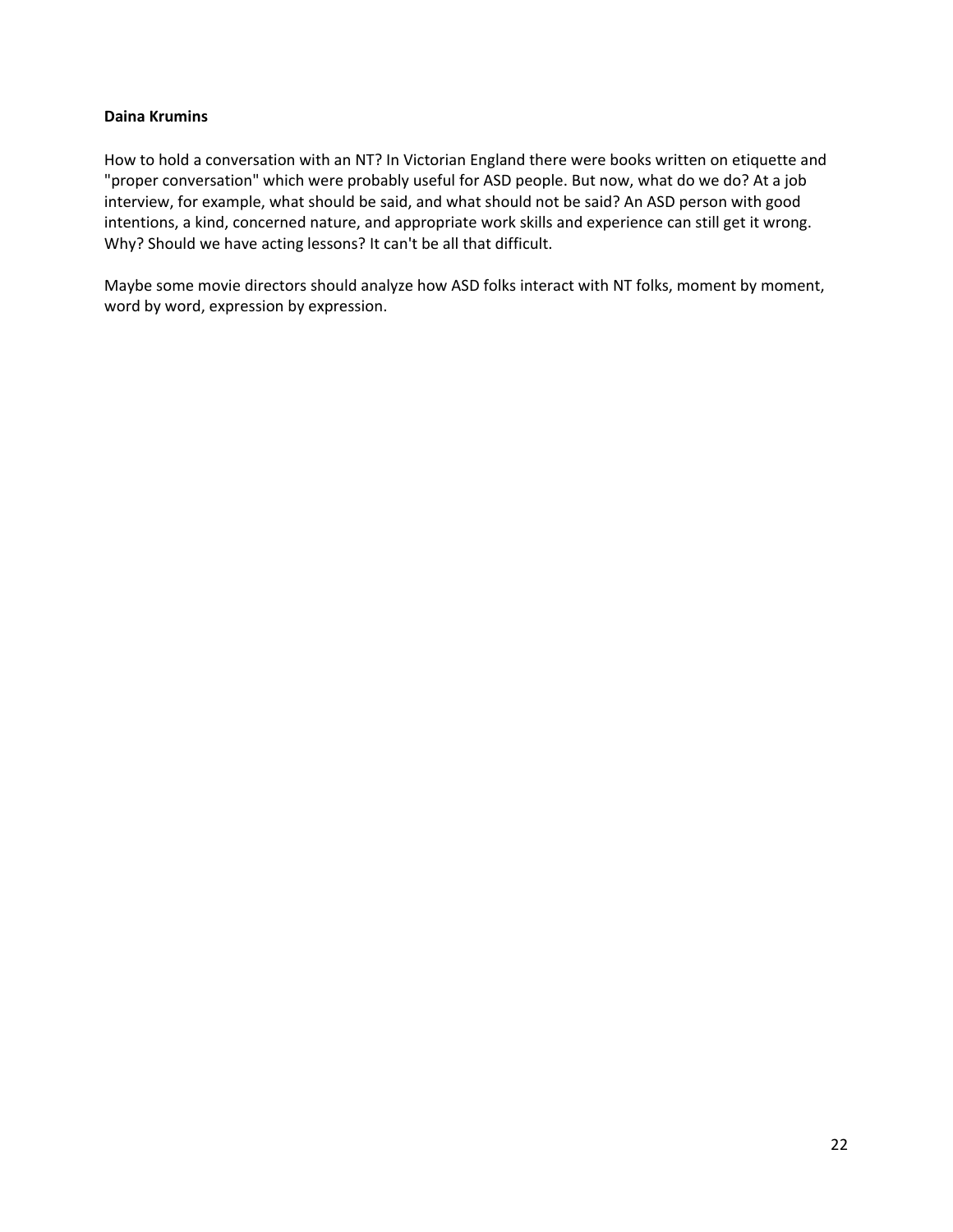## **Note: Personally Identifiable Information (PII) has been redacted in this document.**

#### <span id="page-22-0"></span>**Rick Grossman**

For several years, I and others in Seattle have searched for anyone who works with and has expertise in problems faced by Adults on the Autistic Spectrum. Many therapists can help in alleviating symptoms such as depression or anxiety, but that is merely a bandaid.

I believe we need to find a skill-based program that will help us identify those things that get in our way to create relationships, learn unwritten rules, and understand behaviors that make us outcasts. Once we identify those, we want to be able to choose when and where we adapt and have the skills to do so.

This is not held by all. Some call this "masking," the equivalent of being in the closet for gay people or passing for people of color. I contend that we should have the choice and that we cannot change the world around us, but can adapt without losing our identities. I also argue that everyone masks all the time, whether in a discussion with a best friend, or work supervisor, or in hostile environments. It is a skill needed for all to survive.

I am a member of a local self-help group called the Square Pegs. None of us have found any such support. Now as geographical limitations are being broken down by telemedicine, I was hoping there were additional resources. Of course insurance companies create limits, and in my own case Medicare has limitations.

The well-known national Autism groups have turned a blind eye on adult services. There is no funding for supporting Adults on the Spectrum. And doctors/therapists are not trained and have little expertise.

What we need are therapies/programs/therapists who help Adults on the Spectrum learn and understand what we do that is different, and can provide training and feedback to help us survive, and even flourish. I believe the area of greatest need is in communications and social relations.

Do you know of any such successful programs, therapies, agencies that have shown to be effective. We would even consider workbooks with exercises, even though they may not be able to provide feedback.

There are a thousand databases. We spend time searching them only to find we don't have the understanding to use them or to find nothing is available.

I know there are limitations. Medicare, for example, requires one be licensed in the state, and will allow MSWs to be paid but not those with MAs. There are ways around that including finding outside funding or requesting rule changes.

The high incidence of suicide, depression, unemployment/underemployment, loneliness, isolation, and homelessness among those who are on the spectrum is discussed with handwringing. The costs to all these is high. The ability to find effective programs and practitioners trained to help us address our real problems will benefit the entire nation.

We need leadership to address this, not more shoulder shrugs and telling us to look in places that merely tell us to look elsewhere. My voice carries no weight. We need someone who has the authority and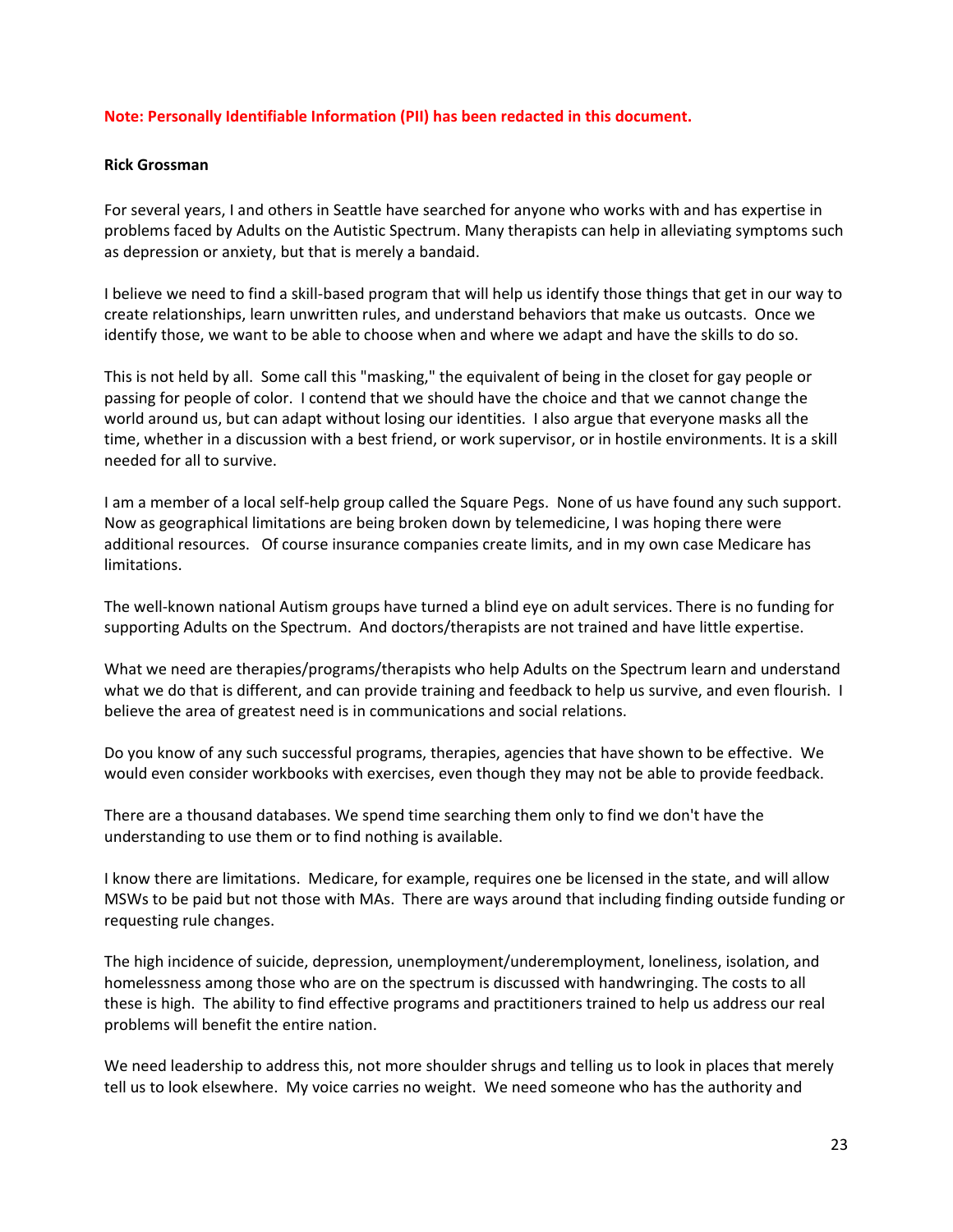recognition to spearhead this. Barring that, we at least need some crumbs that help us and give just a tiny glimmer of hope.

There are many needs by individuals and I realize it must be difficult to realize that not everyone can be helped. CDC statistics were at 1.85% in 2016. Trending indicates that today results are over 2% and considering those screened, the number is closer to 5% of the population. All of society loses--valuable employees don't contribute, funds are required to take care of symptoms, families suffer.

The need is there. The impact will be huge. We need leaders to address this, and in the meantime, we at least need to know what we can accomplish on our own.

Rick Grossman [PII redacted]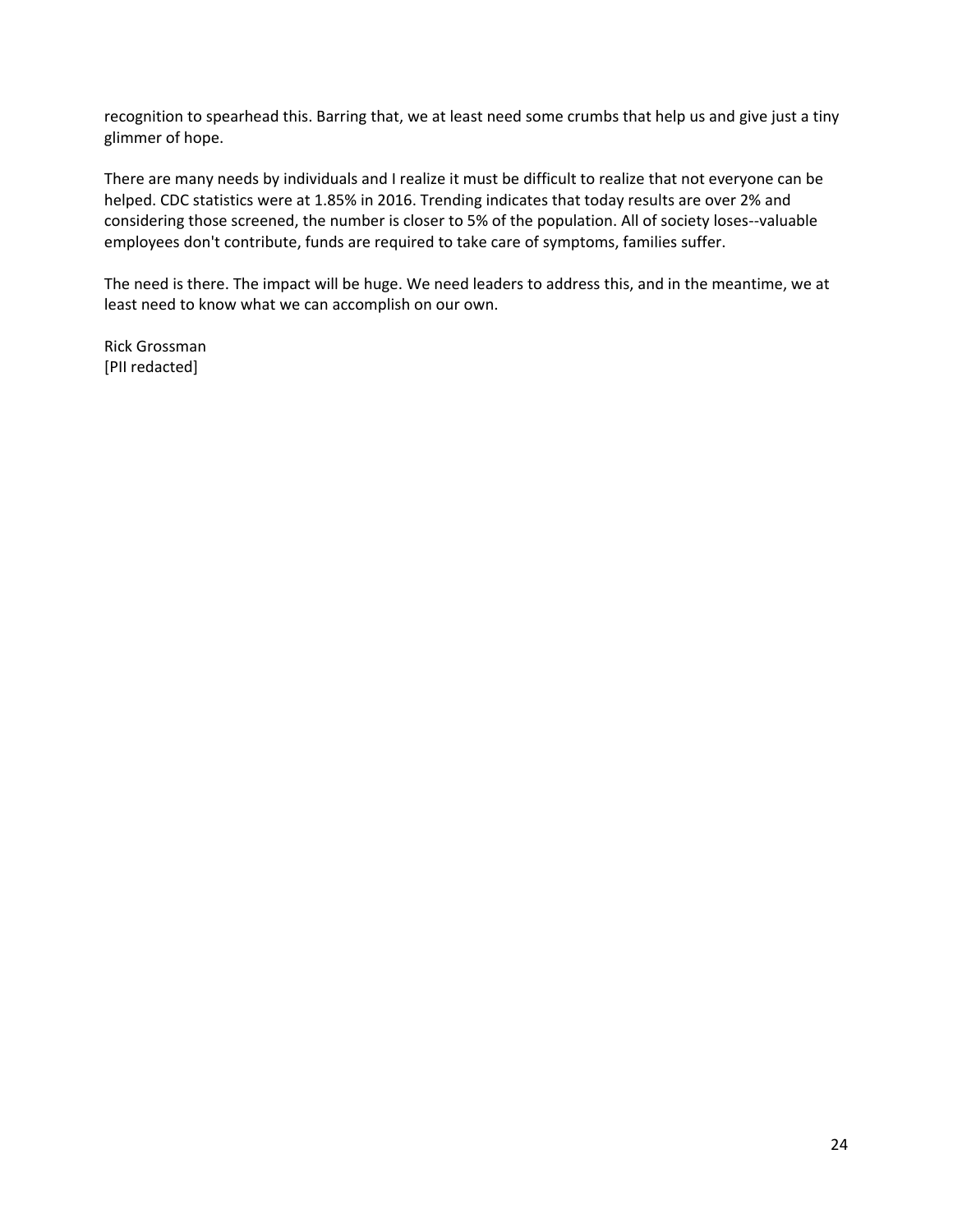# <span id="page-24-0"></span>**Rick Grossman**

In most of the country there is no support or programs for Adults on the Spectrum. Either they are all "cured" or they are ignored. How can we tell the parents of Autistic Children that once they reach 21, they are on their own? Is this part of the high rates of depression? Is all the government money and grants limited to serving children only, or is it redirected? Why don't the public agencies have staff, board members or advisors who are actually on the Spectrum? That would be like the NAACP only hiring white people.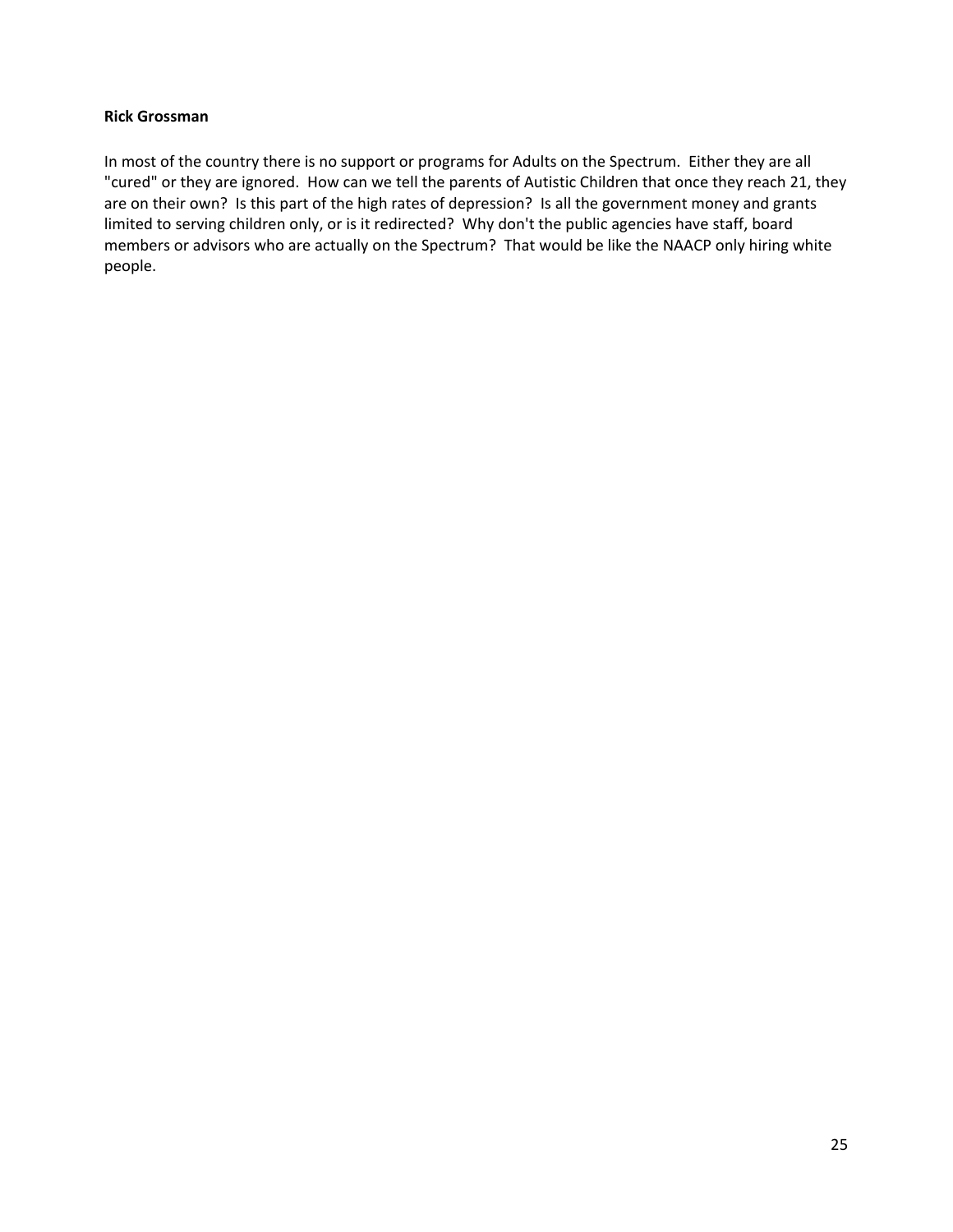# <span id="page-25-0"></span>**John Saito**

I support the proposal to create a separate DSM category for "severe" or "profound" Autism as called for by the Lancet Commission and NCSA.org. It is my hope that service providers, policymakers and lawmakers will use this new category to craft targeted goals, funding, program planning and performance metrics for this high-need group.

My daughter has profound autism. She requires 24/7 caregiving, and is at constant risk of self-injurious and physically aggressive behavior. She has been unable to develop a sense of personal safety or hygiene despite all our efforts. She is incapable of communicating with anyone other than with caregivers who have spent years with her.

Unfortunately, all of her public service and support programs seem more geared toward those with some form of higher-functioning ASD. It has been a struggle to secure items as basic as appropriate clothing, safe home modifications, and in-school services such as behavior intervention and communication support. In terms of residential care and out-of-home day programs, none of the service providers in our state are willing or able to take on the challenges of the severely autistic like my daughter.

While the creation of a DSM category specific to the profoundly autistic does not directly address the problems they face, it does force us to acknowledge that they have distinct needs, and (I suspect) are decidedly underserved by today's policies and programs.

Recognizing there is a problem is the first step toward solving it.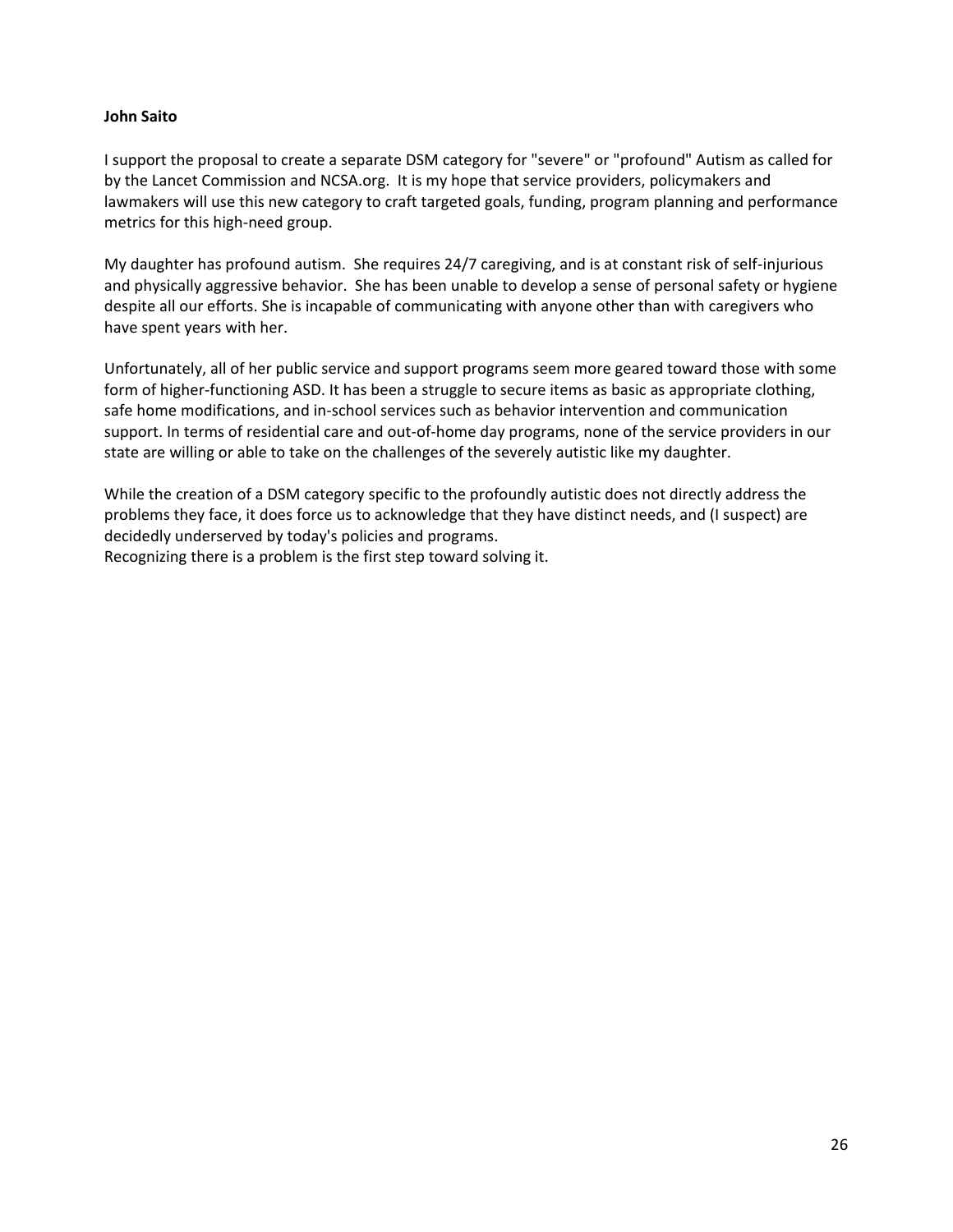#### **Note: Personally Identifiable Information (PII) has been redacted in this document.**

#### <span id="page-26-0"></span>**Eileen Nicole Simon, Ph.D., R.N.**

#### **Season of Sorrow**

 My son [PII redacted] died on January 17, 1995. He was 31 years old. Cause of death was found to be Thorazine intoxication.

 The psychiatrist who prescribed 1500 mg/day of Thorazine (500 mg at 3:30pm, 7pm, and 8:30pm) should be serving a life sentence in prison.

 She also prescribed Haldol 6 mg/day (3 mg at 8am and 3:30pm), Depakote 2000 mg/day (500 mg at 8am and 3:30pm), 1000mg at 7pm, and Chloral Hydrate 2 grams at 8:30pm.

 [PII redacted] never had a seizure disorder. Depakote was uncalled for. A fuller description can be found at [conradsimon.org/Conrad.html#death.](http://conradsimon.org/Conrad.html#death)

 I was accused of being an abusive mother, and was not allowed to visit [PII redacted] at his group home. My husband told me to just stay away for awhile.

"They won't kill him," my husband assured me.

But they did kill him.

 I hope members of this new IACC can come to recognize the seriousness of autism, especially the language disorder. And, to blame parents is wrong.

#### **Inferior Colliculus?**

 Please discuss my hypothesis that damage of the inferior colliculus (plural colliculi) could be the primary site of brain injury in infants who are recognized as autistic within the first 2 to 3 years of life.

 Note paragraphs that follow on blood flow, metabolism, injury, vulnerability, plus evidence of auditory system dysfunction in cases of autism:

- 1- The inferior colliculi are the site of highest blood-flow in the brain.
- 2- The inferior colliculi are the site of highest metabolism in the brain.
- 3- The inferior colliculi can be damaged by asphyxia at birth.
- 4- Injury of the inferior colliculi disrupts language comprehension.
- 5- Case reports, loss of speech comprehension.
- 6- Photo of traumatic injury that led to loss of speech understanding.
- 7- The inferior colliculi are a site vulnerable to traumatic injury.
- 8- Damage of the superior olive in a case of autism.
- 9- Damage of the brainstem auditory pathway in cases of autism.

10- Brainstem (substantia nigra) defect in Parkinson's disease.

#### **Brainstem Circulation (1)**

 Highest blood flow in the brain is in the inferior colliculi. SS Kety reported this in 1962, and that it was a surprise finding! Kety's report is free online at [https://pubmed.ncbi.nlm.nih.gov/14032202/,](https://pubmed.ncbi.nlm.nih.gov/14032202/) and includes an autoradiographic picture showing highest blood flow in the brainstem auditory pathway.

 The inferior colliculi are pea-sized centers in the midbrain auditory pathway. How could injury of such a tiny site in the brainstem be of great importance?

 Consider the size of insect brains. Consider brain circuits in tiny flies that make it so difficult to swat them out of existence.

 Audiologist Ladislav Fisch pointed out that the auditory sense is the most essential for survival of vertebrate species.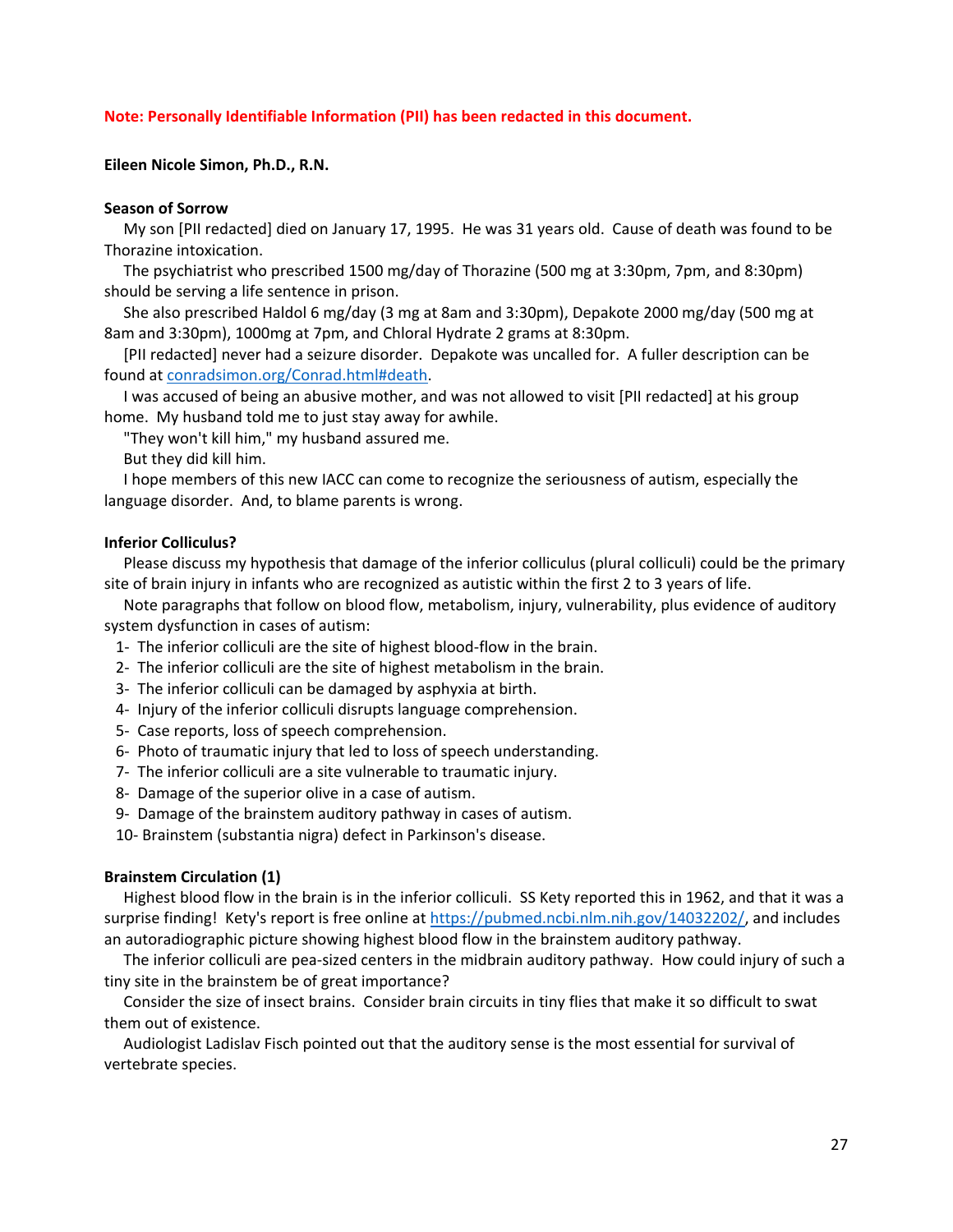# **Brainstem Metabolism (2)**

 Louis Sokoloff worked with Seymour Kety and later developed the deoxyglucose method to measure metabolism in the brain. Sokoloff's method has been widely used to investigate actions of drugs in the brain.

 The auditory system is rarely the focus of research using Sokoloff's method, but In tables compiled by many users of this method, the inferior colliculi are always listed as having the highest metabolism.

 See: Sokoloff L (1981) Localization of functional activity in the central nervous system by measurement of glucose utilization with radioactive deoxyglucose. *Journal of Cerebral Blood Flow and Metabolism* 1:7- 36.

 Sokoloff commented, " ... the inferior colliculus is clearly the most metabolically active structure in the brain."

# **Birth Injury (3)**

 Damage of the inferior colliculi was the only injury found in monkeys subjected for 6 to 8 minutes to asphyxia at birth.

 Lookup Windle WF (1969) Brain damage by asphyxia at birth. *Sci. Am.* 221:76-84 at [https://www.weisenborn-boer.nl/Geboorte/Windle.pdf.](https://www.weisenborn-boer.nl/Geboorte/Windle.pdf)

 More extensive brain damage was found to be caused by partial oxygen insufficiency over longer periods of time. Difficult birth has frequently been reported in the records of children who develop autism.

 Should inferior colliculus damage be looked for, by fMRI or neuropathology investigations, in cases of autism?

# **Brainstem & Language (4)**

 Inferior colliculus damage has been reported in several people who lost the ability to speak following automobile accidents. Loss of the ability to speak has also been reported in people with cancerous growths in the midbrain.

# **Case Reports (5)**

 In previous comments submitted to the IACC, I summarized the following reports of language loss following injury of the inferior colliculi:

- 1. Howe JR, Miller CA. Midbrain deafness following head injury *Neurology. 1975 Mar*;25(3):286-9.
- 2. Jani NN et al. Deafness after bilateral midbrain contusion: a correlation of magnetic resonance imaging with auditory brain stem evoked responses. *Neurosurgery. 1991 Jul*;29(1):106-8.
- 3. Nagao M et al. Haemorrhage in the inferior colliculus. *Neuroradiology. 1992*;34(4):347.
- 4. Meyer B et al. Pure word deafness after resection of a tectal plate glioma with preservation of wave V of brain stem auditory evoked potentials. *J Neurol Neurosurg Psychiatry. 1996 Oct*;61(4): 423-4.
- 5. Hu CJ et al. Traumatic brainstem deafness with normal brainstem auditory evoked potentials. *Neurology 1997 May*;48 (5):1448–1451.
- 6. Johkura K et al. Defective auditory recognition after small hemorrhage in the inferior colliculi. *J Neurol Sci. 1998 Nov 26*; 161(1):91-6.
- 7. Masuda S et al. Word deafness after resection of a pineal body tumor in the presence of normal wave latencies of the auditory brain stem response. *Ann Otol Rhinol Laryngol. 2000 Dec*;109(12 Pt 1):1107-12.
- 8. Vitte E et al. Midbrain deafness with normal brainstem auditory evoked potentials. *Neurology 2002 Mar 26*;58(6):970–3. -- 2 cases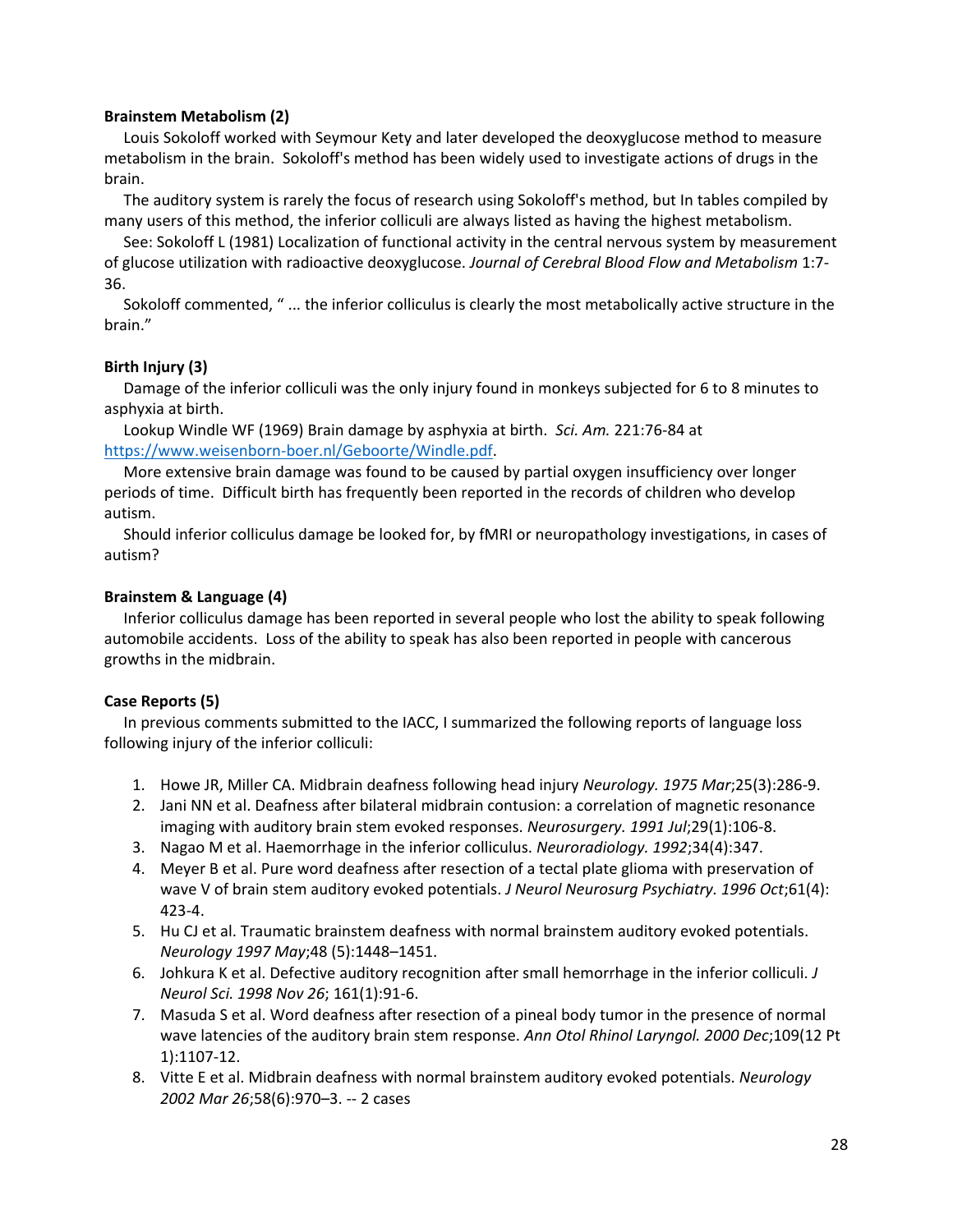- 9. Hoistad DL, Hain TC. Central hearing loss with a bilateral inferior colliculus lesion. *Audiol Neurootol 2003 Mar-Apr*; 8(2):111-223.
- 10. Musiek FE et al. Central deafness associated with a midbrain lesion. *J Am Acad Audiol 2004 Feb*; 15(2):133-151.
- 11. Pan CL et al. Auditory agnosia caused by a tectal germinoma. *Neurology. 2004 Dec 28*;63(12):2387- 9.
- 12. Kimiskidis VK et al. Sensorineural hearing loss and word deafness caused by a mesencephalic lesion: clinicoelectrophysiologic correlations. *Otol Neurotol. 2004 Mar*;25(2):178-82.
- 13. Pillion JP. Speech processing disorder in neural hearing loss. *Case Report Med. 2012*, Article ID 206716. Epub 2012 Dec 6.
- 14. Poliva O et al[. Functional Mapping of the Human Auditory Cortex: fMRI Investigation of a Patient](https://pubmed.ncbi.nlm.nih.gov/26413744/)  [with Auditory Agnosia from Trauma to the Inferior Colliculus.](https://pubmed.ncbi.nlm.nih.gov/26413744/) Cogn Behav Neurol. 2015 Sep;28(3):160-80.
- 15. Joswig H et al[. Reversible pure word deafness due to inferior colliculi compression by a pineal](https://pubmed.ncbi.nlm.nih.gov/26372938/)  [germinoma in a young adult.](https://pubmed.ncbi.nlm.nih.gov/26372938/) Clin Neurol Neurosurg. 2015 Dec;139:62-5.

# **Injury that led to loss of speech understanding (6)**

SC superior colliculus, IC inferior colliculus, P pons, C cerebellum.

# **Brainstem Vulnerability (7)**

 The injury shown above resulted from impact by the cerebellar tentorium under the inferior colliculi in a skiing accident (Johkura et al. #6 above).

 Please discuss this evidence of importance of the brainstem auditory pathway for language comprehension, and how much more serious injury of the inferior colliculi should be for an infant.

# **Neuropathology in Autism (8)**

RJ Kulesza and R Lukose (2008 & 2011) reported abnormalities of the "olivary complex" in the auditory pathway of people diagnosed with autism in childhood. They undertook this investigation based on a case report in 1996 by Patricia Rodier and John Romano at the Rochester NY School of Medicine. Dr. Romano had this patient's brain preserved after her death at age 21. The patient's mother was alcoholic. This suggests damage of brainstem pathways similar to that described by Wernicke in 1881. Malformation of the superior olive in the auditory pathway was found. Kulesza and Lukose discovered similar brain abnormalities in brains they examined.

Dr. Kulesza replied to my inquiry about the inferior colliculus. He told me they had only asked for brainbank sections from the superior olives.

# **Auditory Pathway Defects in Autism (9)**

Kulesza and his student co-workers published reports in 2019, 2020 and 2021 that the inferior colliculi and other brainstem auditory centers are injured in laboratory rats exposed to Depakote during gestation. Autism has been reported in many cases of prenatal exposure to Depakote. Depakote was taken by their mothers during pregnancy to prevent epileptic seizures.

Following are citations to the report of superior olive malformation by Rodier et al., and the reports by Lukose and Kulesza, and their students:

- 1. Rodier PM et al. (1996) Embryological origin for autism: developmental anomalies of the cranial nerve motor nuclei. *J Comp Neurol*. 370:247-61.
- 2. Kulesza RJ, Mangunay K (2008) Morphological features of the medial superior olive in autism. *Brain Res*. 1200:132-7.
- 3. Kulesza RJ Jr et al. (2011) Malformation of the human superior olive in autistic spectrum disorders. *Brain Res*. 1367:360-71.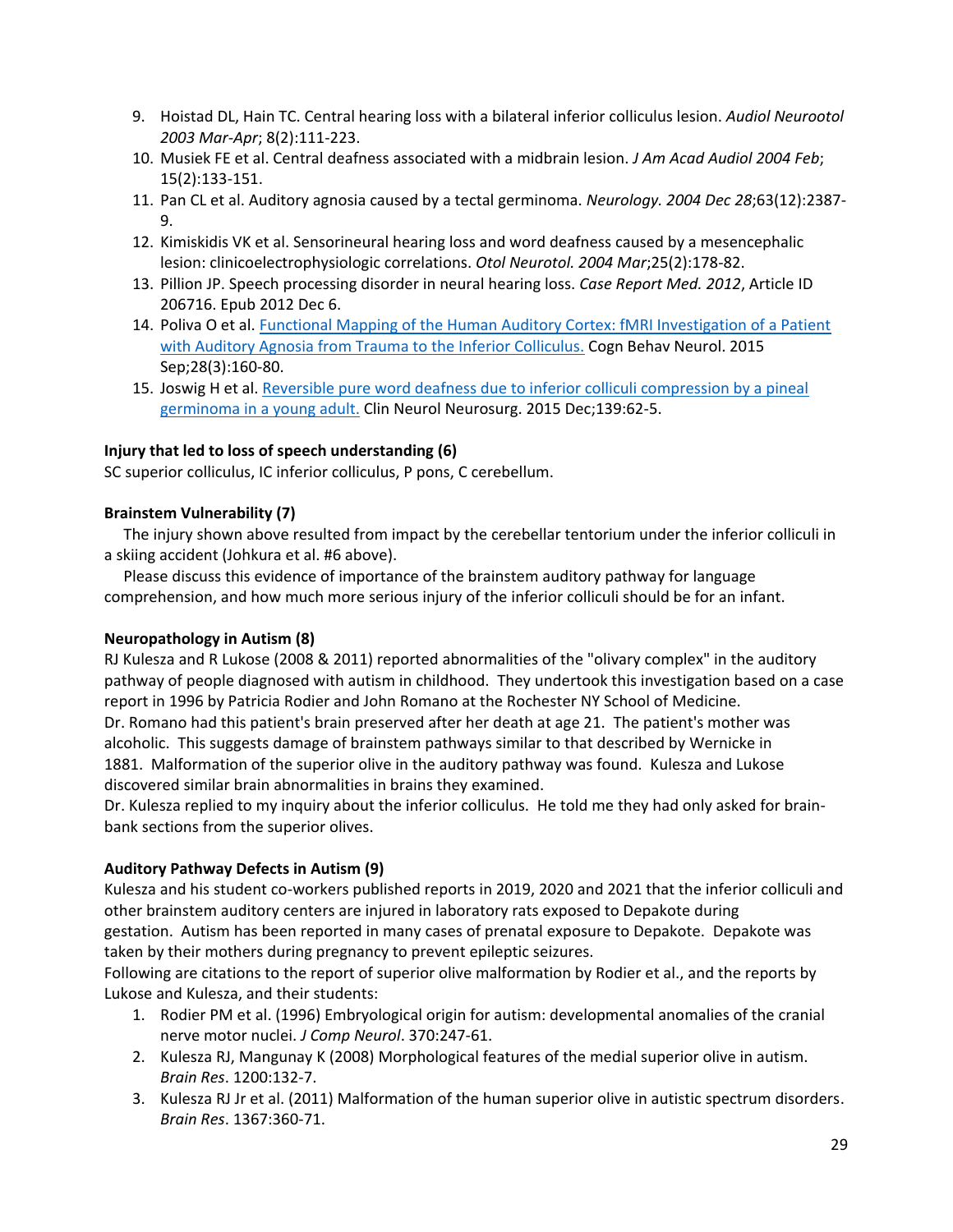- 4. Lukose R, et al. (2011) [Malformation of the superior olivary complex in an animal model of autism.](https://pubmed.ncbi.nlm.nih.gov/21636076/) *Brain Res*. 1398:102-12.
- 5. Smith A, et al. (2019) Structural and Functional Aberrations of the Auditory Brainstem in Autism Spectrum Disorder. *J Am Osteopath Assoc*. 119:41-50.
- 6. Mansour Y et al. (2019) Auditory Midbrain Hypoplasia and Dysmorphology after Prenatal Valproic Acid Exposure. *Neuroscience*. 396:79-93.

# **Brainstem Injury? (10)**

 Brainstem dysfunction is recognized as important in Parkinson's Disorder. Brainstem sites are now also viewed as possibly important in Alzheimer Dementia.

Repetitive movements of autistic children are likely the result of basal ganglia abnormalities, as in kernicterus (damage caused by bilirubin).

Shouldn't brainstem injury also be investigated in cases of autism?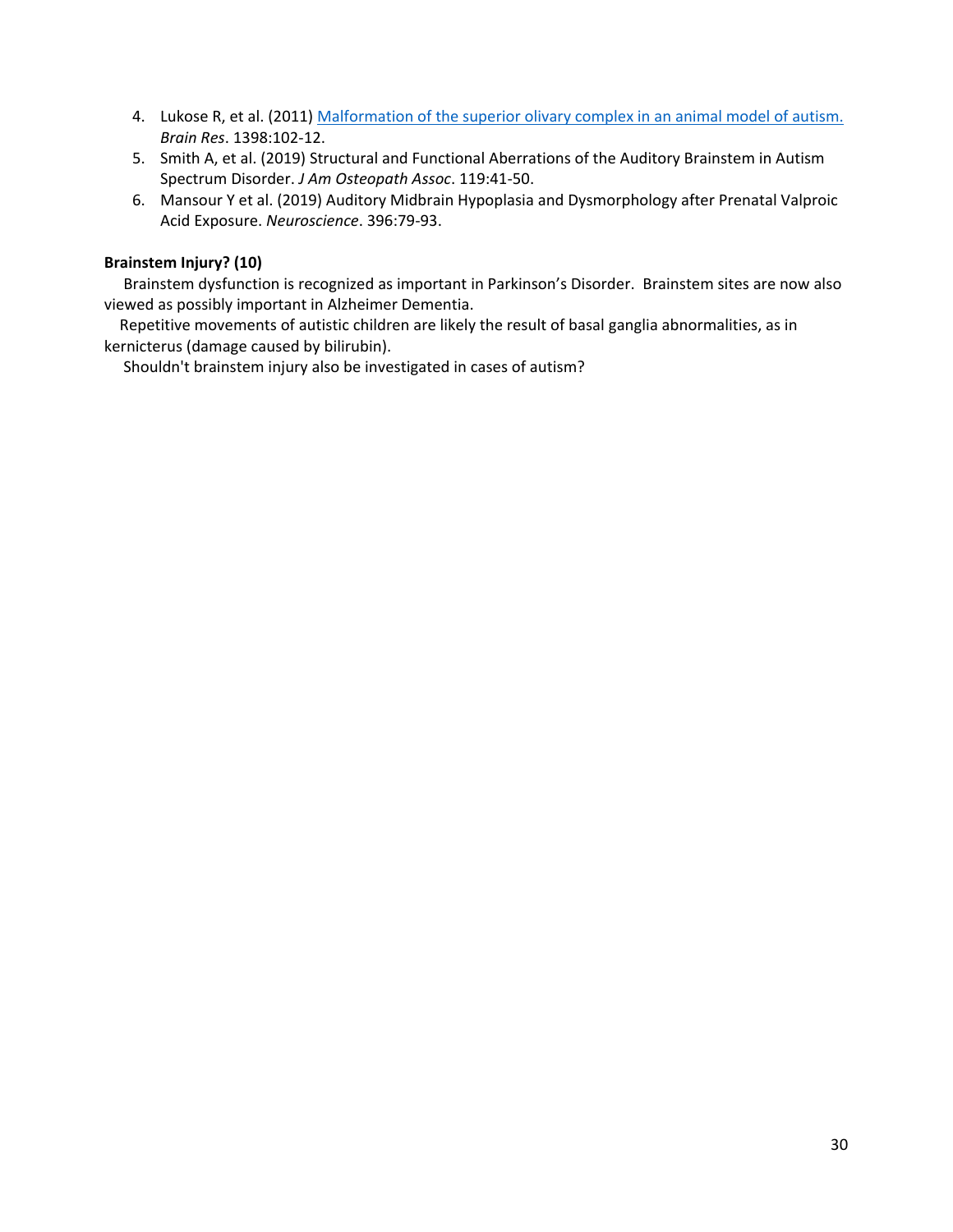#### **Note: Personally Identifiable Information (PII) has been redacted in this document.**

#### <span id="page-30-0"></span>**Eileen Nicole Simon, Ph.D., R.N.**

#### **Inferior colliculus**

Summary of comments I submitted Dec 10, 2021:

1 - Inferior colliculus (colliculi plural) are the site of highest blood flow in the brain. See the article on autoradiographic measurement of blood flow in the brain by SS Kety at: <https://pubmed.ncbi.nlm.nih.gov/14032202/>

2 - The inferior colliculi are the site of highest metabolism in the brain. Louis Sokoloff stated, " ... the inferior colliculus is clearly the most metabolically active structure in the brain."

3 - The inferior colliculi were the only brain site damaged by 6 to 8 minutes of asphyxia at birth. *Sci. Am.*  221:76-84, online at https:/[/www.weisenborn-boer.nl/Geboorte/Windle.pdf](http://www.weisenborn-boer.nl/Geboorte/Windle.pdf)

4 - Traumatic injury of the inferior colliculi led to loss of the ability to speak in at least 15 case reports (dated 1975 to 2015).

5 - Inferior Colliculus "malformation" has been reported in cases of autism, and in laboratory rats exposed to prenatal Depakote.

#### **Public Comments**

Can members of the committee be required to discuss public comments? Currently all we get is mention in a summary prepared by OARC (Office of Autism Research Coordination).

Oral comments are limited to 3 minutes or less. My husband pointed out that this is about the length of Lincoln's Gettysburg Address. I found this online, and it is 272 words. The request for the last meeting was to limit public comments to 2 to 3 minutes. I now aim for 2 minutes, or 180 words.

Members of the IACC rarely discuss my comments, or those of other parents. But they then often yarn on for much longer than the attention span of most of us.

#### **Forgotten Comments?**

Following is the summery (from minutes of the meeting) of the comment I made at the IACC meeting on November 21, 2003:

"Ms. Ilene Simon asked the committee to consider the possibility that clamping of the umbilical cord immediately at birth might be an environmental contributor to autism.

She noted that the widespread adoption of this practice seems to correlate with the apparent increase in prevalence.

She noted that research on oxygen insufficiency in newborn monkeys might be relevant, as the sites of brain abnormalities resulting from the asphyxia is similar to those that have been talked about in connection with autism.

She distributed a summary paper of her ideas to the committee members."

#### **Obstetric Protocols**

I posted my website in memory of my son [PII redacted] in April 2000. Shortly thereafter I was contacted by several people who were (and still are) working to change the obstetric protocol that mandates clamping the umbilical cord within the first 30 seconds after birth.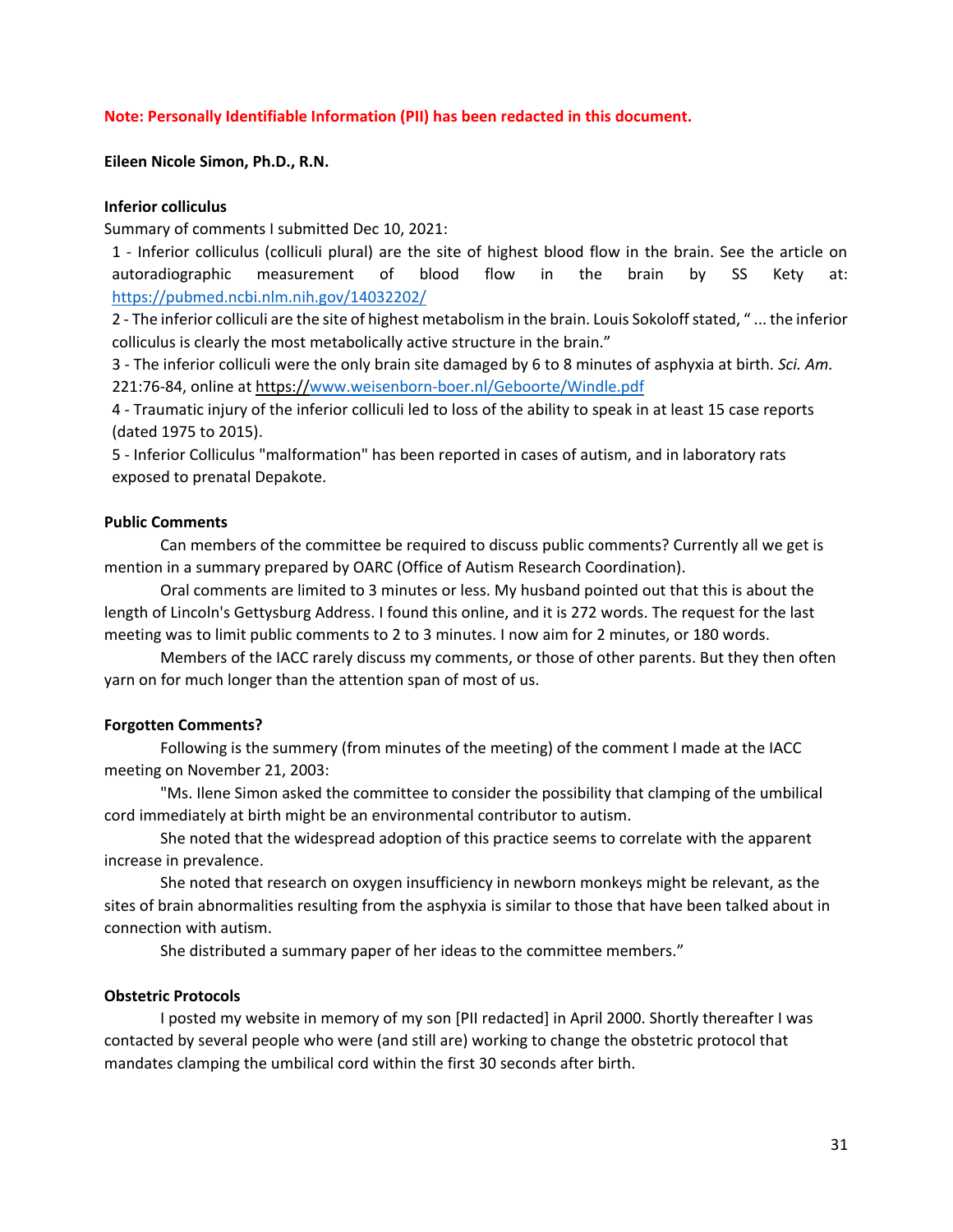Since the mid 1980s, clamping the cord immediately after birth has become standard practice. The umbilical cord clamping protocol came as a complete surprise to me. My introduction to learning about delivery-room procedures came from reading the excellent paper by Mercer and Skovgaard (2002), two nurse-midwives.

#### **Obstetric Error?**

"Immediately after the delivery of the neonate, a segment of umbilical cord should be doubleclamped, divided, and placed on the delivery table pending assignment of the 5-minute Apgar score."

ACOG Committee Opinion No. 348, November 2006: Umbilical cord blood gas and acid-base analysis. ACOG Committee on Obstetric Practice.

*Obstet Gynecol.* (2006) Nov;108:1319-22.

A half minute wait is now recommended before clamping the cord. But can use of a clamp on the umbilical cord just be stopped? What other species subjects its newborns to use of a surgical clamp on the umbilical cord ???

## **Fear of Jaundice?**

Mercer and Skovgaard pointed out that the protocol for immediate clamping of the cord appears to have come from two papers that expressed concern that polycythemia and excess bilirubin result from allowing "placental transfusion" to occur:

Saigal, S. et al. (1972) Placental transfusion and hyperbilirubinemia in the premature. *Pediatrics*  49:406-19, and

Saigal, S & Usher, H. (1977) Symptomatic neonatal plethora. *Biol Neonate*.32:62-72.

# **Umbilical Cord Bloodflow**

Partial retraction of Saigal's ideas was published in 2004:

Philip AGS, Saigal S. When should we clamp the umbilical cord?

*Neoreviews.* 2004; 5:142-154. https://publications.aap.org/neoreviews/article-abstract/5/4/e142/92122/ When-Should-We-Clamp-the-Umbilical-Cord?redirectedFrom=fulltext

My online comment remains online at this link, as does a comment by George M. Morley, a retired obstetrician who has adamantly stated that use of a surgical clamp on the umbilical cord is wrong, and that this practice should be stopped.

#### **Latest Protocol**

The American College of Obstetricians and Gynecologists (ACOG) now recommends a "delay" in umbilical cord clamping for at least 30-60 seconds after birth. See: American College of Obstetricians and Gynecologists' Committee on Obstetric Practice (2020). Delayed Umbilical Cord Clamping After Birth: ACOG Committee Opinion, Number 814. *Obstet Gyneco*l. Dec;136(6):e100-e106.

#### **What are Parents Told?**

How many prospective parents are told that placental respiration is to be cut off so abruptly at birth, even before the first breath?

How many prospective parents have been encouraged to bank their baby's umbilical cord blood?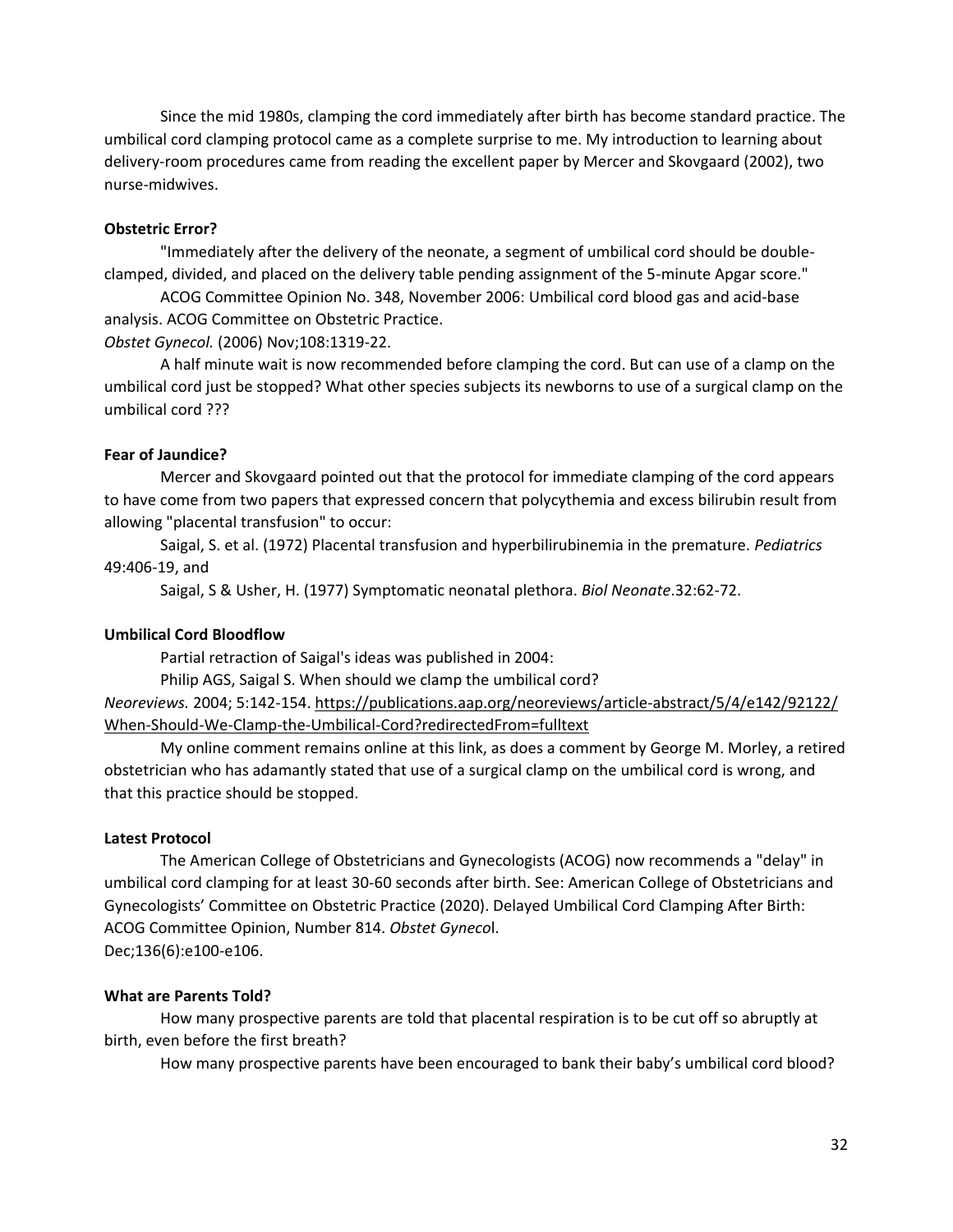#### **Asking for Help**

I have been attending IACC meetings since 2003, asking for help. Now nearly 20 years later I somehow try to hold out hope.

Being pointedly ignored continues to be the response too many parents endure from our attempts to be heard. Minimal inclusion in IACC meetings is all we are allowed.

I have continued to take the trip from Boston to DC. I will continue to work toward better responses of the IACC to parents of life-span afflicted children. Please consider a change in attitude.

My oldest son is very high functioning, and he deserves far more help than most "professionals" seem to deem appropriate.

#### **Bullied Parents**

I am not the only mother who has been treated badly by "professional experts."

Would anyone think to treat parents of children with cancer with such disdain? Why isn't there an effort to raise money for research and lifespan care for people diagnosed with autism in early childhood?

Why do we have so many imposters now claiming they are autistic, but only learned in college that they have autism? How many of these "late diagnosed" victims of autism had difficulty learning to speak in early childhood?

Please discuss attitudes toward parents. Also, what purpose is served by so much attention given to late-diagnosed cases of autism? The focus of the IACC should be language development in the first 12 to 18 months of infancy.

## **Brain Research**

The cause of autism is brain injury, not vaguely presented genetic disorders. Genetic causes of brain injury should be better understood as in PKU disorder.

(1) Phenylalanine is not metabolized properly in infants with PKU. Research now shows this metabolic disorder is less problematic by age 5, with maturation of the blood-brain barrier. But a low phenylalanine diet must be reinstated when a woman with PKU becomes pregnant.

(2). Research on other genetic disorders should be done in the same way. What are the abnormal metabolites in Down syndrome? How can entry of abnormal metabolites into the brain be prevented?

# **Online Comments**

Following are the online responses by Dr. George Morley and me to Philip & Saigal's partial retraction of earlier ideas that early clamping of the umbilical cord might prevent brain damage from bilirubin.

Note the long history of published discussions of the importance of postnatal blood flow from the placenta:

#### **We Should Not;. Physiology Clamps the Cord Perfectly**

December 30 2004

George M. Morley

The authors conclude that the answer to, "When Should We Clamp the Umbilical Cord" remains "enigmatic." It was no puzzle for Erasmus Darwin (1801) who wrote: "The navel string should be left untied until the child has breathed repeatedly and till all pulsation in the cord ceases." He described tying the cord before these events occur as "injurious," causing blood to be left in the placenta – blood that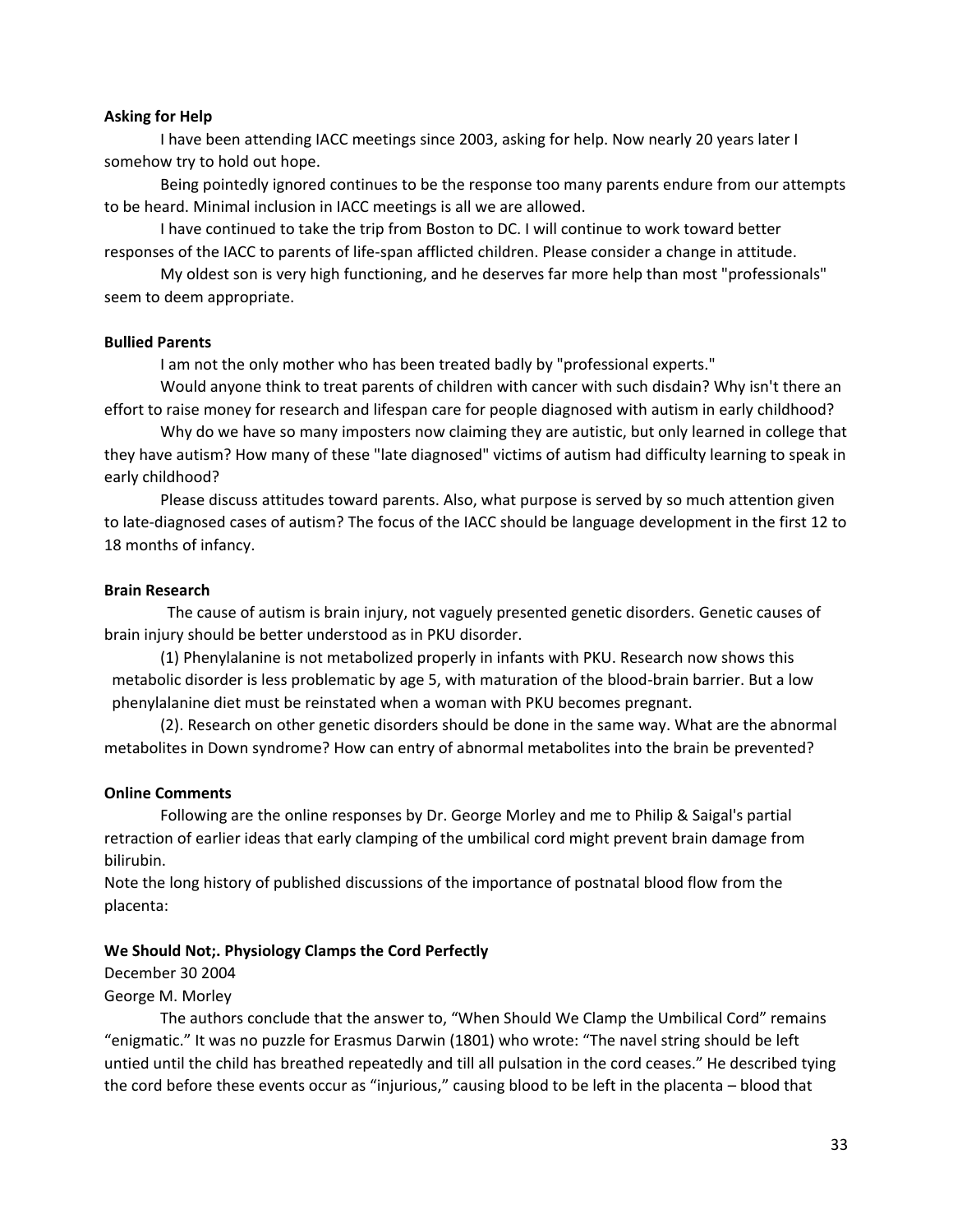ought to have been in the child. He recognized childbirth, umbilical cord closure, and placental transfusion to be physiological, normal, natural, healthy (and fragile) events.

The authors omit the one reference that clearly illustrates physiological cord closure (PCC) and placental transfusion – Mavis Gunther's 1957 article in the Lancet. PCC involves reflexive initiation of crying, reflexive dilatation of pulmonary arterioles, erection and aeration of alveoli by pulmonary blood flow, establishment of the adult circulation by the placental transfusion that initiates function in all the neonate's life support organs – lungs, brain, heart, liver, gut, respiratory muscles, kidneys and skin, and reflexive control and termination of the placental transfusion – after the child's life support organs are functioning with a blood volume that is optimal for survival. PCC has produced healthy neonates for millions of years.

After the details of PCC are defined, the authors' question becomes, "When should we disrupt this delicate anatomy and intricate physiology?" and the results of timed clamping (disruption) can be evaluated in relation to the physiological norm. There is no enigma.

The usual cord-clamping pathology is hypovolemia – blood volume clamped in the placenta; very occasionally, too much blood may be clamped in the neonate – hypervolemia. Common neonatal hypovolemic / ischemic disorders are anemia, hypotension, oliguria / anuria, pallor, hypothermia, IRDS (shock lung), hypovolemic shock and heart failure (retraction respiration), NEC (ischemic bowel infarction), IVH (ischemic hemorrhagic infarction of the germinal matrix), hypoxic-ischemic encephalopathy HIE / CP and mental deficiency / autism. All these injuries correlate with IMMEDIATE cord clamping, (ICC) done to obtain a cord arterial blood pH sample as promoted by ACOG, RCOG, and SOGC; they do not occur with PCC.

Similarly, ICC is a crucial error in neonatal resuscitation, done to rush the child to a resuscitation table. In the depressed child, if the cord is pulsating at birth, the placenta is its only functioning life support organ; it also contains the blood volume needed to establish lung function and function of all other life support organs of the neonate. After ICC, it is futile to ventilate lungs if the child does not have enough blood volume to perfuse them.

Rational resuscitation necessitates keeping placental life support functioning until the neonate reflexively closes the cord vessels after its own life support organs are functioning. In conclusion, despite enigma, the authors seem to recognize that something is seriously amiss with current neonatal practice, and suggest a neonatology campaign to "WAIT A MINUTE". The rational neonatology campaign should be: "DO NOT CLAMP THE CORD; I WILL RESUSCITATE THE CHILD WITH THE CORD AND PLACENTA INTACT!" Physiology should clamp the cord. A full, referenced answer to this NeoReview is available a[t www.cordclamping.com](http://www.cordclamping.com/) G. M. Morley, MB ChB FACOG

#### **Wait at least for the first breath**

December 30 2004

Eileen Nicole Simon, PhD, RN

I am glad to see the shift in opinion from immediate clamping of the umbilical cord to "wait a minute" [1]. Better still would be to wait until pulsations in the cord cease; this would ensure that transition from the placenta as respiratory organ to the lungs has completely taken place.

Philip and Saigal cite the important paper by Redmond et al. that demonstrated that the first breath redirects blood from the placenta to the lungs [2]. Most but not all infants breathe within seconds of birth, and continuing placental respiration is crucial for infants who are slow to begin breathing [3].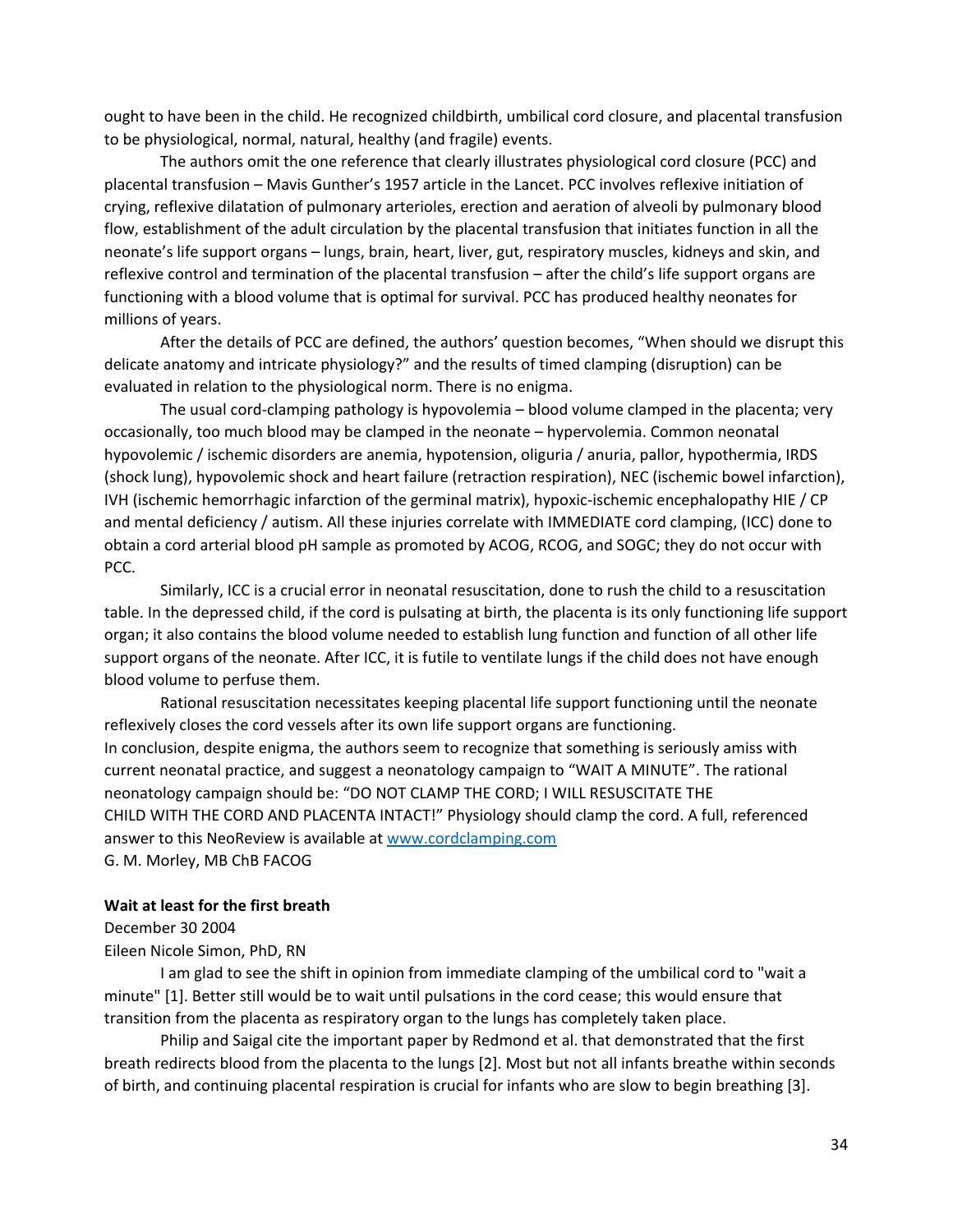Over the past year I have made a systematic search of textbooks on obstetrics and midwifery to determine what the traditional teaching has been. Until about 20 years ago the teaching was explicit that the cord should not be cut until the infant was breathing; most taught waiting for the pulsations to cease. Clamping of the cord immediately at birth is a fairly recent addition to obstetric protocols [4].

If the immediate cord-clamping protocol is followed too literally, nature's intended shift of placental blood to the lungs with the first breath will be prevented in those infants who do not breathe immediately. Even a brief lapse in delivery of oxygen to the brain is detrimental.

A pattern of symmetric bilateral brainstem lesions was found in newborn monkeys subjected to asphyxia for six to eight minutes [5, 6, 7]; asphyxia was inflicted by delivering the infant head into a saline-filled rubber sac and clamping the umbilical cord [6, p247]. Damage was restricted to the brainstem, which led to the idea that a brief lapse in respiration was at most minimally harmful to the newborn infant [5]. However, growth of later maturing areas of the cortex was disrupted in the monkeys subjected to asphyxia at birth [7].

The thoroughbred foals delivered by human assistance (which included umbilical cord clamping) were later found to have brainstem lesions similar to those in monkeys asphyxiated at birth [8]. This suggests that a similar sudden cutoff of circulation and respiration had been inflicted on the foals. Seizure disorder as well as respiratory distress was part of the "Barker Foal Syndrome." Return to the tradition of waiting for an infant to breathe before clamping the cord might well reduce the rising numbers of mentally handicapped children.

# References

1. Philip AGS, Saigal S. When should we clamp the umbilical cord? NeoReviews 5(4):e142-e153.

2. Redmond A, Isana S, Ingall D. Relation of onset of respiration to placental transfusion. Lancet. 1965 Feb 6;17:283-5.

3. Dunn PM. Postnatal placental respiration. Dev Med Child Neurol. 1966 Oct;8(5):607-8.

4. Turrentine JE. Clinical Protocols in Obstetrics and Gynecology, Second Edition. The Parthenon Publishing Group, Boca Raton, London, New York, Washington DC, 2003.

5. Windle WF. Brain damage by asphyxia at birth. Sci Am. 1969 Oct;221(4):76-84.

6. Myers RE. Two patterns of perinatal brain damage and their conditions of occurrence. Am J Obstet Gynecol. 1972 Jan 15;112(2):246-76.

7. Faro MD, Windle WF. Transneuronal degeneration in brains of monkeys asphyxiated at birth. Exp Neurol. 1969 May;24(1):38-53.

8. Palmer AC, Rossdale PD. Neuropathological changes associated with the neonatal maladjustment syndrome in the thoroughbred foal. Res Vet Sci. 1976 May;20(3):267-75.

Submitted on December 30 2004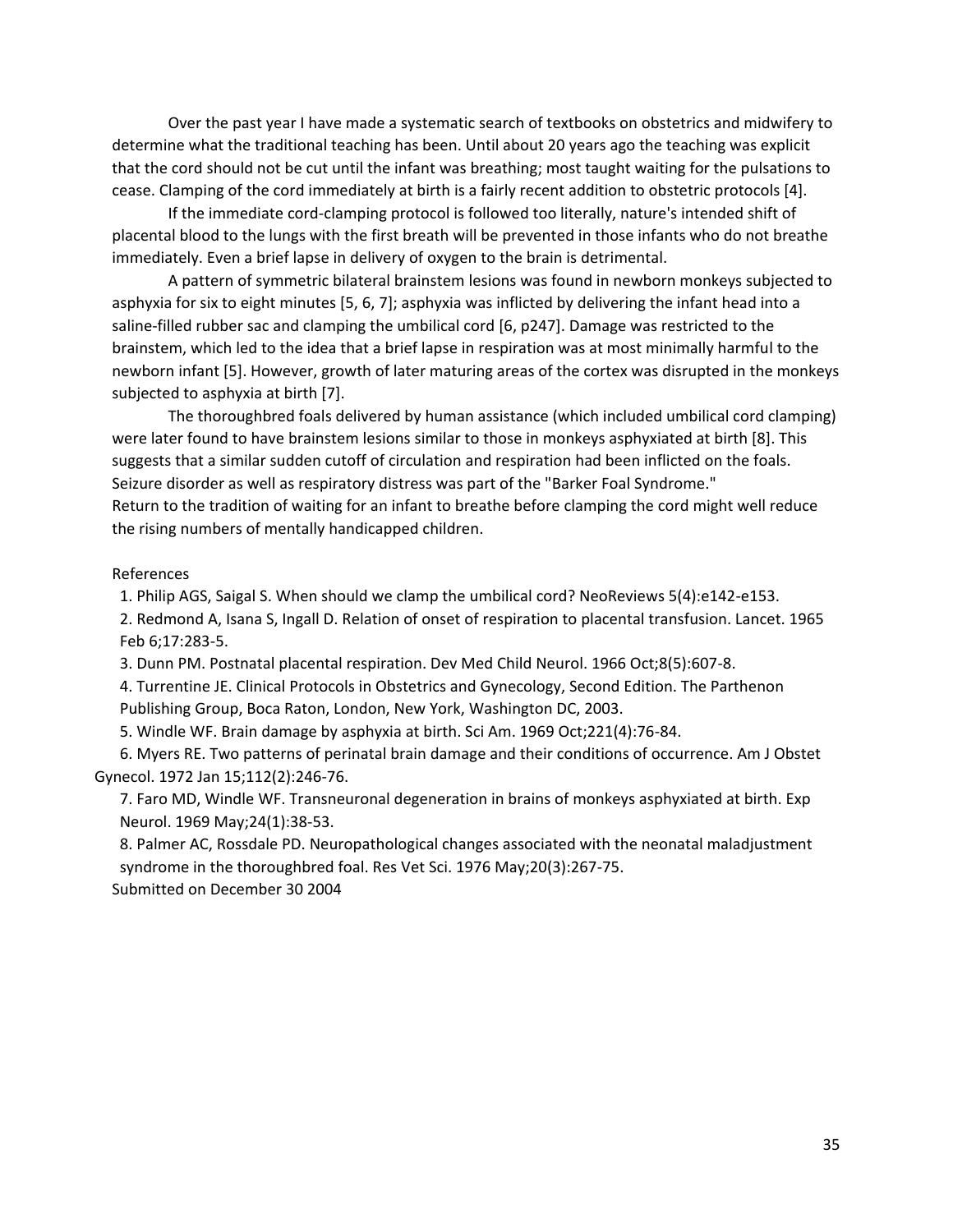#### **This comment has been redacted according to IACC public comment guidelines.**

#### <span id="page-35-0"></span>**Eileen Nicole Simon, Ph.D., R.N.**

#### **Parent Concerns**

 Public comments submitted included many from distressed parents, like myself, who are pleading for lifespan care for their autistic children. How can this have been so overlooked by the IACC over the past two decades?

 Please read comments, submitted for the October 2021 IACC meeting, by Shannon de Roches Rosa, Ilene Lainer, Julie Fackrell, Alice Taylor, Mel Persion, Sara Polito, Vance Goforth, and Christine Miles Kincaid.

 Most are brief comments begging for lifelong care to be provided for their children who are now adults and remain severely disabled.

#### **Medical Lobby?**

 Brain damage is the cause of autism. Prenatal exposure to Depakote anti-seizure medication and oxygen insufficiency at birth are well-documented in medical histories of autistic children.

Is there a medical lobby preventing discussion of birth injuries at IACC meetings?

 Use of a clamp on the umbilical cord is very dangerous. Veterinarians stopped doing this long ago. Descriptions of behaviors and brain injuries in thoroughbred colts are too similar to autism to be ignored.

 In PubMed I have recently seen papers on malpractice lawsuits. Lifespan needs of autistic children are expensive. Government funding should be provided for care of autistic adults. And, use of a surgical clamp on the umbilical cord should be outlawed.

#### **Productive Life?**

 My high functioning autistic son has been abandoned since his discharge from Westborough State Hospital in Massachusetts back in 2003. Mental health "professionals" wanted him to return to live with my husband and me, where at age 40 he would again be put on waiting lists for services.

 He now lives in a group home with five other very incompatible people. He should have been helped to find employment.

 He puts on a suit jacket every day and goes into Boston, pretending to go to work. He attends meetings at places like the Parker House, where he says the refreshments served provide a good lunch.

Can the IACC finally do something practical to help people like my son?

#### **Free Will?**

The Autism Self Advocacy Network, ASAN, advocates that autistic people should not have constraints placed on their wandering. Dr. Gordon read a comment from [redacted] about the possibility that some autistic individuals may become engaged in sexual relationships, or sex for profit out in the community? I hope so. [redacted]

Please set me straight if my grief has me horrifically off-track.

 But aren't concerns about wandering really about young children who walk away, get lost, and often are found dead?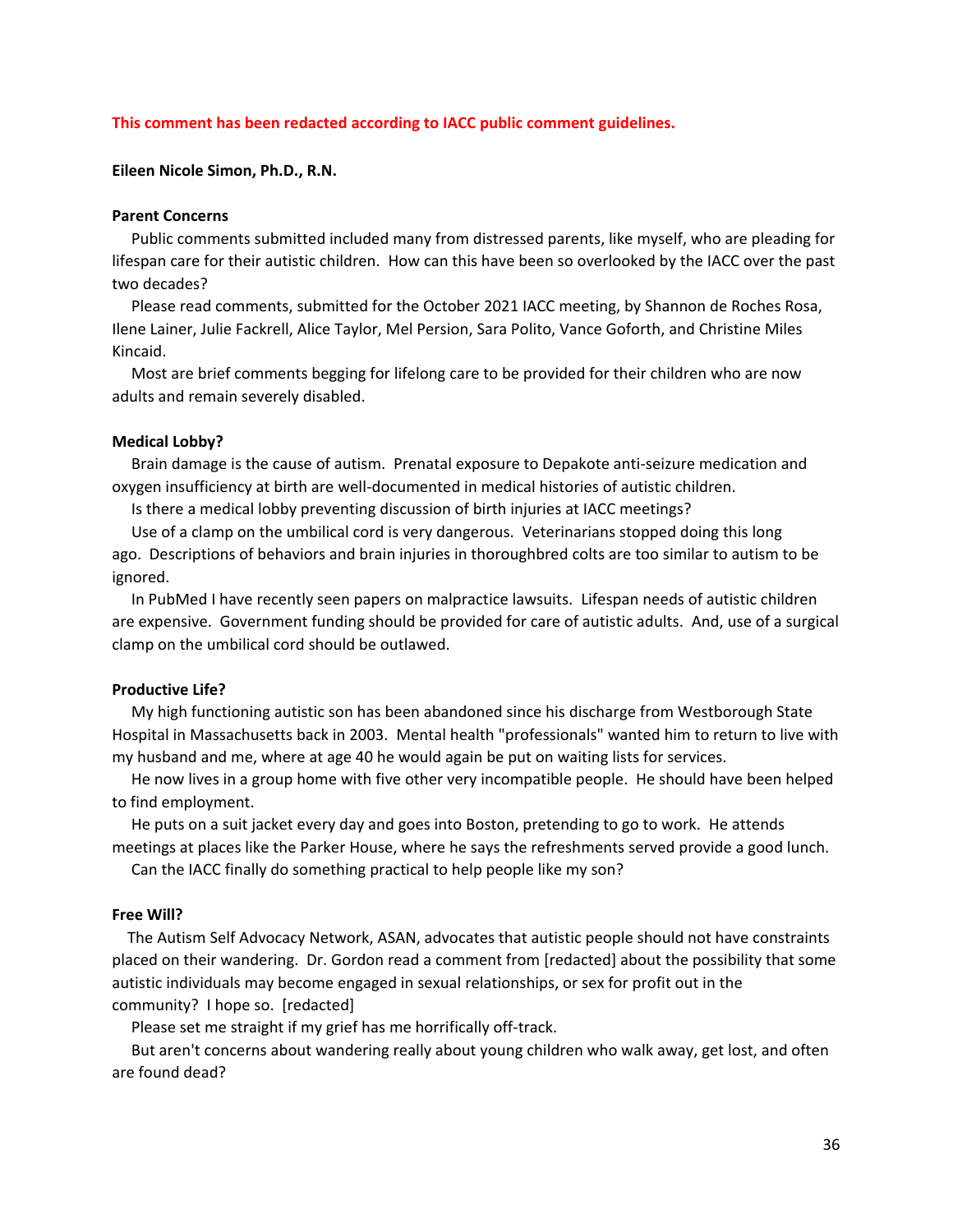# <span id="page-36-0"></span>**Eileen Nicole Simon, Ph.D., R.N.**

## **Wearing a Necktie**

I visited my son's school several years ago. Students discussed what they wanted to do in life.

"I love airplanes. I want to be a stewardess when I grow up," one young girl offered.

 "It's cars that I love," my son replied. When I grow up I want to drive to work, and wear a necktie, like my father."

 While a patient at Westborough State Hospital in Massachusetts, my son was employed at the Agnes Clarke Memorial Workshop. He assembled and packaged products to be sold in stores. He was paid for each completed package, and this was an incentive for him to work quickly.

 Unemployment since his discharge from Westborough has been the worst aspect of my son's "community" placement.

# **Inferior colliculus**

Restatement of comments I submitted Dec 10 & again on Dec 22, 2021: 1- Inferior colliculus (plural colliculi) - site of **HIGHEST BLOOD FLOW** in the

brain. See the article on autoradiographic measurement of blood flow in the

brain by SS Kety at:<https://pubmed.ncbi.nlm.nih.gov/14032202/>

2- The inferior colliculi are the site of **HIGHEST METABOLISM** in the brain. Louis Sokoloff stated, "... the inferior colliculus is clearly the most metabolically active structure in the brain."

3- High blood flow & metabolism indicates important activity. Ladislav Fisch pointed out that **ENVIRONMENTAL AWARENESS** is maintained by the auditory sense. The auditory sense is constantly active, even during sleep.

# **Brainstem Injury**

The inferior colliculi are susceptible to damage by asphyxia and trauma:

1- The inferior colliculi were **DAMAGED BY ASPHYXIA AT BIRTH** for 6 to 8 minutes duration. Scientific American, October (1969) 221:76-84, online at:

<https://www.weisenborn-boer.nl/Geboorte/Windle.pdf>

2- **TRAUMATIC INJURY** of the inferior colliculi led to loss of the ability to comprehend speech in at least 15 case reports (dated 1975 to 2015).

3- Inferior Colliculus "malformation" has been reported in cases of autism,

and in laboratory rats exposed to **PRENATAL DEPAKOTE**. Prenatal exposure to Depakote (valproic acid) is associated with development of autism.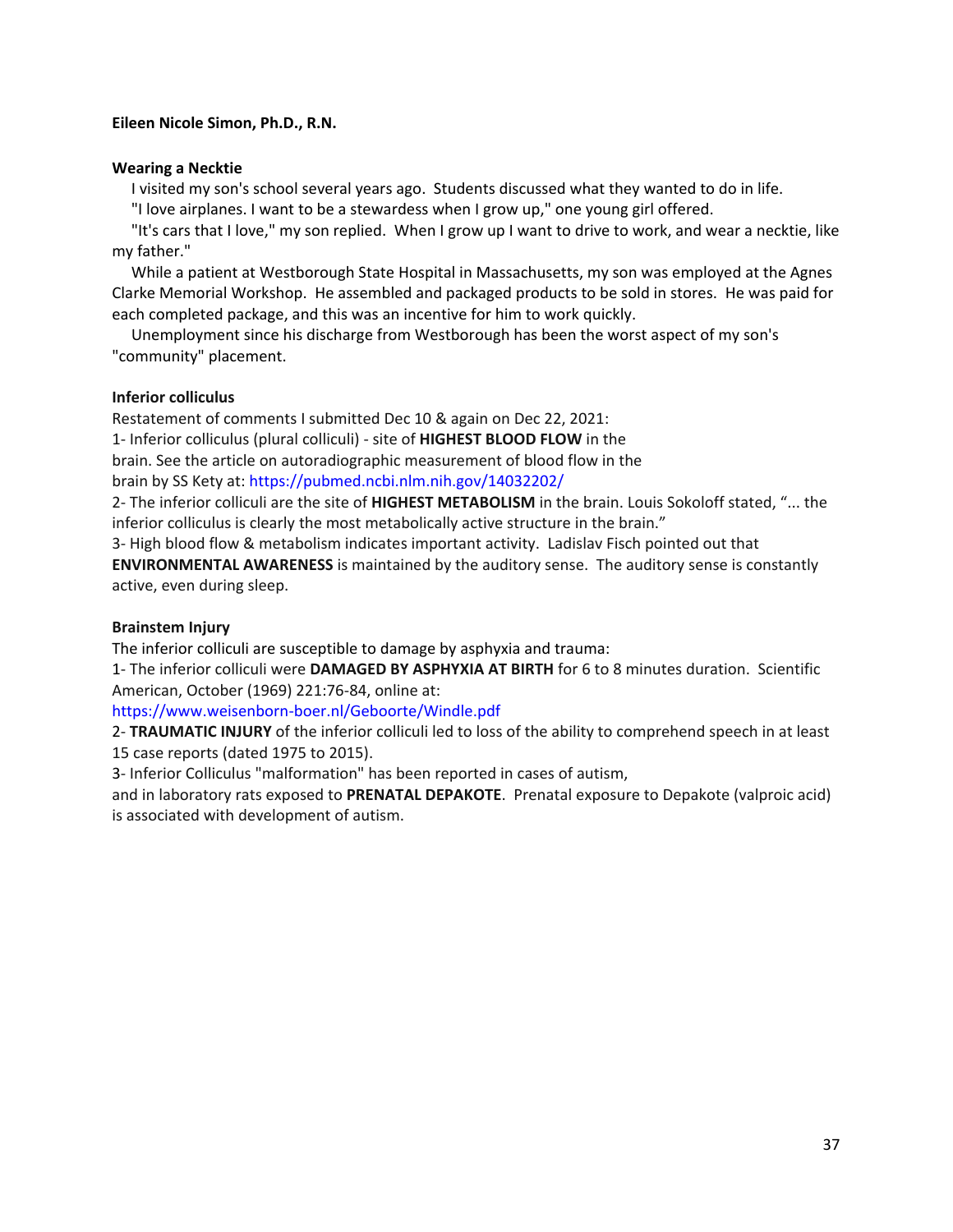# <span id="page-37-0"></span>**Nicole LeBlanc**

HHS Needs to push states to adopt Autism HCBS waivers for all adults with ASD regardless of IQ. Many of us w/o I/DD struggle with adaptive functioning and have Anxiety issues that make day to day functioning challenging.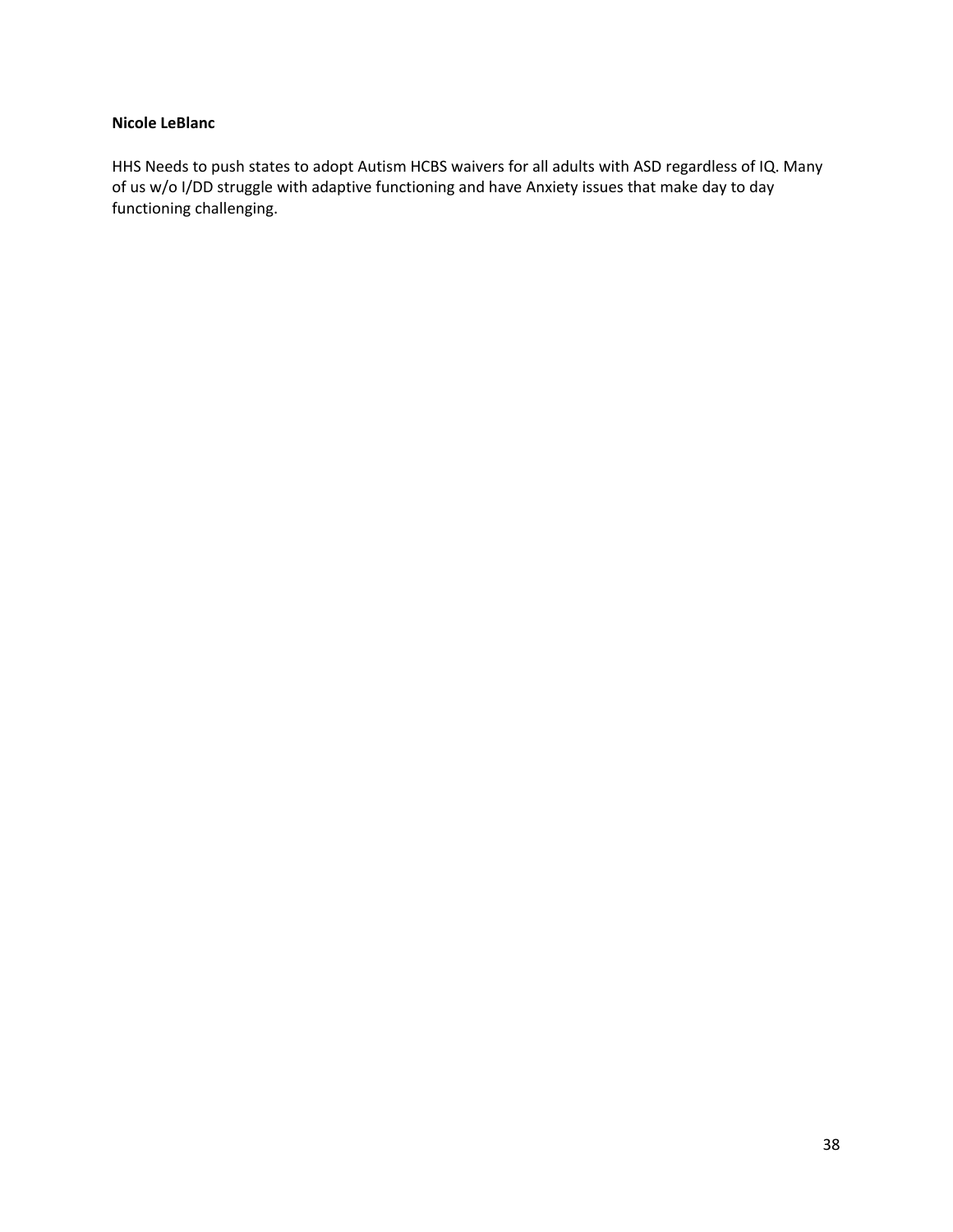## <span id="page-38-0"></span>**Karen Barrett**

As a parent and advocate of an autistic child whose diagnosis was not used in his IEP, I demand schools defer classification of students to the medical community support medical diagnosis. People should not have to use our judicial system to carry out basic civil human rights.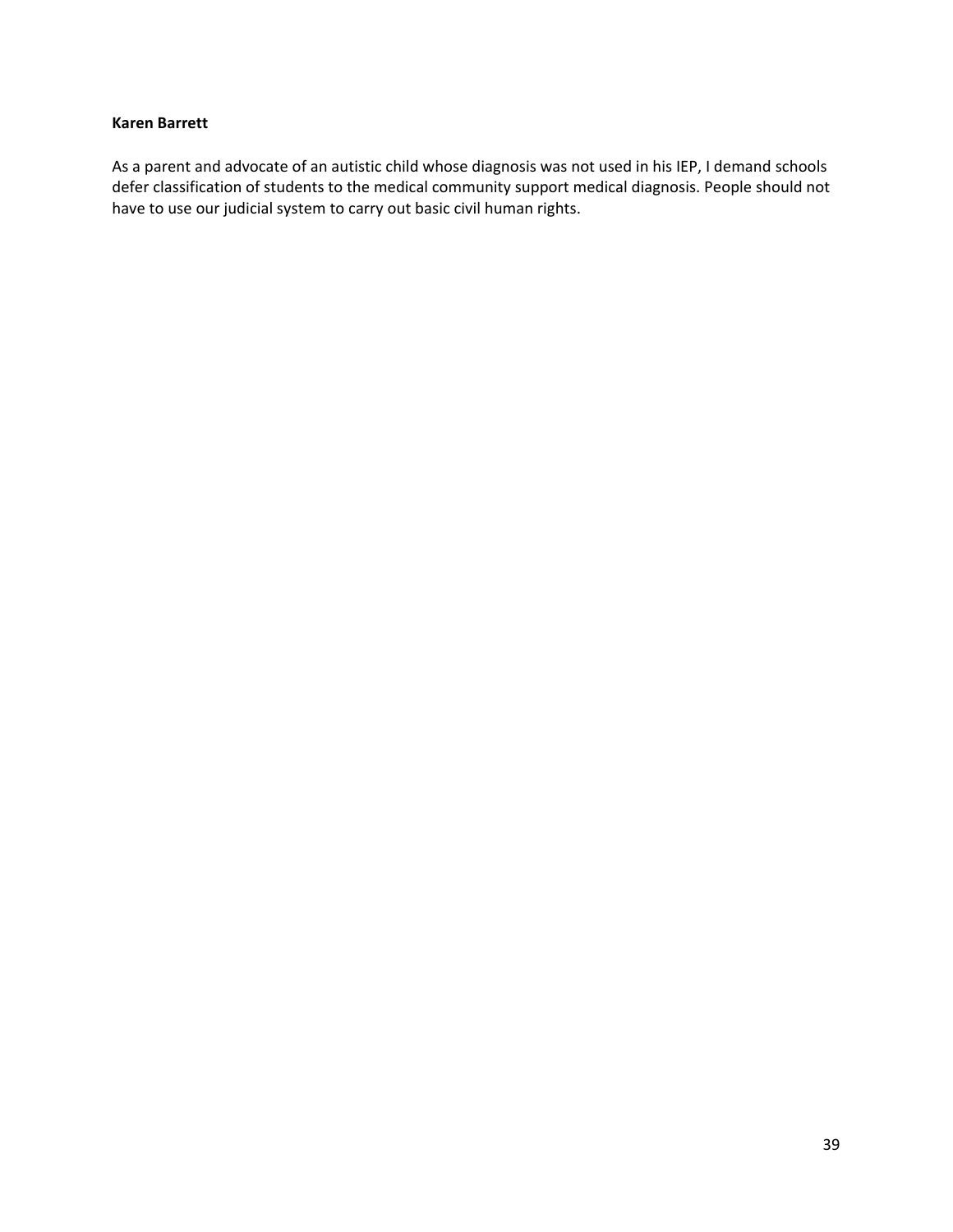# <span id="page-39-0"></span>**Parrish Hirasaki**

The pandemic caused an interruption in prenatal care that has produced a population of babies who were not scanned with ultrasound early in gestation. This creates an opportunity to conduct an epidemiological study of fetal ultrasound, the major change in prenatal care in the 2000s.

The increase in the prenatal exposure to ultrasound per pregnancy and the increase in ASD follow similar curves. The vibration and heating created during scanning seem a poor environment for the migration of brain cells which occurs during the first 20 weeks of gestation.

The FDA's regulatory designee American Institute of Ultrasound in Medicine (AIUM) formally states on its website that no epidemiological study has been conducted since the allowable intensity was increased (8-fold) in 1992. AIUM scientists cite the lack of a population of children who were not scanned as the reason.

IACC should request NIH establish a research grant for an epidemiological study that will build a database of children born in 2020 and 2021 who were not exposed to ultrasound during the first 20 weeks of gestation and will compare their health outcomes with children who were exposed.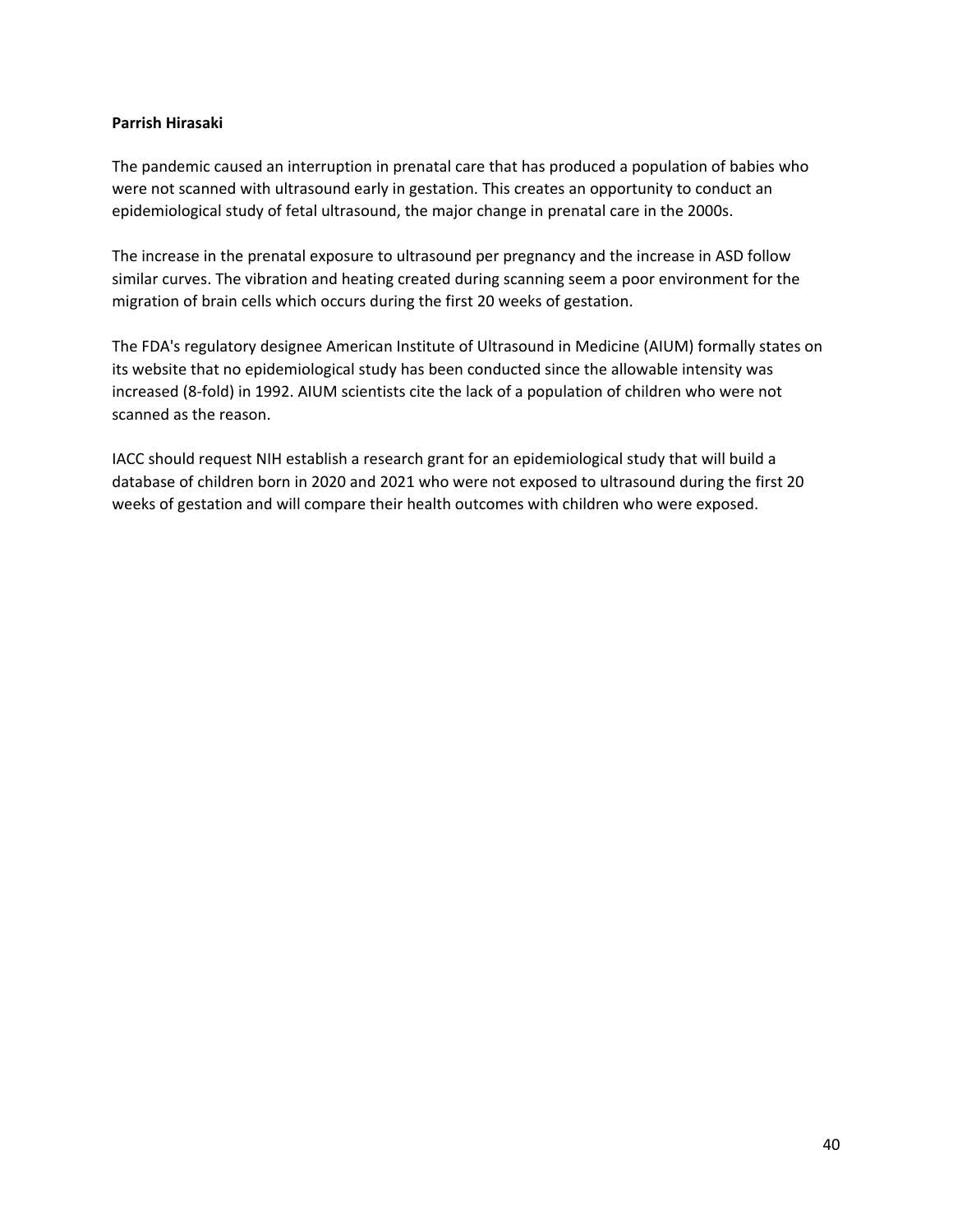# **Note: Personally Identifiable Information (PII) has been redacted in this document.**

## <span id="page-40-0"></span>**Lori and Alex Kay**

On behalf of my son, who is profoundly affected by autism, my husband and I would like to advocate for the autism label to be changed to "Profound autism" for those like my son who requires 24 hour per day supervision and help with all daily life skills and is minimally verbal. We need research to focus on both preventing this type of autism and curing it. He needs supports which are entirely different than the supports he would need if he was "high functioning". Resources must be directed to this type of autism.

Thank you,

Lori Kay-Mother to [redacted] age 30 Alex Kay, MD-father to [redacted]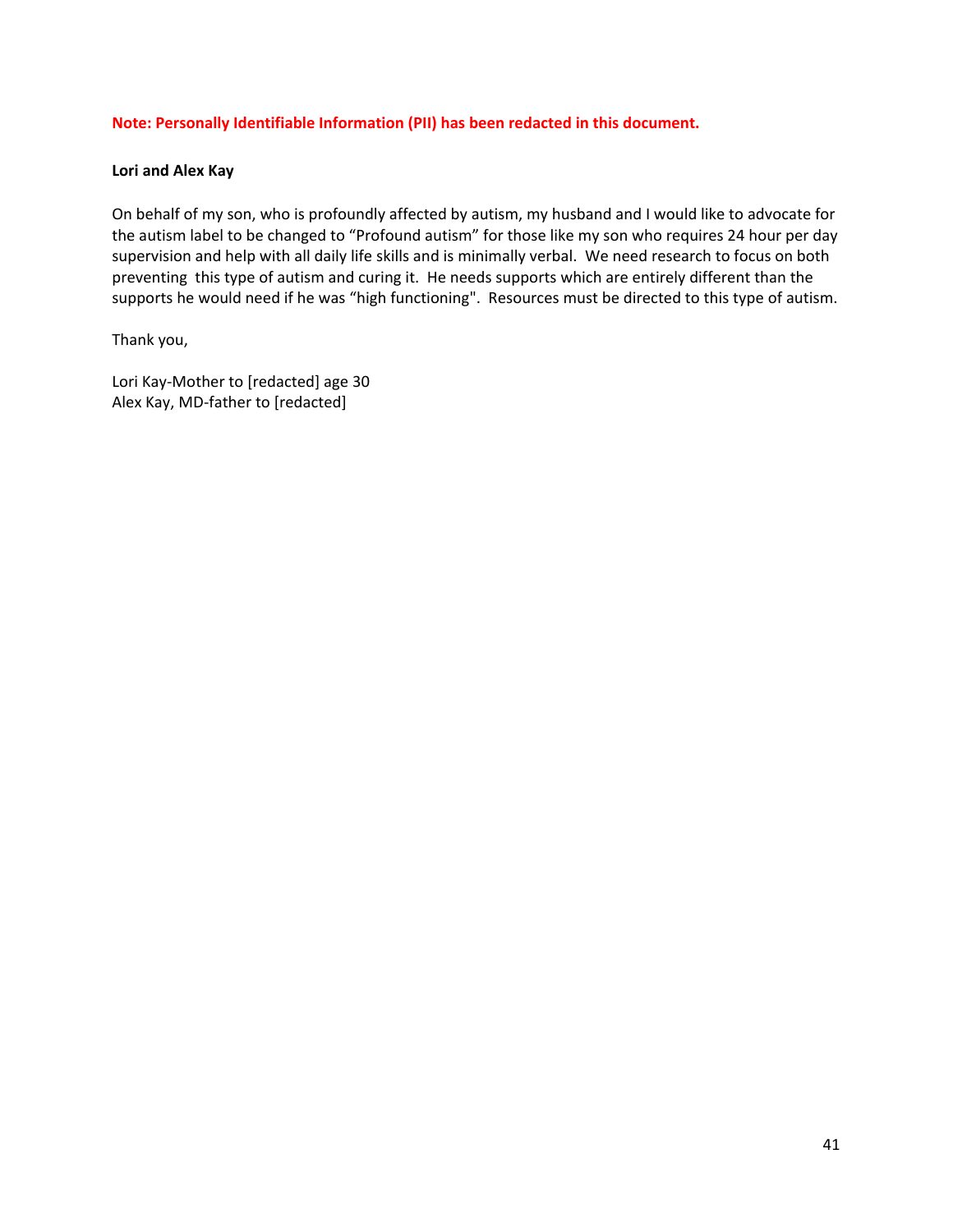# <span id="page-41-0"></span>**Tal Purk**

Hi, Just wanted to put in some really important clarifications on what is needed in the Autistic Community, from a late-diagnosed Female on the Spectrum

\*Better access to late-diagnosis Autism Evlauations (and hopefully training so that more evaluators can be competent in how it presents in women and girls)

\*Access to a program to access Vitamins and critical supplements (different than medications)- similar to how food stamps works but for supplements- especially given many people on the spectrum suffer from Kryptopyrolle Disorder, undermethalation, or the MTHFR genetic mutation which dictates we need over supplementation given our body doesn't absorb certain vitamins, minerals and nutrients, given these genetic issues that we were often never told about until it was too late.

\*Access to individualized (not group homes/mass housing) housing options for those on SSDI/SSI or some sort of waiver to purchase small property- especially if High Functioning. We can get very sick living near or in groups of others or near loud noises...

\*Access for all children to be tested for kryptopyrolle disorder testing (urine test) as children in school to prevent a life time of health issues and poverty and struggle and mental health issues so they can be notified earlier on

\*Trainings for educators, and health professionals and even families in the community in what to look out for for ASD and how it presents in young girls, which is distinctly different than the past research and writings available which has only focused on boys- girls do not have as many obvious behavioral problems but their presentation is more overt, and also more critical to detect given ASD women have a very high suicide rate, and are often victims of sexual abuse throughout their lifetime at various ages.

\*Programs to teach ASD women and girls how to protect themselves from sexual abuse- the signs to look for, self defense training, and things of that nature.

\*Programs to educate the general public (By aspies for aspies) on how to not control, or abuse the average ASD person- how to not take everything that is done personally or through a neurotypical lenseducation on the double empathy problem is critical since so much blame and shame and hatred gets pointed at us and thus prevents us from making the changes we need to make since we have to process so much hatred constantly

\*\*Access to communication tools for those that are non verbal as a basic human right

\*\*Access to kryptopyrolle disorder, MTHFR related, or MCAS, lyme, SIBO, inflammation and other related health care issues which are actually very common not just to ASD folk but generally- make that training for to all doctors- so that they do not dismiss, or discount our uncommon (or sometimes common) health issues and that our ability to get help and treatment for these issues is much more accessible to us and the general population.

\*\*Training programs for employers on how to work with our strengths given we are often over qualified (especially as HFAS) however, they need to understand we may not be able to adapt to their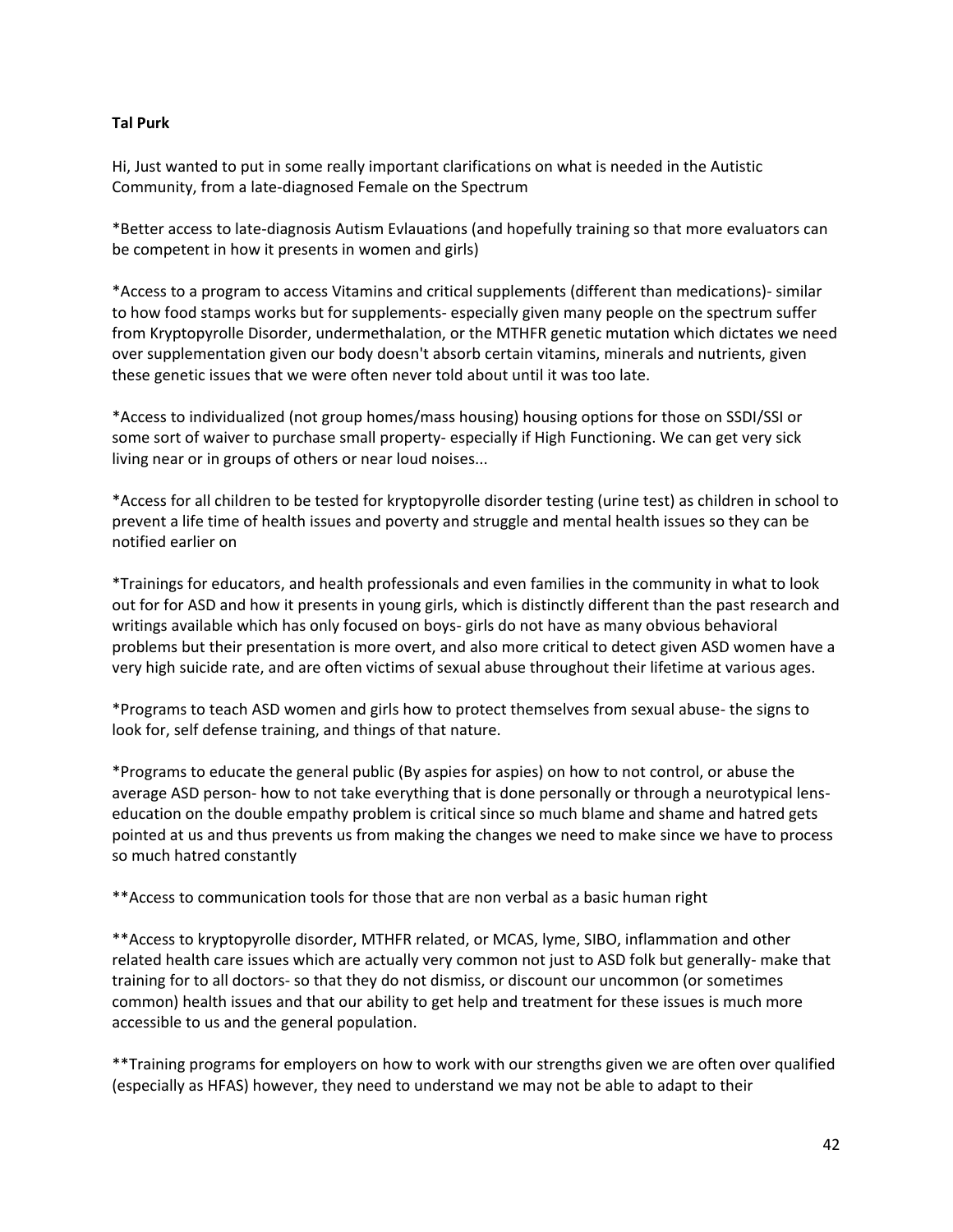expectations...it might only be able to be done the way we are understanding it to work... things like that..

or basic business classes that work with the Neurology of an ASD person- for instance, how to hire, how to manage emotional projections from non- ASD folk, things like that, ideally taught by ASD folk to ASD folk- and not NT's teaching us...

Last but not least:

\*Specialized training for ASD folk so we can work with our strenghts and own neurology and not adapt to models of neurotypical expectations, which we can never succeed in nor perform in. However we can succeed and perform in our own strengths but they need to be fed and encouraged and getting the proper structures in place- then we can overachieve and end up creating jobs for people- and then we are able at that point to work with different forms of help and appear "normal"- this could include nervous system training, somatic experiencing, vagal tone help, managing anxiety with certain substances or specialized supplements (most medication won't work depending on the ASD person) working with our neurology, treating kryptopyrolle disorder, or underlying immune issues, and helping us faciliate our own advocacy- helping us hire houseworkers after a baseline- so that we can focus on what we came here to do and make a difference for other lives that are in desperation as we once were. Unfortunately many NT people resist this so much, and as a result we are prevented from creating jobs and success for them which would make them happy and add the economy instead of just "appearing productive" we could actually be working with larger frameworks of achievement- but the image of an ASD person has to be changed in society- instead of this label of "non abilitied"- nor forced into false abilism, which back fires on everyone. These things are very critical but often misunderstood.

Ok that is all. Thank you so much in advance.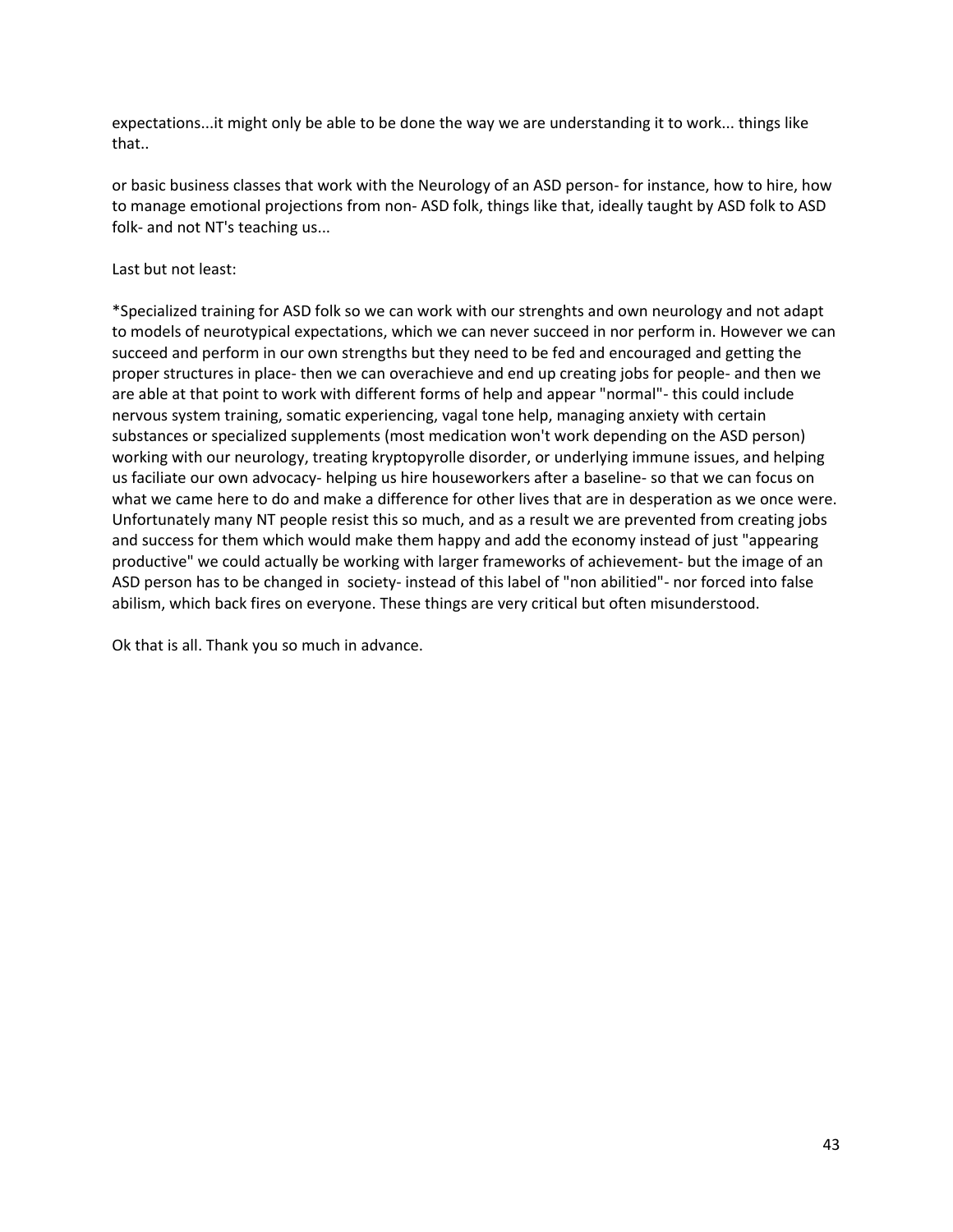#### <span id="page-43-0"></span>**Jane McCready**

I am worried that the autism debate is being dominated by the most high functioning (level 1) autistic voices, to the detriment of profoundly (level 3) autistic voices such as my own son's. To add to the worry, those same autistic voices are insisting that only autistic folk can speak with authority on autism, meaning my boy's voice is twice lost: once because he can only communicate at a basic level, and twice because his mum - and main lifelong/legal advocate - is being pushed off the platform by a relatively privileged autism 'elite'. In no other disability would the arguably least needy be taken as the voice for all. It needs bodies such as the IACC to stop kowtowing to 'Twitter autism' and start standing up for more severe, real-world autism.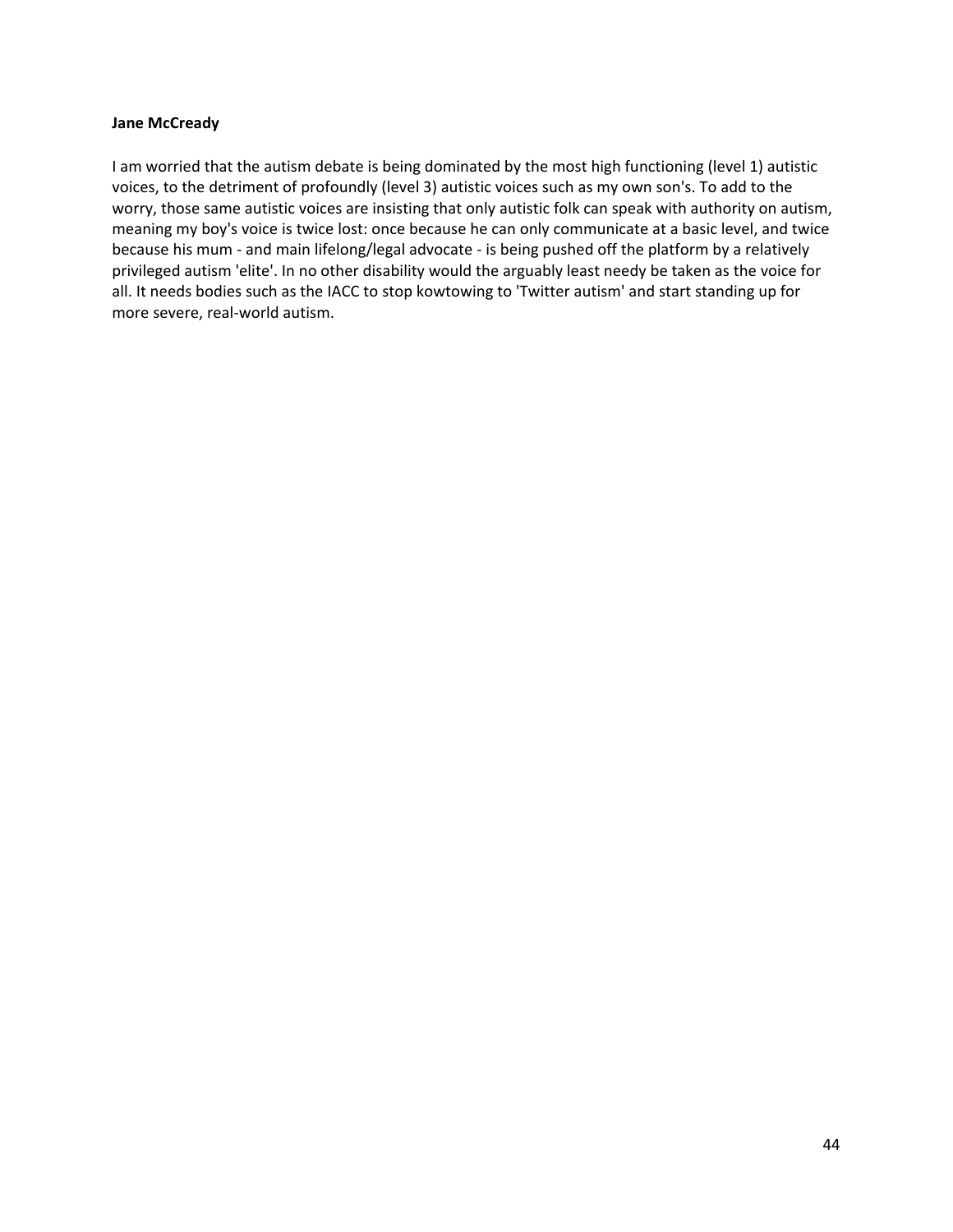#### <span id="page-44-0"></span>**Anonymous**

We are reaching out to you as the parents of our sweet 3-year-old daughter who was diagnosed with Autism Spectrum Disorder (ASD) 8 months ago. Like so many other parents like us, we have worried so much about our daughter's development and the impact it will have on her current and future life. We have sought out care from multiple developmental pediatricians, speech therapists, occupational therapists, certified ABA therapists, and more. We have been repeatedly disappointed by the limited interventions available for our daughter and the potential impact that each will likely have. Nevertheless, we have enlisted her in each of these therapies and are thankful for the amazing clinicians providing these services.

We were surprised when our pediatrician suggested that we connect with Dr. Karen Heffler at Drexel University College of Medicine to learn about her cutting-edge research into the impact of screens on young children with ASD. Dr. Heffler informed us of research conducted by her team and others related to the impact of screen time on ASD symptoms and importantly the results from a pilot interventional study where they stopped screen time in a small cohort of children with ASD. We were interested to learn of this intervention, but skeptical about the impact it could have for our daughter. At the time, her favorite thing to do was to watch educational TV shows, including Sesame Street, Blippi, and Daniel Tiger. In fact, they appeared to bring her great joy and she asked for them constantly throughout the day, watching over 3 hours per day. Given her lack of speech, we welcomed the opportunity these shows provided to communicate what we perceived as valuable information to her.

Given our daughter's ASD-related symptoms, particularly a lack of speech, we decided to try to eliminate screen time for 6 weeks to see what would happen. Turning off screens led to more opportunities for us to socially engage with our daughter. We were amazed that within 10 days we began to notice improved eye contact, a stronger desire to interact with us and other people, and better ability to maintain that engagement. We also found that she was more interested in trying to speak words and sounds than she had previously. This improvement has continued and we have not turned our TVs or iPads on in front of our daughter for approximately four months. We can't put into words what it has meant to us to be able to see our daughter improve in front of our eyes with such a simple intervention. Not only are we so thankful for the improvements we've seen, we also have more hope for the future that our daughter will be able to achieve the milestones and life events that we dream of for her.

While we are excited about the dramatic changes in developmental trajectory we are seeing in our child, we are surprised to learn that screen time interventions are not being more widely studied or implemented in more children with ASD and saddened by the slow pace of research (slow publication rates and lack of funding) that we worry about the millions of children with this exposure whose families may not have the information that will help them while they are still young enough to benefit. As you know, the NIH currently has no ASD grants which cover this type of research. The prevalence of ASD has increased from a few in 10,000 in the 1980s to 1 in 44 children; 1 in 27 boys; and 1 in 16 boys in California in 2018 (reported December 3, 2021).

In the interest of helping others like our daughter, we are pleading with the IACC to recommend urgent research focus on this type of intervention. Specifically, we are asking the committee to urgently undertake measures to: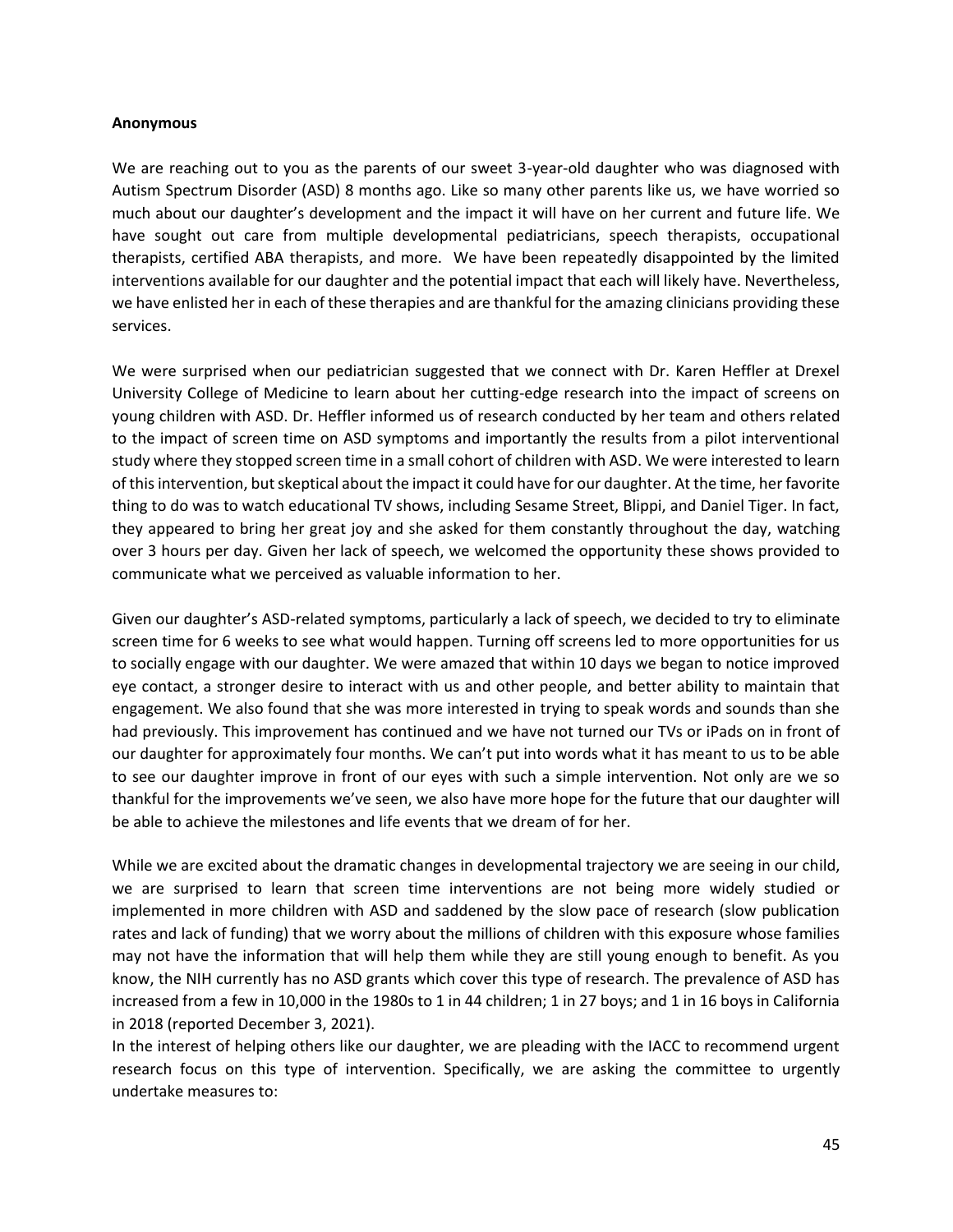- 1. Inform your own committee members (through a presentation by Karen Heffler or another expert in this area) on research literature associating a) greater and earlier screen time in the first few years of life with ASD symptoms and diagnosis, and b) emerging literature showing rapid changes in developmental trajectory of ASD symptoms when screen time reduction is combined with socially focused therapy.
- 2. Suggest that you add to the Strategic Plan an urgent call for research to study a) Screen time as a risk factor for ASD symptoms/diagnosis, b) Potential of screen time/social engagement parent education as preventative strategy in ASD, and c) Difference in outcome with addition of screen time reduction to intervention in young children with ASD and high screen exposure compared to intervention without screen time reduction.

Thank you on behalf of us and our daughter,

Two anonymous parents in the Greater Philadelphia Area, who are requesting anonymity until we can have conversations with our daughter about her interest in our sharing her diagnosis publicly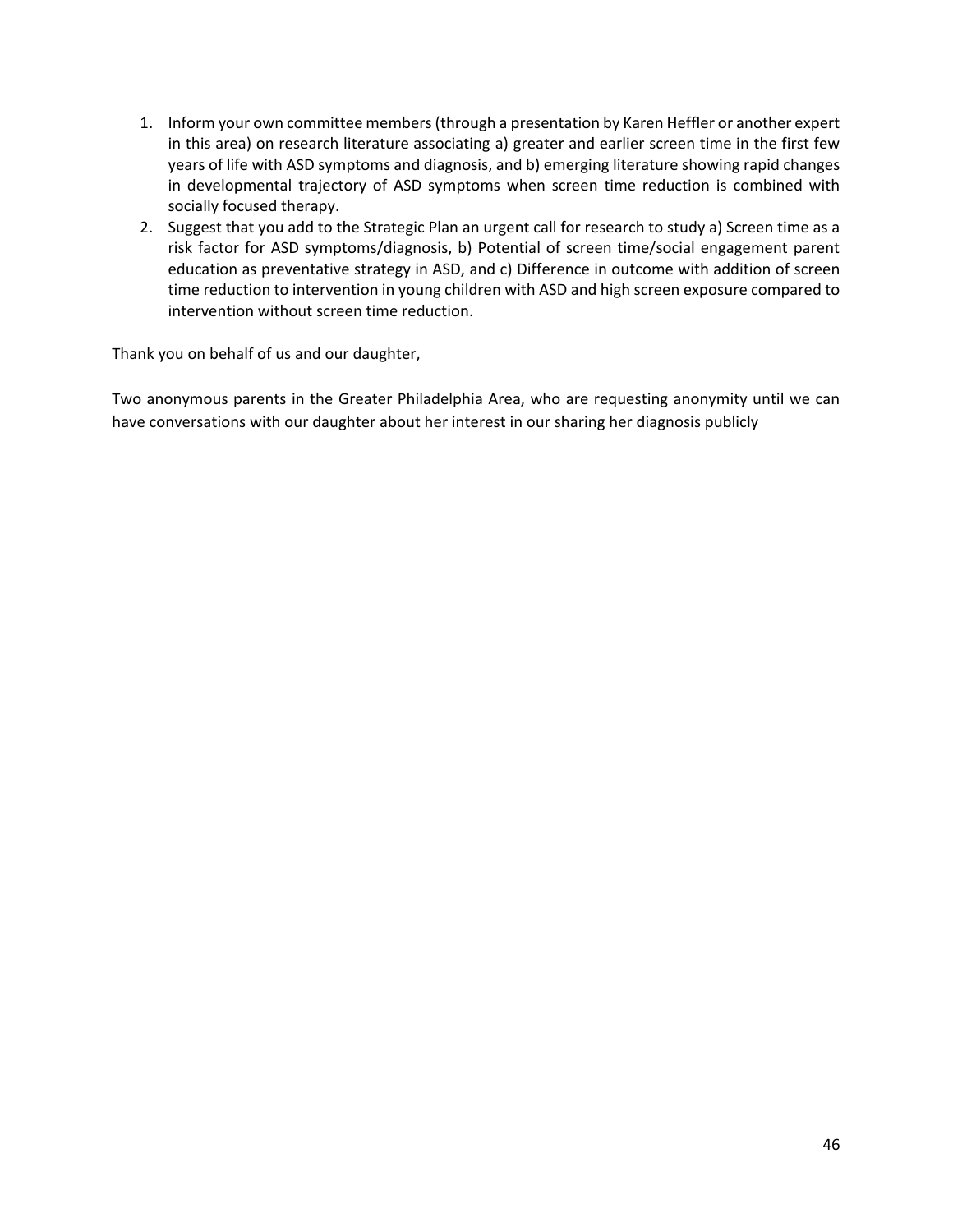#### <span id="page-46-0"></span>**Gene Bensinger**

Thank you for this opportunity to submit comment to the Committee. At your last meeting, ASAN submitted an important written public comment regarding IACC research priorities in three areas of particular urgency. I want to add my voice to theirs in support of immediate focus and enhanced research on these three topics: first, supporting access to communication for autistic people who are low or non-verbal or otherwise non-speaking; second, research geared toward assisting autistic people (and their communities of support) in managing violent, aggressive, self-injurious, or otherwise challenging behaviors; and third, inquiry that aims to improve the health, well-being, civil rights, and access to supports and services for autistic people with intellectual disability and high support needs. While I often disagree with ASAN's assertions, analyses, and policy recommendations on these and other topics, I think their letter demonstrates a broad consensus view among stakeholders that past and current research initiatives coordinated through the IACC have not adequately focused on autistic individuals and groups who don't enjoy an easy fit within existing research infrastructure, including people impacted by the topics listed above.

There are, naturally, many directions for research to develop in each of these areas. I'd like to see as many pursued as possible! But, in a desire to be brief, I want to highlight one much needed first step that sticks out to me above others.

In regards to research into tools and methods that support communication for autistic people with elevated challenges, the IACC should, with immediate effect, prioritize rigorous research that investigates the validity of, and serious questions of authorship in, certain methodologies promoted by their supporters and providers as Augmentative and Alternative Communication (AAC) tools, specifically, Facilitated Communication, RPM, and Spelling to Communicate. Intense controversy surrounding these physical partner dependent methods is not new. Each of these methods has strong and vocal critics as well as strong and vocal supporters.

However, given the known incapacities and vulnerability of the target population for marketers of these methods, there is, undeniably, an elevated risk that autistic people may experience civil rights deprivations and abuse from physical partners using these methods, even if these partners are family members or other well-intentioned individuals of good character. Rigorous, independent research, specifically on the issue of validating authorship, is an essential protective tool in this regard. The significant financial obligations associated with these methods (which autistic consumers, families, policy makers, other parties, and the public may need to consider), also demand that a body of wellstructured inquiry should exist to help people weigh claims of effectiveness, and even their validity as an AAC tool.

Thank you for your attention to this matter. As the parent of a profoundly autistic adult who lives with many of the challenges listed above, I'm excited that research is starting to include inquiry that will better address my child's long term service and support needs. I hope to see much more going forward.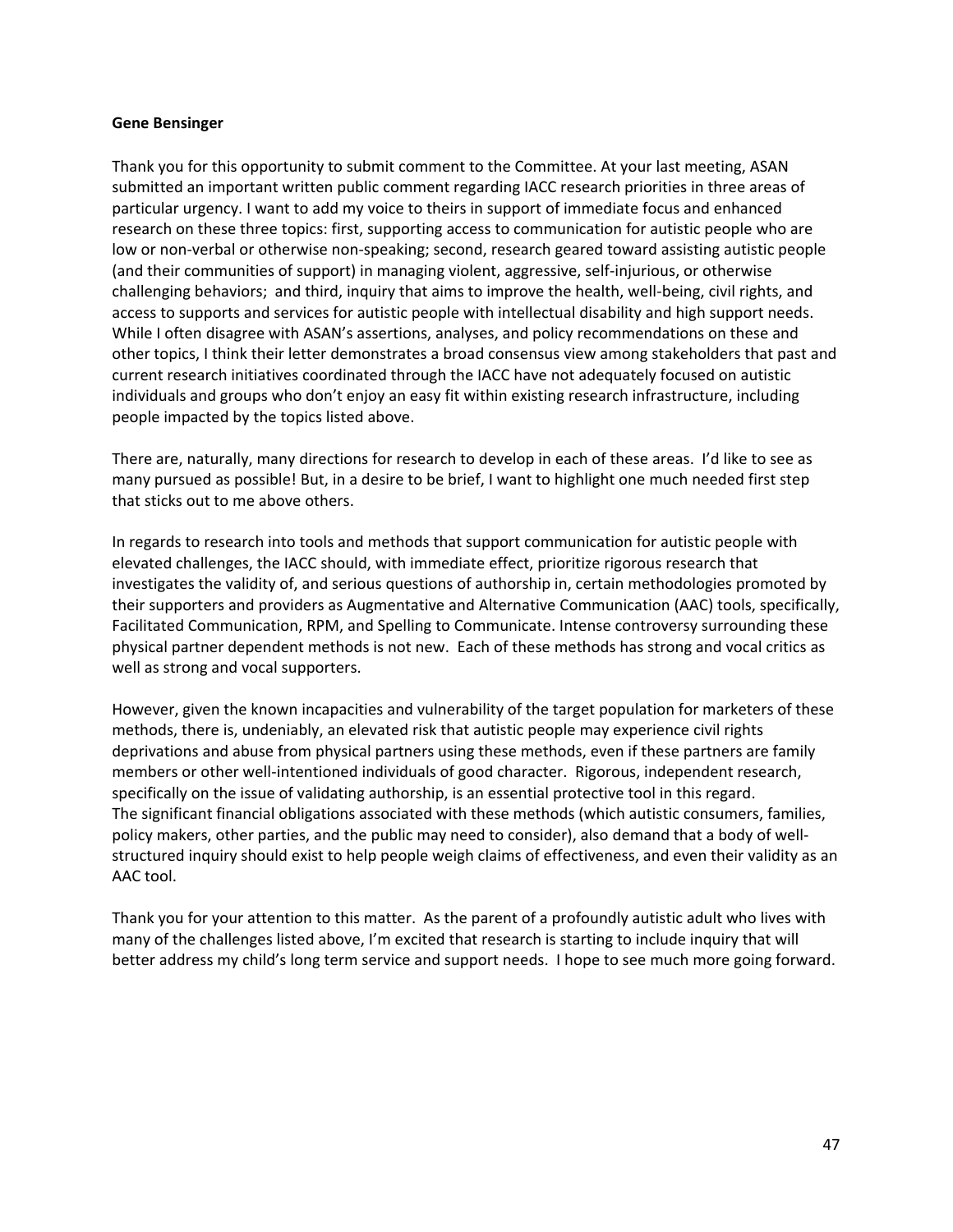## <span id="page-47-0"></span>**Anthony J. Thompson**

I am a parent of a severely autistic 23 year old with a brain injury,Day Habs have been shut down for Covid-19?s reasons. We have been stuck together for more than two years now 24/7 and we need a break from each other.We are triple Vaxcinated. . Things are way out of control with the autusm people that have aged out of the system ,they have no where to go for adult day hab services this needs to change soon . Thank you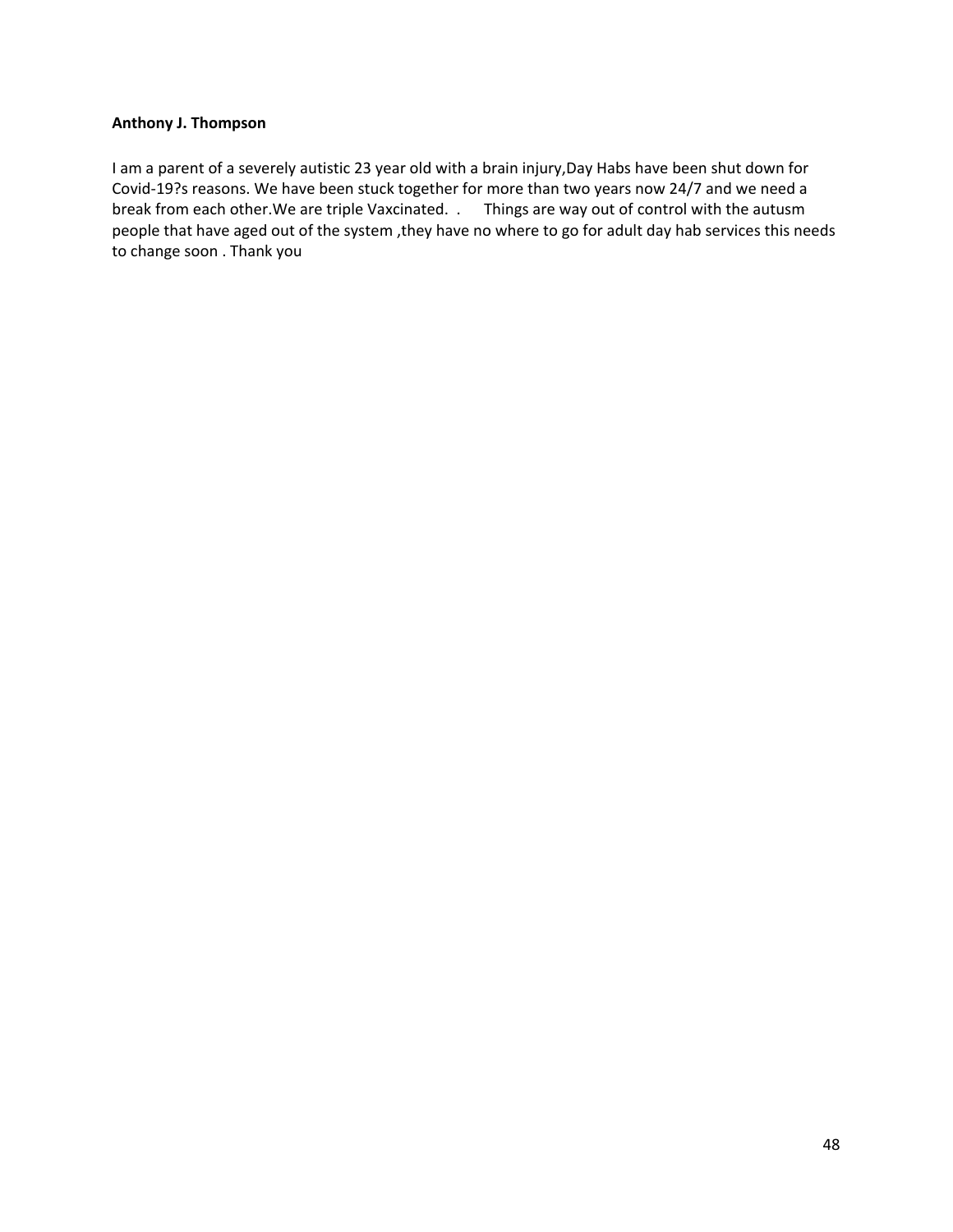## <span id="page-48-0"></span>**Melvin R. Rodgers, D.Min ACPE**

My concern with this committee and autism research in general is that there seems to be very little focus on the whole person. As someone on the autism spectrum, we are more than a physical body to be poked and examined. Granted the physical body is an important domain with respect to suffering but there are other domains. The social, psychological, spiritual and the family are also important domains. If you had a truly interdisciplinary team rather than multidisciplinary team these areas would be highlighted and respected. Moreover, this would suggest that there is a serious effort to reduce suffering.

Respectfully Submitted.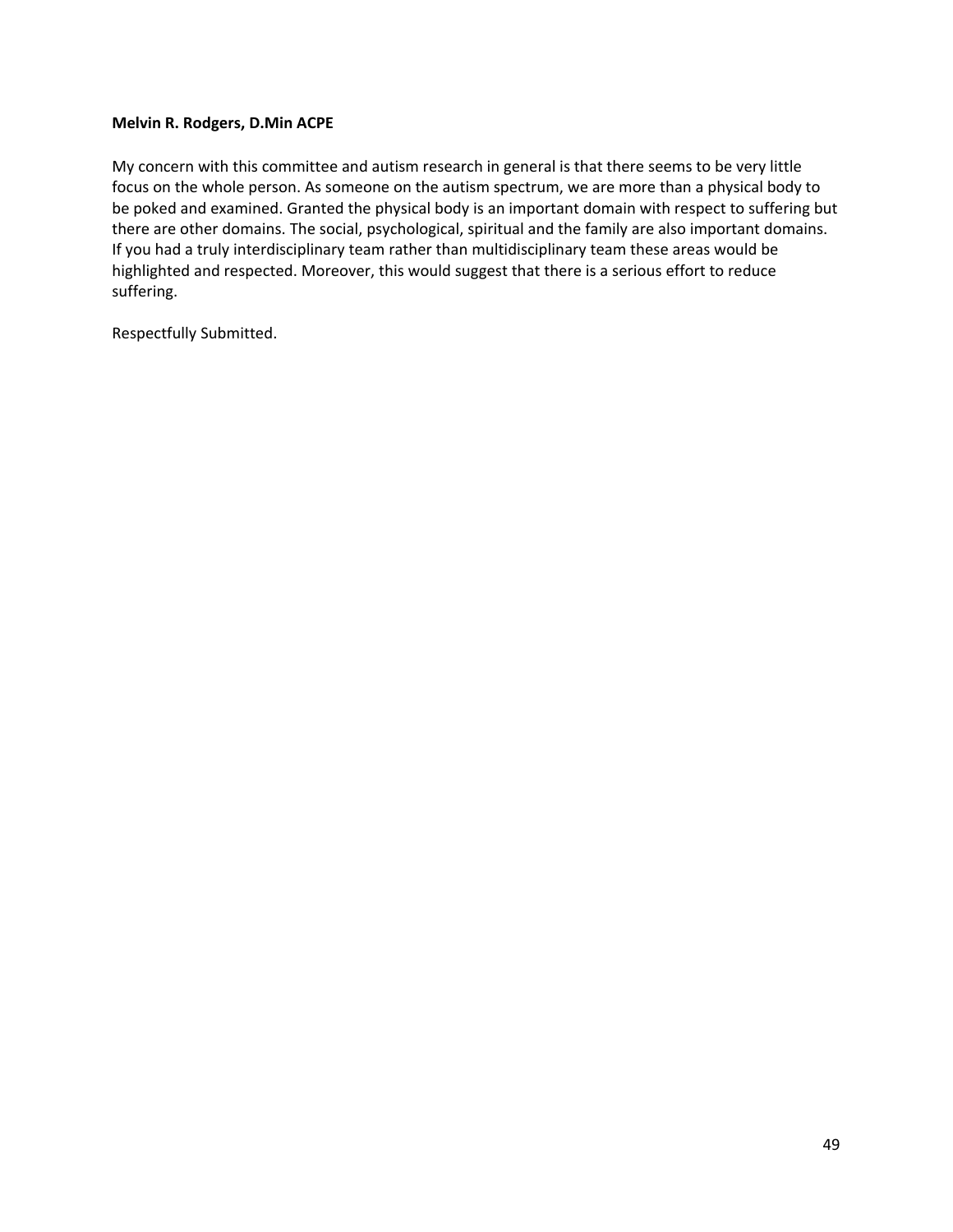<span id="page-49-0"></span>**Greg Robinson, M.P.H., Autistic Self Advocacy Network**



#### Nothing about us without us!

Thank you for the opportunity to submit written comments for the IACC's public meeting on January 19th, 2022. In prior comments in November, ASAN emphasized the importance of addressing diagnostic disparities in autism, as well as the need for more lifecourse-focused measures of autistic outcomes. As the IACC continues to develop its strategic plan for 2021-22, we wish to expand upon these previously discussed matters.

On December 2nd of this past year, the Centers for Disease Control released new autism prevalence numbers through its Autism and Developmental Disabilities Monitoring (ADDM) Network report. This report demonstrates what we have long anticipated- that improved knowledge of autism and improving access to diagnostic screening have led to more early detection and diagnosis, leading to greater prevalence numbers. To be clear, there is little evidence to support any claims that this increase is due to a true increase in the prevalence of autism, but rather, all evidence suggests that it is due to improvements in the effectiveness and availability of diagnostic screening. While this news is encouraging, as are the signs that some historic gender and racial disparities have begun to close, there is also ample evidence that substantial disparities continue to exist in autism diagnosis, and that these disparities lead many marginalized groups, such as individuals assigned female at birth and people of color, to be underdiagnosed or misdiagnosed, with many such individuals not receiving diagnosis until adulthood, if at all.

In light of this fact, it is imperative that IACC's strategic plan center efforts to reach and support underserved populations as a substantial priority. One element of this is recognizing that the path to diagnosis and support may differ substantially for underserved groups. Recognizing the importance of early identification for matching autistic individuals to supports, it follows therefore that those who are diagnosed later are more likely to have unmet support needs, and more likely to experience additional downstream impacts from these unmet needs. Where underserved communities are underserved due to lack of access to services and supports, this lack of access is likely to additionally manifest elsewhere in their lives, creating additional challenges around co-occurring diagnoses and health burdens.

50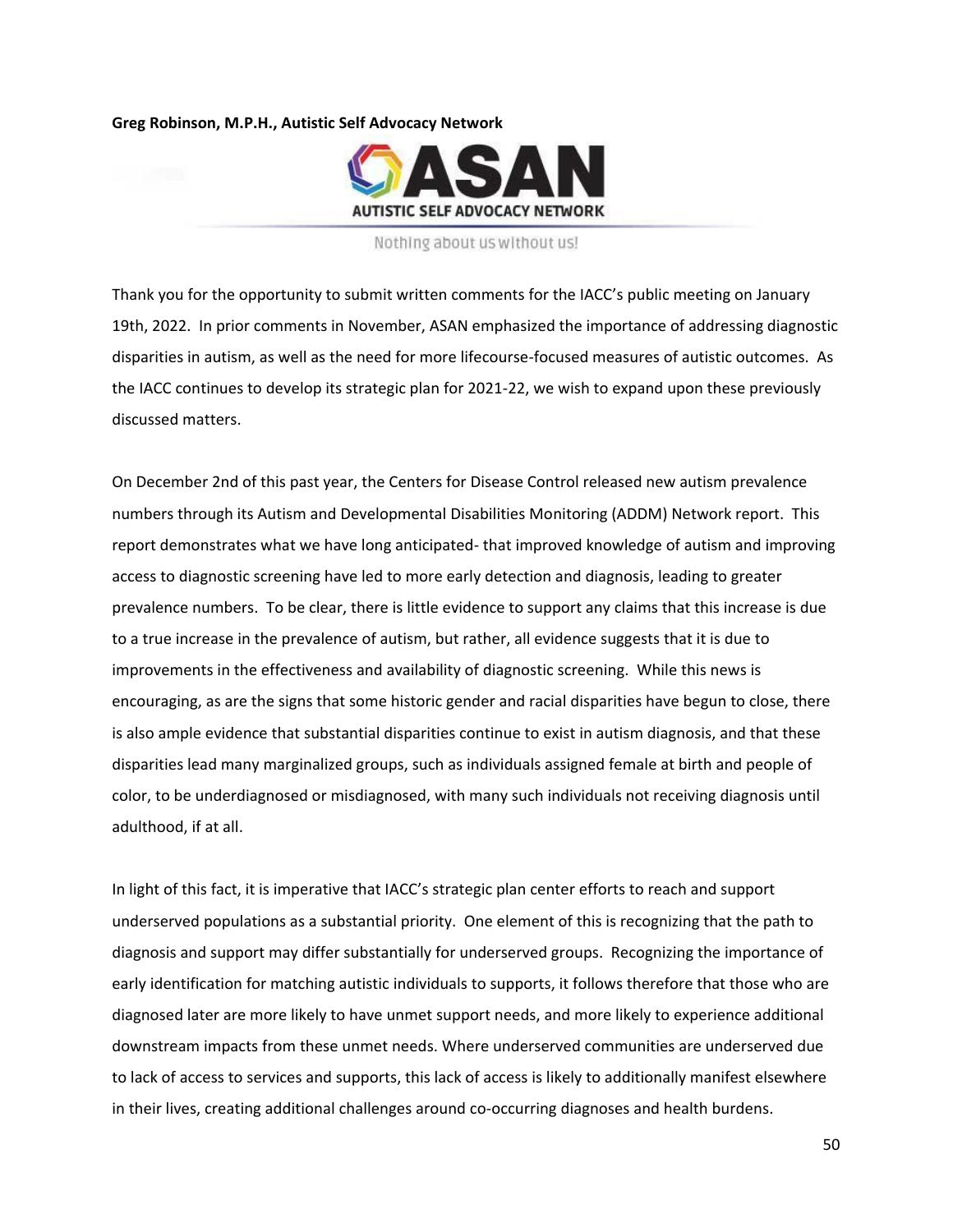All of this also highlights the importance of an improved access to diagnosis and support for autistic adults. Expanding access to diagnosis for adults is critical to ensure that under-served and underdiagnosed populations are able to receive needed supports. As these unmet support needs can also lead to worse life outcomes including housing and food insecurity, unemployment or underemployment, and greater risk of illness, injury and justice involvement, it is important to ensure that unidentified autistic adults have access to screening and supports as well. This is also important for expanding our understanding of autism, including its true overall prevalence in society, and for a fuller appreciation of the impacts of missed or misdiagnosis on the lifecourse of autistic individuals.

Finally, while the news that some of the diagnostic gaps in autism have begun to shrink is encouraging, it remains the case that significant gaps still exist, and that more progress needs to be made in ensuring that underserved populations are able to access providers and services that help them. Therefore, IACC must also be sure to focus on strategies to close this gap and ensure that underserved and underrepresented populations, including Black and Hispanic populations, as well as children assigned female at birth, have fuller access to diagnosis and services. In many places, this also means considering broader social and economic contexts. The CDC's ADDM report noted substantial variance in diagnosis rates by geography, for example. This suggests that some of the continued diagnostic gaps are a product of community-by-community variance in access to services and supports. Addressing these broader sources of care inequality are critical for continuing to address these gaps. Similarly, our knowledge-base concerning autistic English language learners, including their barriers to diagnosis and supports, remains woefully sparse. Ensuring that the English learner population is well understood, identified, and supported should be a priority for the IACC alongside other underserved populations.

We thank the IACC for inviting stakeholders to comment and help the IACC identify strategic priorities for the coming year. For more information on ASAN and the autistic community's research priorities, please contact Julia Bascom, our Executive Director, at jbascom@autisticadvocacy.org.

51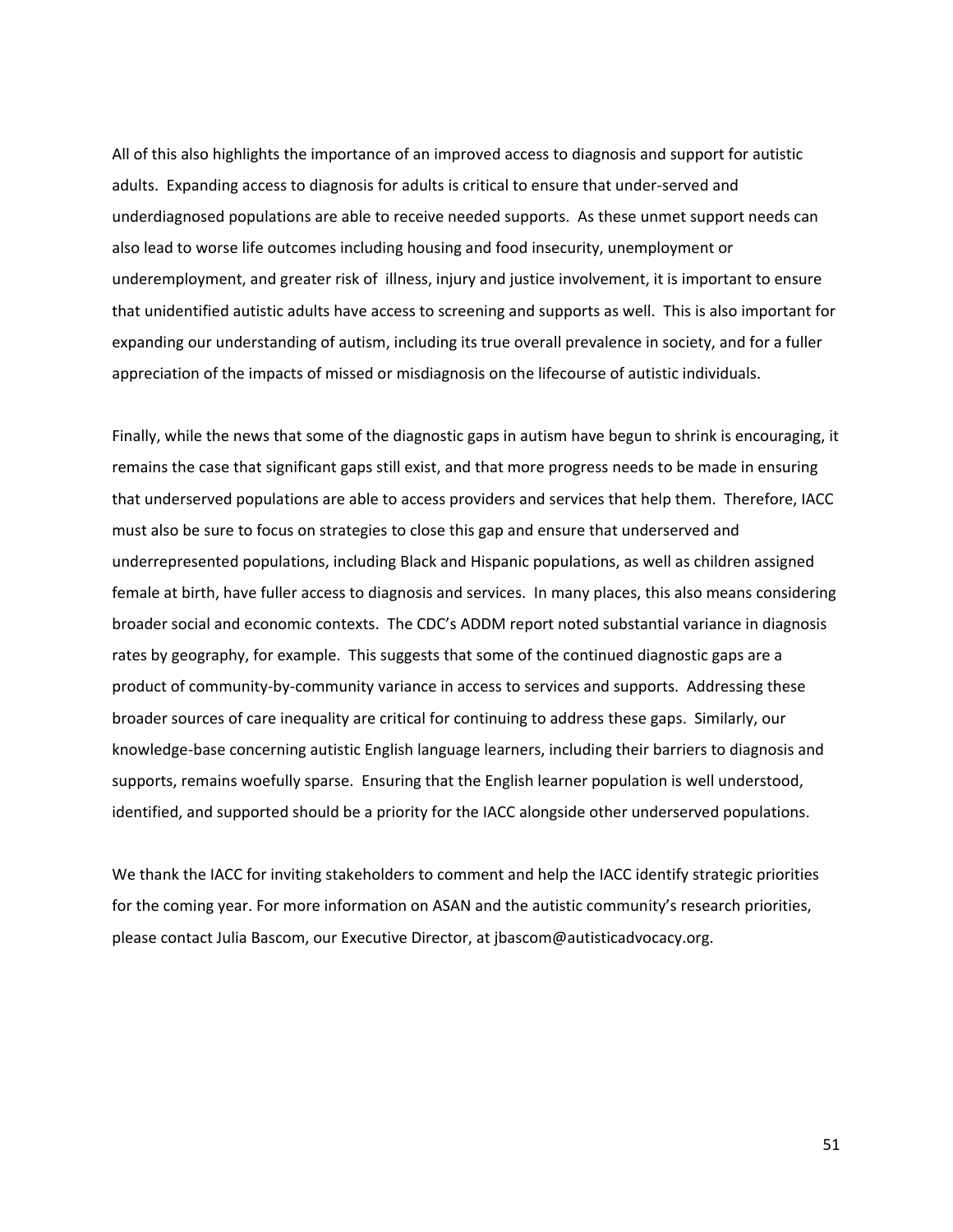# <span id="page-51-0"></span>**Cynthia Reed**

The housing and medical needs for people with severe Autism continue to grow as this population ages. Is IACC research, policy and awareness efforts focused on defining the housing and medical needs accurately? IACC's work should provoke states address these needs and to promote the expansion of housing options and training for medical professionals to meet the needs of this complex population. The work of this committee must inform states' regulations for direct services to provide the most appropriate services.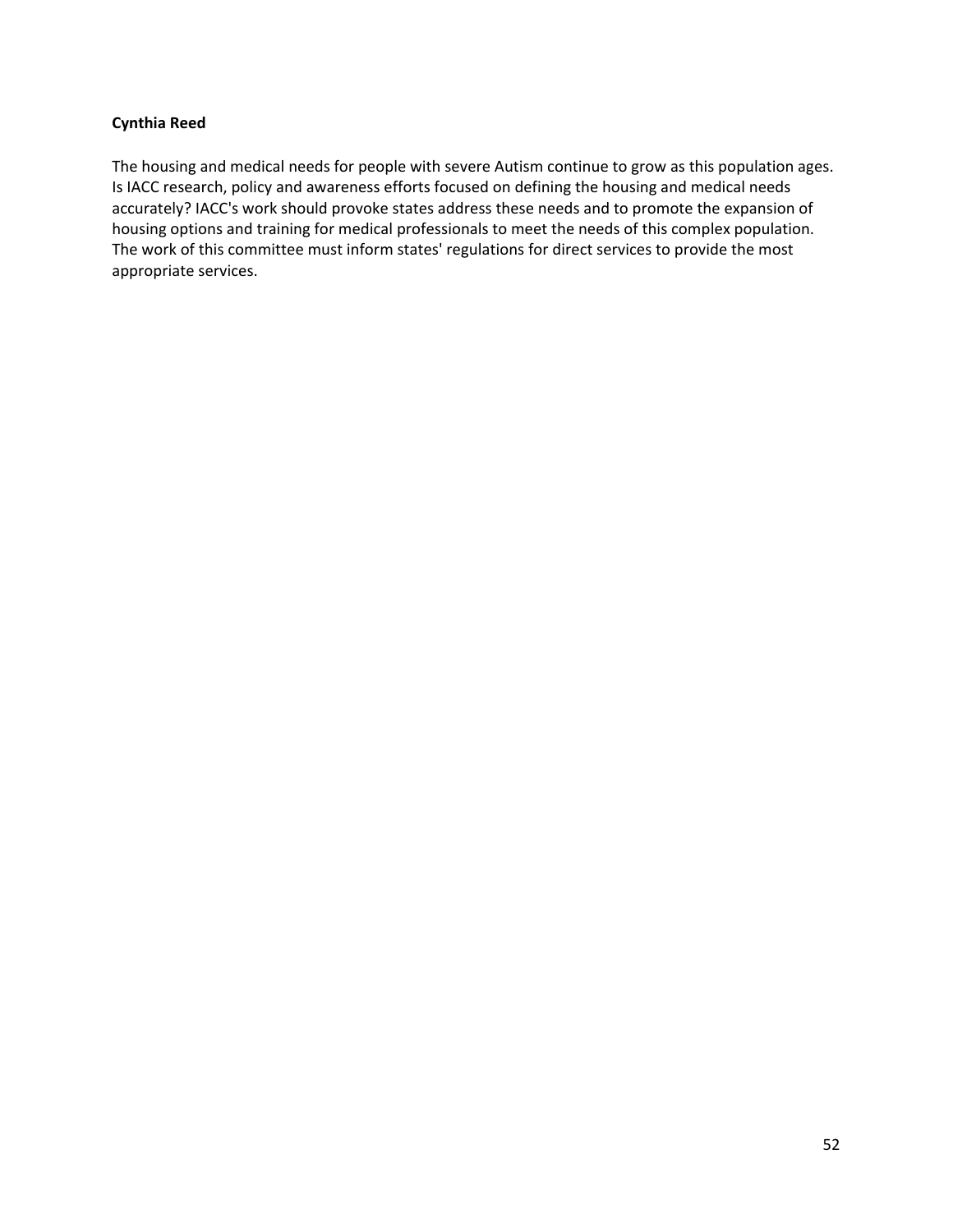#### <span id="page-52-0"></span>**Musu Sesay**

As a parent of a child on the autism spectrum, I am concerned about administrative quotas for ABA services especially when it is supposed to be personalized to the needs of the child. Current recommendations call for minimum of 10 hrs of ABA, however, not all children on the autism spectrum need that many hours (and I can attest to it) if they are attending a school offering services and also getting private weekly occupational and speech therapies. The administrative quotas by service providers (requiring weekly minimum of 3 days between Monday & Friday) prevent a child from getting continued ABA services to complement other therapies and burden a family to choose between giving their child ABA therapy and making a living to provide for that child. Also, administrative quotas create an unnecessary delay of care and long waitlists that burden families needing crucial help for their children because a service provider is mandating a family on a quota not based on clinical needs.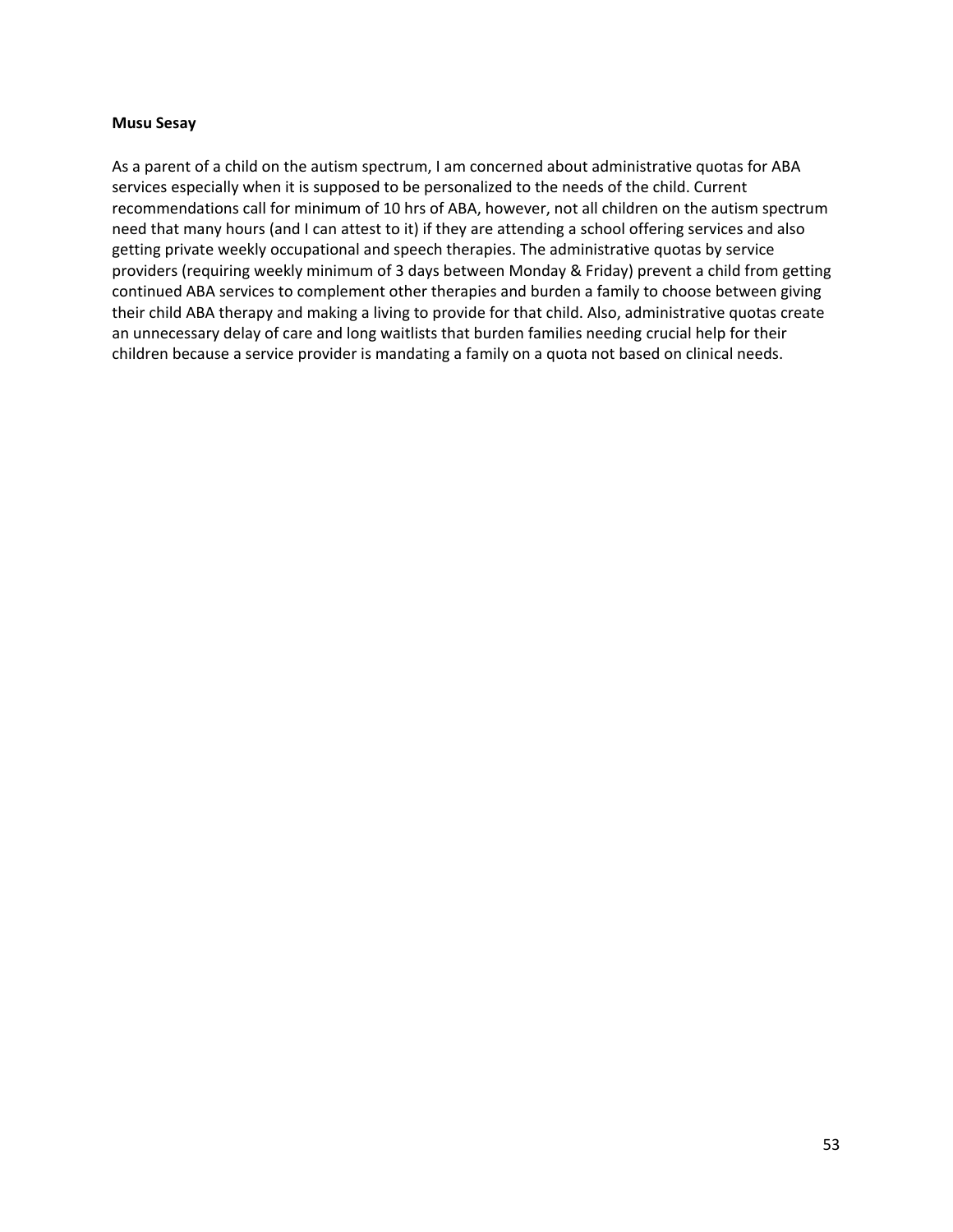#### <span id="page-53-0"></span>**Lori Frome M.Ed.**

Early Interventionist/Behavioral Consultant York, Pennsylvania

 My letter comes to you out of the concern of a parent of a child diagnosed with autism, as well as an early interventionist and behavioral therapist specializing in treating children with autism from a diverse background of cultures, socio-economic levels, and severity in their formative years of life before age five. What I am going to share with you today may seem trivial to some and vital to others. To me and the hundreds of families represented in the contents of this letter and call for your Strategic Plan, I ask you to consider providing funding to research why this protocol has worked for so many with a type of autism known around our world distinctly as "Virtual Autism."

 Most of you have probably never heard of this diagnosis or subset of young children that will meet diagnostic criteria of Autism when using standardized tools utilized around the world for testing in children such as one of the most popular; Autism Disorder Observation Scale (ADOS). This subset of the population of children diagnosed with ASD early has a different developmental history than their classically autistic counterparts. Their history is unique in that they have had exposure to high amounts of electronic screen media of two or more hours a day before the age of three. This high screen time then automatically and yet unintentionally relates to much lower levels of social interaction with the child's primary caregivers due to having only so many waking hours in the day of a young toddler.

 The American Academy of Pediatrics (AAP) calls for a child not to be exposed to any screen media before the ages of eighteen months and that video chatting is a permissible method of screen viewing approved for young children between eighteen and twenty-four months. It is not until age two that the American Academy of Pediatrics (AAP) considers co-viewing screen media with primary caregivers developmentally appropriate for one hour or less of their total day.

 This population of children affected with Virtual Autism; a term coined by Dr. Marius Zamfir of Romania or how electronic screen media viewing may contribute to autism-like symptoms and how it's removal and increased social interaction may help remediate the symptoms is studied by researchers, therapists and physicians around the world. Some of these are including but not limited to Dr. Marius and Ana-Maria Zamfir, Dr. Anna-Lise Ducanda of France, Dr. Hamid Pourtemad and Dr. Saeid Sadeghi of Tehran, Dr. Karen Heffler of Drexel University, and Michael Waldman Ph.D and Sean Nicholson Ph.D Cornell University.

 These children display high efficacy of symptom reduction in a similar treatment protocol. Less therapeutic resources are needed from an already overly taxed system in every country with this protocol being applied to young children who fit the criteria for Virtual Autism. What is recommended by all these specialists is a protocol of extremely low or complete removal of all digital screen media from the child's view to be implemented and a therapeutic, yet naturalized setting in which the primary caregiver high amounts of social interaction with the child is embedded into their daily lives. Many of the providers need only to coach the parents once or twice a week for about an hour at a time with easy intervention strategies imbedded into natural routines and play. These strategies help the child understand, communicate, and be socially motivated to participate at a developmentally appropriate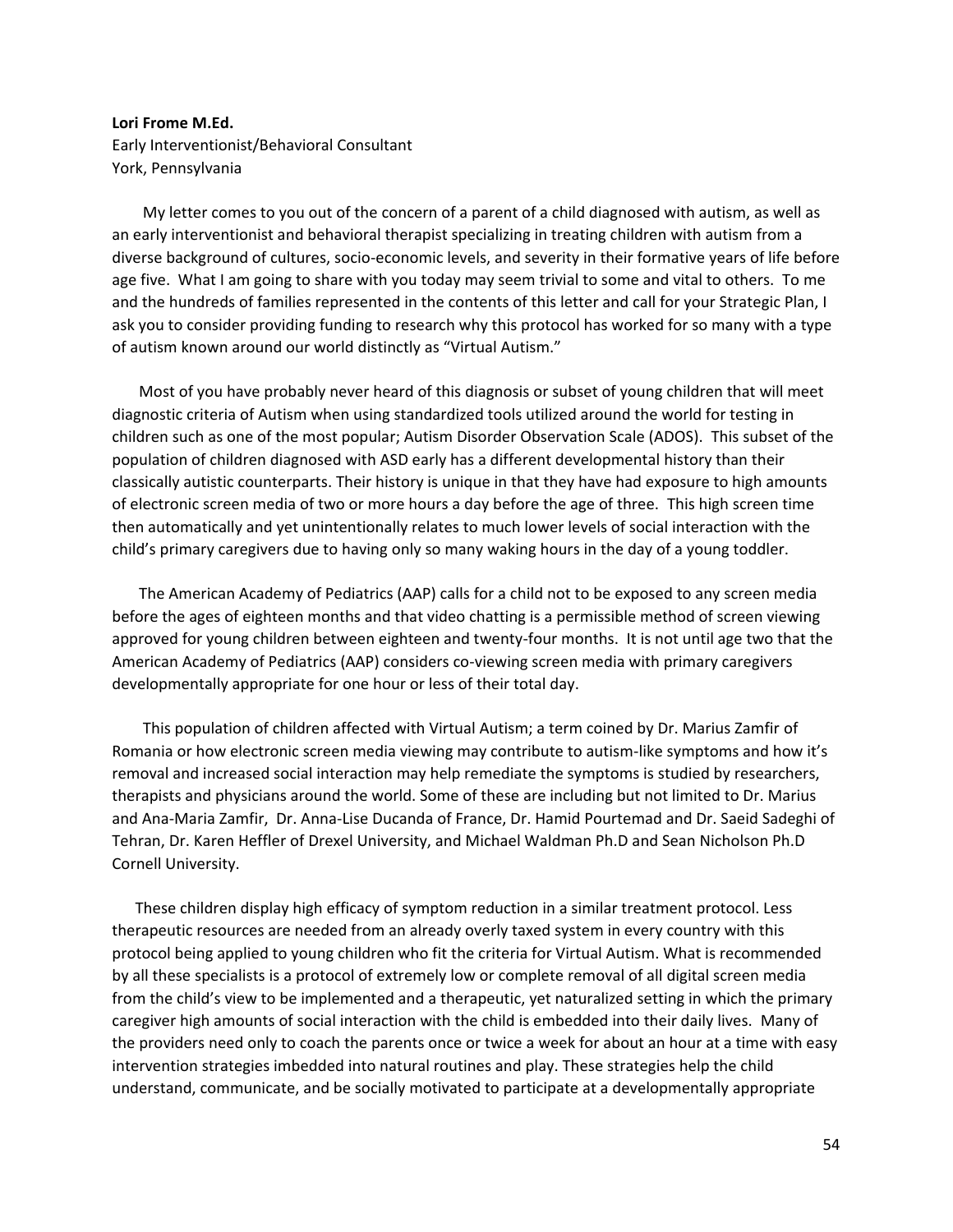level over a few weeks' time. These activities provide many opportunities that allow the parent to have the primary focus of connection as they socially interact with their child throughout daily activities targeting of upmost importance eye contact and social environmental awareness of people, which is the foundation of much of a young child's social learning. For eye contact to be targeted before the age of five in utilizing this protocol it is recommended in my own practice that the child's hand be held to your eye as you talk to them with love and simple words according to their developmental understanding. If that does not appear to be effective for a child, holding objects close to your eyes and labeling the object can be used for natural motivation for connection and eye contact. Positioning yourself lower than your child during daily moments can also allow for easier opportunities to make eye contact and share joint attention between an object and your child.

 Routines such as household chores of laundry, doing dishes, tooth brushing, and bathing can all be targeted in this way. It may take a little longer for completion of these common activities, and they may not be done to perfection, but the parents utilizing these techniques report lower amounts of stress over time and higher amounts of social connection and opportunities to bond with their child in my experiences with clients and families. The progress of symptom improvements can easily be tracked monthly on informal tools such as the "ASD Assessment Scale/Screening Questionnaire" developed by Dr. Rami Grossmann, a board-certified neurologist in New York which can be found on the website [childbrain.com.](http://childbrain.com/) These tools and parent reports tend to show profound improvements in core symptoms of autism within the first six weeks of protocol implementation and many of the first areas apparent to most parent are improved eye contact, desire to be near family members/primary care givers, higher environmental awareness, and less of the child's stereotypic and repetitive behaviors.

 The following are unsolicited public comments that can be found across the web from googling the term "Virtual Autism" by parents who have tried this protocol all over the world and have found relief from the core deficits of autism for their young children whose developmental histories meet the criteria of Virtual Autism. These parents have set up a socially supportive and developmentally responsive relationship with the at risk or diagnosed child that is so very important for building the positive neural connectivity per the research on early childhood development and the environmental settings. The benefits have greatly paid off on their child's symptom reductions. Many of these children show a diagnosis of residual autism within the US in which all or most all symptoms have resided within 2.5 years and the child is able to attend kindergarten in a regular classroom setting with little to no support. My son was one of these children and hundreds of other parents report positive effects with their own children below…

- $\cdot$  "... definitely improvements are there... she is having better eye contact and wants to go out of the home. We took her for a 3 day outing to kids of her age and guess what some of her words she spoke earlier came back…"
- · "Now after stopping all screen time for 1 month and sending him a preschool (has) brought (a) change in eye contact and response when calling his name etc. He spoke a 2 word sentence in the last day."
- · "…now after a little over a month she is starting to notice when we leave the room or if someone is leaving the house coming in and her eye contact is at least 60% better…"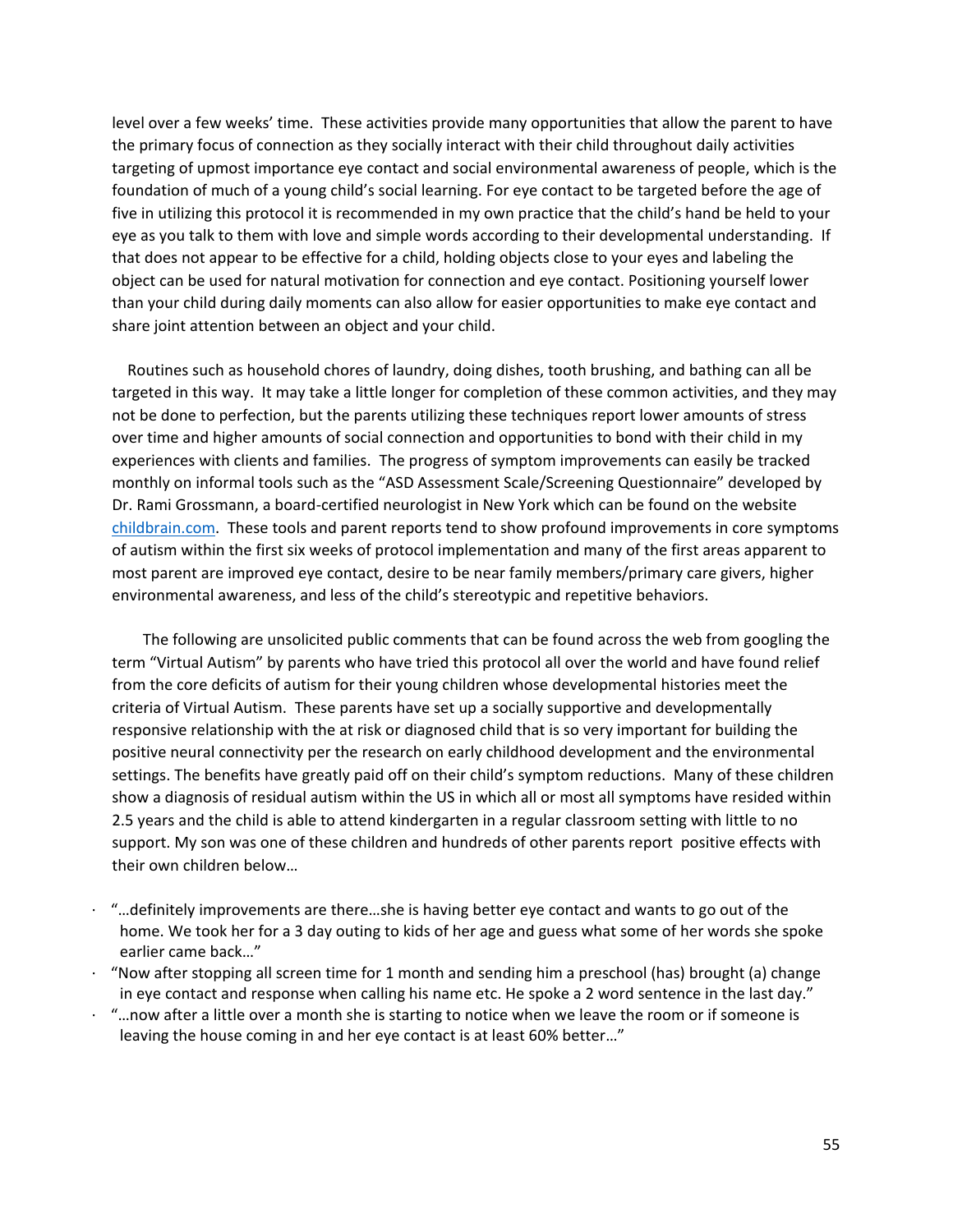I hope that hearing the term "Virtual Autism" has sparked your interest today and desire to learn more about what could save many children from a life that has the symptoms of ASD affecting their daily lives in a negative way to one that creates freedom from the symptoms and yet does not demean the diagnosis.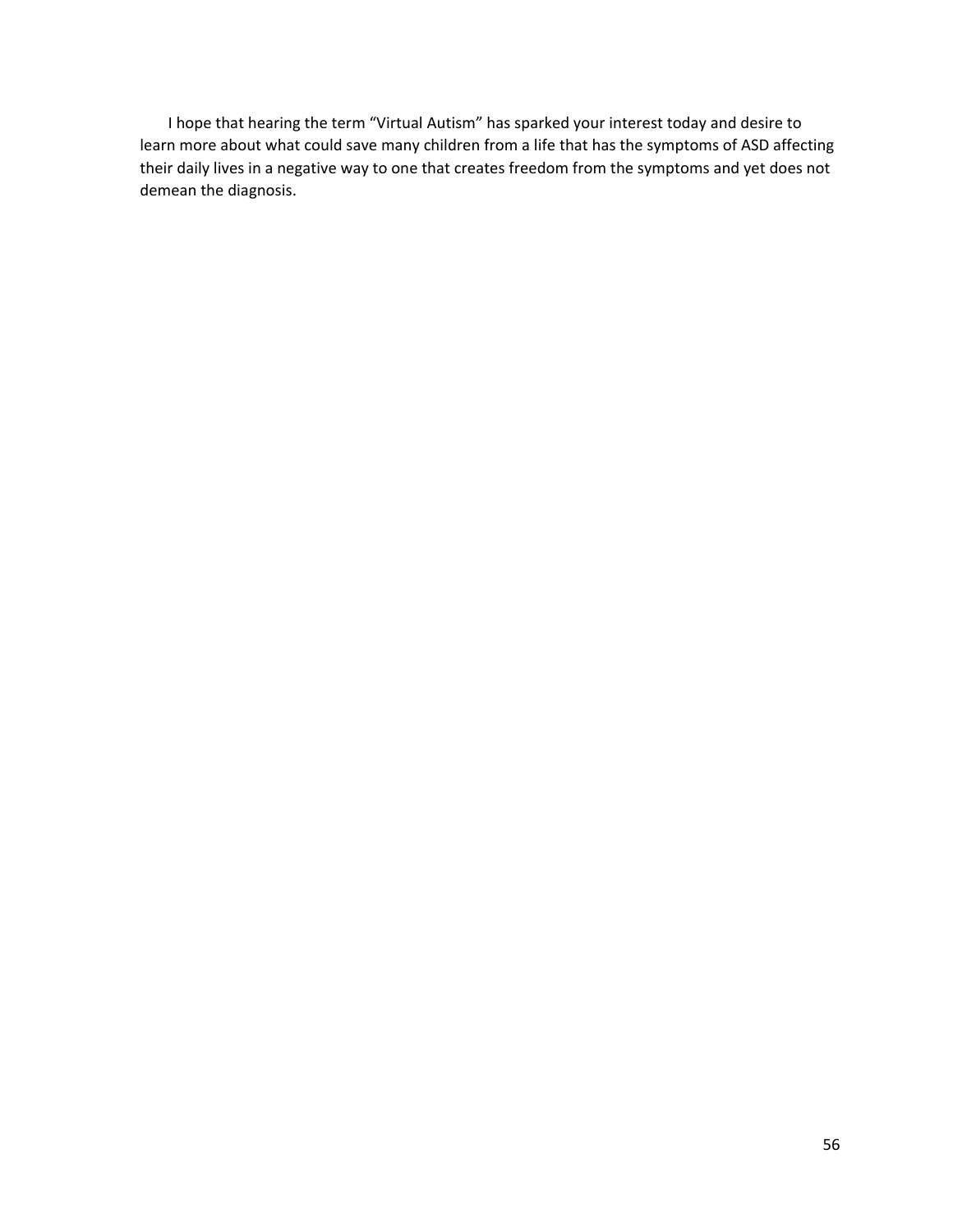## <span id="page-56-0"></span>**Matthew Zeidman**

I am an autistic American. Yes, I prefer identity-first language (e.g., "autistic person") instead of personfirst language (e.g., "person with autism"), because identity-first language recognizes that being autistic is nothing to be ashamed of or feared and that, while it is not the entirety of my identity, it is an inseparable part of it.

I am writing to you today to highlight the importance of diagnostic and support options for autistic adults. I was not diagnosed as a child and only recently made the decision to seek a formal autistic diagnosis (not because I was unsure of my identity or needed an external source to validate it, but because I wanted access to the accommodations and support I should have had access to my entire life).

I thought obtaining such a diagnosis would be easy and immediate. I was wrong. The vast majority of medical professionals and facilities that offer diagnoses to the general public exclusively serve minors. Of the few that offer their services to adults, only a small minority accept insurance.

Those willing and able to pay out of pocket for a formal diagnosis can expect to fork over between \$1,500 and \$3,000. Those who cannot afford to pay out of pocket (or, like me, refuse to participate in such a predatory model of medicine) can expect to wait roughly a year or more to see a provider that accepts insurance.

I was able to locate only one diagnostic provider in my area that accepts my insurance and am a few months into a yearlong waiting list. Please keep in mind that I do not live in an area that is medically underserved. If I did, I likely wouldn't have any options at all.

To be honest with you, I find it deeply frustrating that I have to wait several more months to receive a formal diagnosis I've desperately needed and struggled without all my life. While an autistic person born today is far more likely to be diagnosed in early childhood, those of us who fell through the cracks before diagnostic measures were standardized and widely implemented are being left out in the cold.

I also find it deeply offensive that, instead of filling in the diagnostic and support gaps for adults and children alike, government and private resources are disproportionately being dedicated to genetic research and harmful treatments, like applied behavior analysis (ABA).

While, in a perfect world, genetic research would help us better understand ourselves, this is not a perfect world. The goals of autism-specific genetic research (whether those funding the research wish to admit it or not) are to "cure" living autistic people and develop a prenatal test for autism so that no more autistic people will be born. Until society as a whole accepts, supports and accommodates the autistic community, genetic research of this kind is dangerous and should not be prioritized over diagnostic and support services.

As for ABA, it frightens me how this quack pseudoscience has proliferated in recent years. It was developed by psychologist Ole Ivar Lovaas, who was also responsible for the development of gay conversion therapy. Its purpose is not to teach autistic individuals new skills or provide them with any kind of support or accommodation. Instead, its attitude is that autistic people should be compelled to behave like neurotypical people. It is basically a forced version of "masking" that many autistic people find themselves doing to hide their differences and "fit in" with neurotypical society.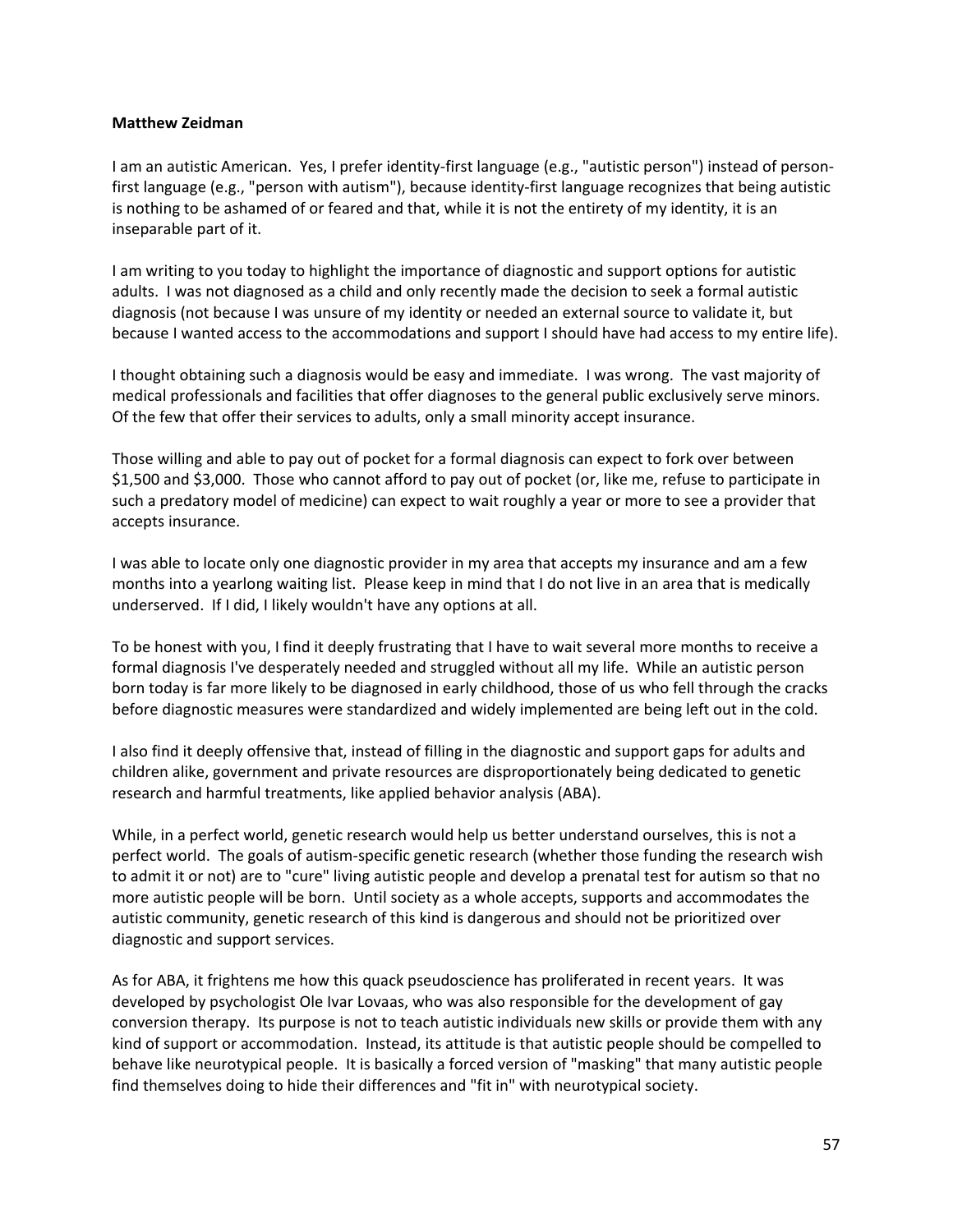ABA subjects spend up to 40 hours a week having their visibly autistic traits suppressed through a system of punishments and rewards, an extremely traumatic experience. In fact, autistic people exposed to ABA are 86 percent more likely to exhibit symptoms consistent with post-traumatic stress disorder (see link below).

[https://www.researchgate.net/publication/322239353\\_Evidence\\_of\\_increased\\_PTSD\\_symptoms\\_in\\_au](https://www.researchgate.net/publication/322239353_Evidence_of_increased_PTSD_symptoms_in_autistics_exposed_to_applied_behavior_analysis) tistics exposed to applied behavior analysis

I also recommend the article linked below, which was written from the perspective of a dog trainer, who has a bachelor of science in psychology and is herself autistic. She points out how ABA?s ethical guidelines are virtually nonexistent and that, if she treated her canine subjects in the same way ABA practitioners treated their human subjects, it would be considered animal cruelty.

# <https://neuroclastic.com/is-aba-really-dog-training-for-children-a-professional-dog-trainer-weighs-in/>

ABA is, for all intents and purposes, torture, no matter how its proponents portray it. Insurance should not cover it, and it should be outlawed. Imagine if every psychologist who currently specializes in ABA instead specialized in diagnosing and supporting autistic people. Perhaps then there wouldn't be such a gap in diagnostic and supportive care.

I hope you heavily weigh my perspective, as well as the perspectives of the autistic members of your committee. Quite frankly, there is no reason a committee focusing on autistic issues should not have a majority of autistic members. When it comes to such issues, we are not one voice in a chorus; we are the chorus. The perspectives of non-autistic doctors, caregivers and government leaders are valuable, but they should never be valued over those of the autistic community.

Thank you for your time.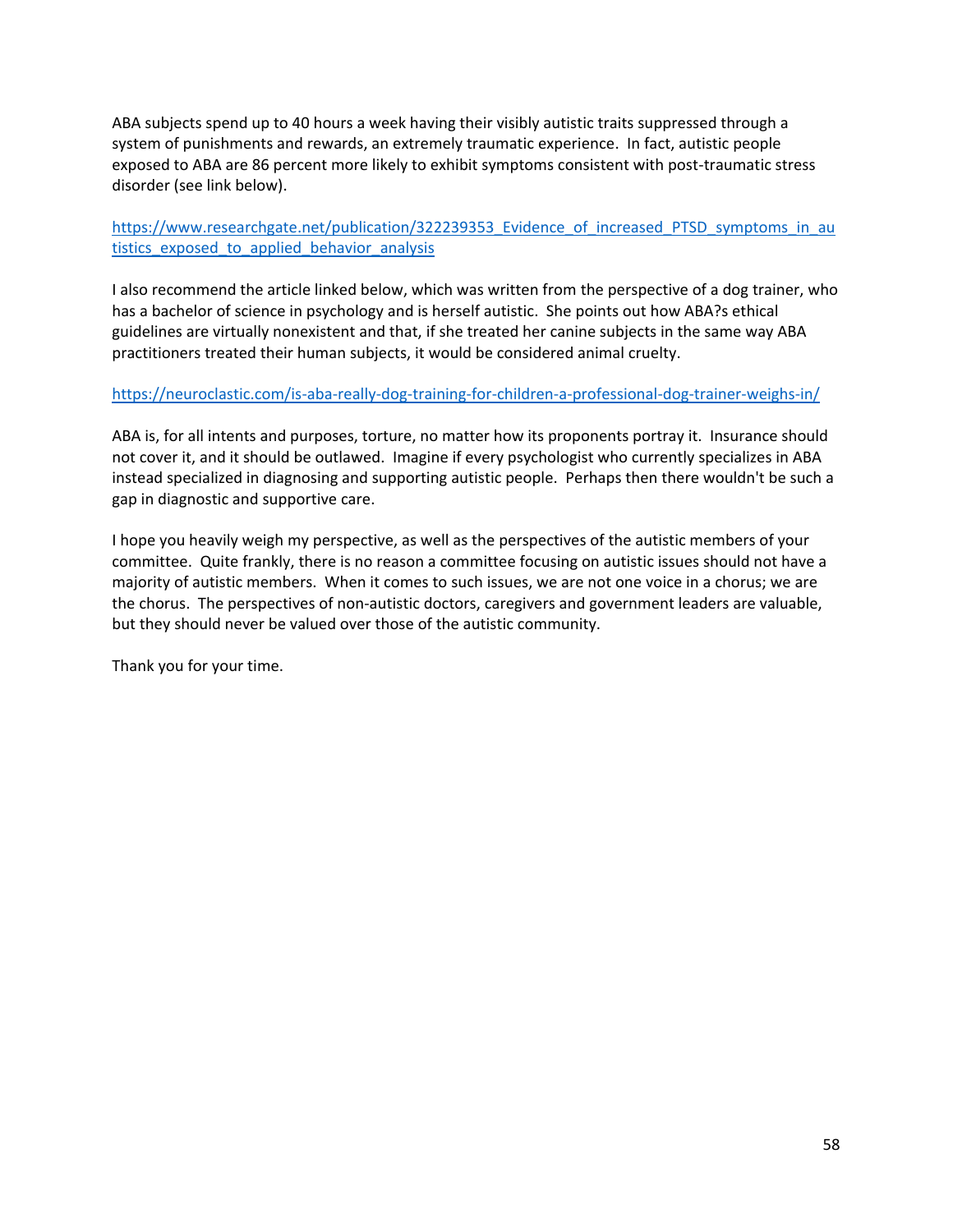#### <span id="page-58-0"></span>**Matthew K. Belmonte**

From Bettelheim all the way through to science's unnecessarily belated recognition of common autism comorbidities such as disordered sleep, gastrointestinal function, and immune function, autism research has been littered with instances in which failure to listen to stakeholders or to front-line clinicians has prevented our asking the right questions in the right way. Cross-disciplinary work on "patient and public involvement"

[<https://www.invo.org.uk/wp-content/uploads/2011/11/Involve\\_Exploring\\_Impactfinal28.10.09.pdf>](https://www.invo.org.uk/wp-content/uploads/2011/11/Involve_Exploring_Impactfinal28.10.09.pdf) shows that making health service consumers and providers part of the research team results in more honed questions, more acceptable and feasible methods, and greater clinical acceptance.

In particular, the question of keyboard-mediated communications from non-speaking or minimally speaking people with autism ought to have been laid to rest, yet persists because of a gap of communication and cooperation between families, therapists, and scientists. Stakeholders point to case reports of independent or apparently independent typing (as represented, appropriately, on the IACC itself), and claim that laboratory testing environments and binary outcome measures may lack validity or sensitivity. Behavioural scientists point to clear-cut Clever Hans effects and negative results from testing. And everyone points to marketers' conflicts of interest, not only in selling unproven typing methods but also in maintaining status quo therapies. Families resort to pseudoscience and to cults of belief precisely because they do not feel listened to. If we involve them from the beginning in formulating research questions and methods, though, they will own and accept the results and conclusions!

What is needed is a dialogue amongst stakeholders, scientists and therapists leading to a consensus protocol for rigorous, cooperative, advance-registered testing of claims of keyboard communication. Such a dialogue might begin in the setting of a retreat. This undertaking can include sceptics, proponents, and those with no position, the prime desideratum being an open-minded willingness to observe and to be convinced by evidence. It must address whether, how (mechanistically), for whom (which autism subtypes and developmental stages), and when (under what circumstances) typed communication is or is not valid. At the end of such an enquiry, either a class of invalid methods will have been soundly debunked with the participation of stakeholders who can better convince their peers of its invalidity, or a newly opened avenue of communication research may lead towards new authority, agency, and self-direction for some subset of non-speaking and minimally speaking people with autism. Indeed, both these scenarios might hold, for different subpopulations of autism and/or for different typing methods.

Either scenario would be a victory, allowing people with autism and their families to focus on interventions that work.

More broadly, the IACC must promote stakeholder involvement in the research team as a core aspect of institutes' and agencies' evaluations of the quality of research proposals. And it should facilitate formation of subcommittees and/or external working groups comprising stakeholders, front-line clinicians / therapists / educators, and basic scientists who can set research questions and methods of enquiry with advice of the experts on autism: the people who live with it or alongside it. As brother and uncle to two people with autism, and as an autism scientist, I for one stand ready to help.

[PII removed]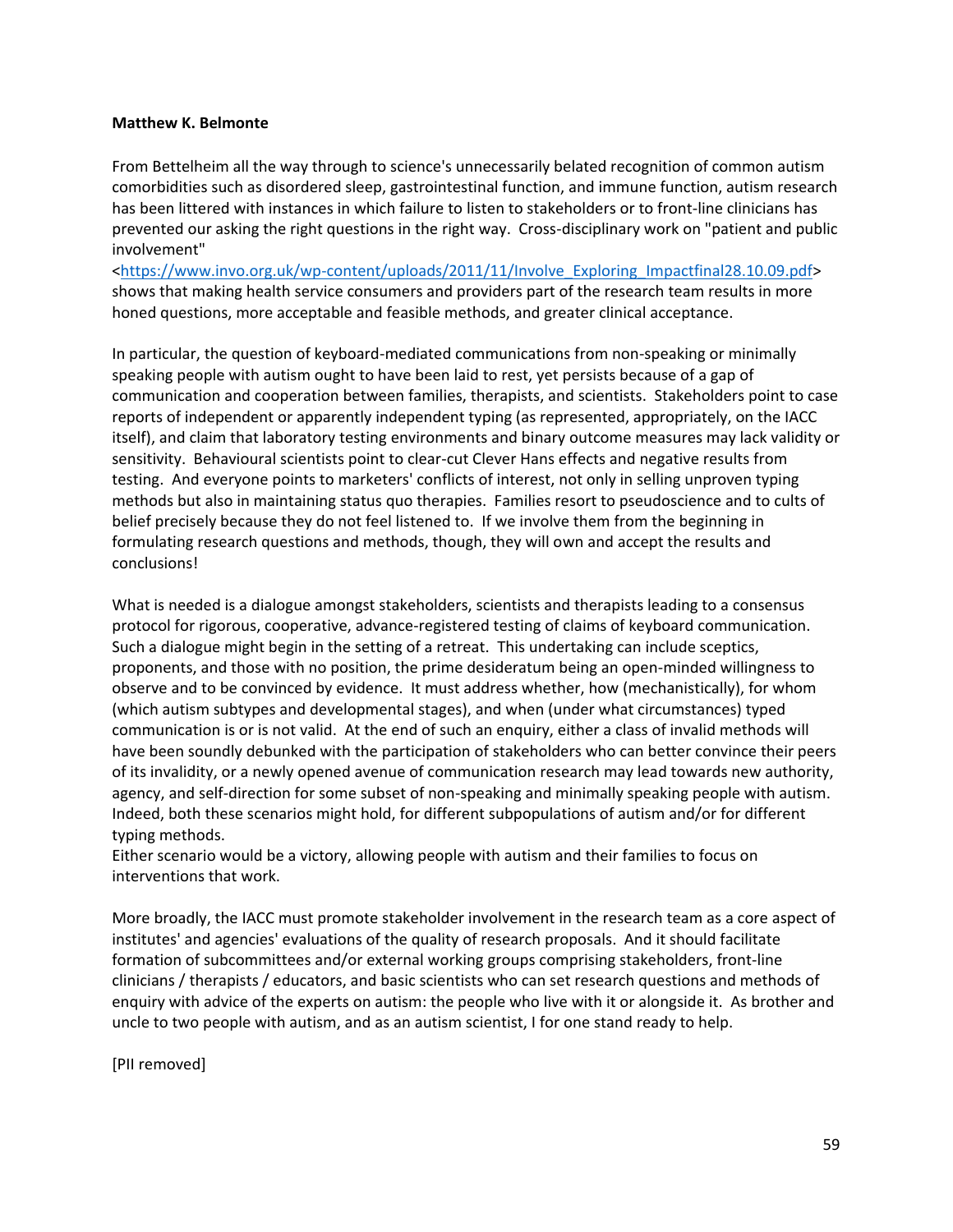<span id="page-59-0"></span>**Jill Escher, National Council on Severe Autism** President NCSAutism.org

Request for IACC to carve out specific recommendations regarding U.S. population disabled by profound autism

The IACC is congressionally mandated to advise the Secretary of HHS on matters regarding autism in the United States. Pursuant to statute, these matters include, among others, research on neurobiology, genetics and epigenetics, neurobehavior, causes (including possible environmental causes), prevention, services, supports, intervention, and treatment of ASD.

There is broad consensus among researchers and clinicians that "autism" is not a single disorder but rather a constellation of different impairments with varying intensities and functional capacities. Unsurprisingly, we see growing support for formally separating out subgroups in order to more accurately reflect clinical realities, improve validity of research, and facilitate identification of treatments, services and support.

In particular, the label of "profound autism" identifies a set of patients who suffer intellectual disability and such poor adaptive functioning that they require 24/7 support. This group likely exceeds one-third, and perhaps reaches nearly one half, of the autism population. According to CDC data, as well as data available from states such as California, U.S. autism rates continue to increase. Nearly 60% of children with autism have intellectual disabilities or borderline intellectual disabilities.

We urge the IACC to specifically attend to the needs of the profound autism population, needs which can diverge radically from others having ASD, particularly those who have the capacity for articulate speech, self-advocacy, and self-care.

As this body undertakes its congressionally mandated duty to advise the HHS Secretary regarding specified matters, we urge that it explicitly and intentionally identify research and activities targeted to the realities of profound autism. As mentioned above, pursuant to statute this should include, among others:

- neurobiology
- genetics and epigenetics
- neurobehavior
- causes (including possible environmental causes)
- prevention
- services
- supports
- intervention
- treatment

In recent years, several papers have been published pointing out the woeful dearth of research on this population. As one group of researchers wrote, "Those with intellectual disability or minimal verbal ability are often systematically excluded from research on ASD," resulting in "limited applicability to people who may need the most support." Greater attention to the unique characteristics of profound autism will lead to greater advances in science and society.